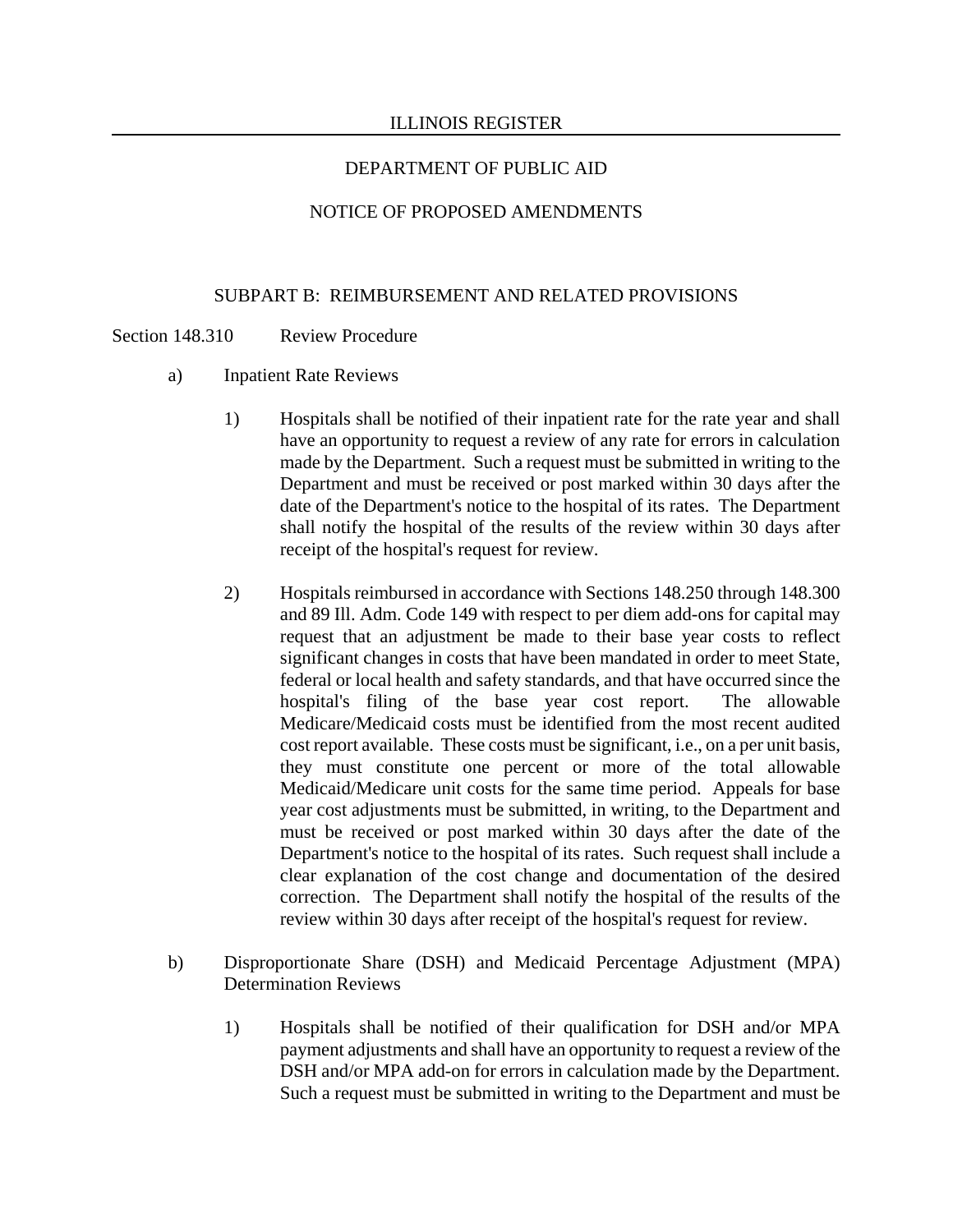### NOTICE OF PROPOSED AMENDMENTS

received or post marked within 30 days after the date of the Department's notice to the hospital of its disproportionate share and/or Medicaid Percentage Adjustment qualification and add-on calculations. Such request shall include a clear explanation of the error and documentation of the desired correction. The Department shall notify the hospital of the results of the review within 30 days after receipt of the hospital's request for review.

- 2) DSH and/or MPA determination reviews shall be limited to the following:
	- A) DSH and/or MPA Determination Criteria. The criteria for DSH determination shall be in accordance with Section 148.120. The criteria for MPA determination shall be in accordance with Section 148.122. Review shall be limited to verification that the Department utilized criteria in accordance with State regulations.
	- B) Medicaid Inpatient Utilization Rates.
		- i) Medicaid inpatient utilization rates shall be calculated pursuant to Section 1923 of the Social Security Act and as defined in Section 148.120(k)(4). Review shall be limited to verification that Medicaid inpatient utilization rates were calculated in accordance with federal and State regulations.
		- ii) Hospitals' Medicaid inpatient utilization rates, as defined in Section  $148.120(k)(4)$ , which have been derived from unaudited cost reports or HDSC forms, are not subject to the Review Procedure with the exception of errors in calculation by the Department. Pursuant to Section  $148.120(c)(1)(B)$  and  $(c)(1)(C)(i)$  and (ii), hospitals shall have the opportunity to submit corrected information prior to the Department's final DSH and/or MPA determination.
	- C) Low Income Utilization Rates. Low Income utilization rates shall be calculated in accordance with Section 1923 of the Social Security Act, Section 148.120(a)(2) and (d), and Section 148.122(a)(2) and (c). Review shall be limited to verification that low income utilization rates were calculated in accordance with federal and State regulations.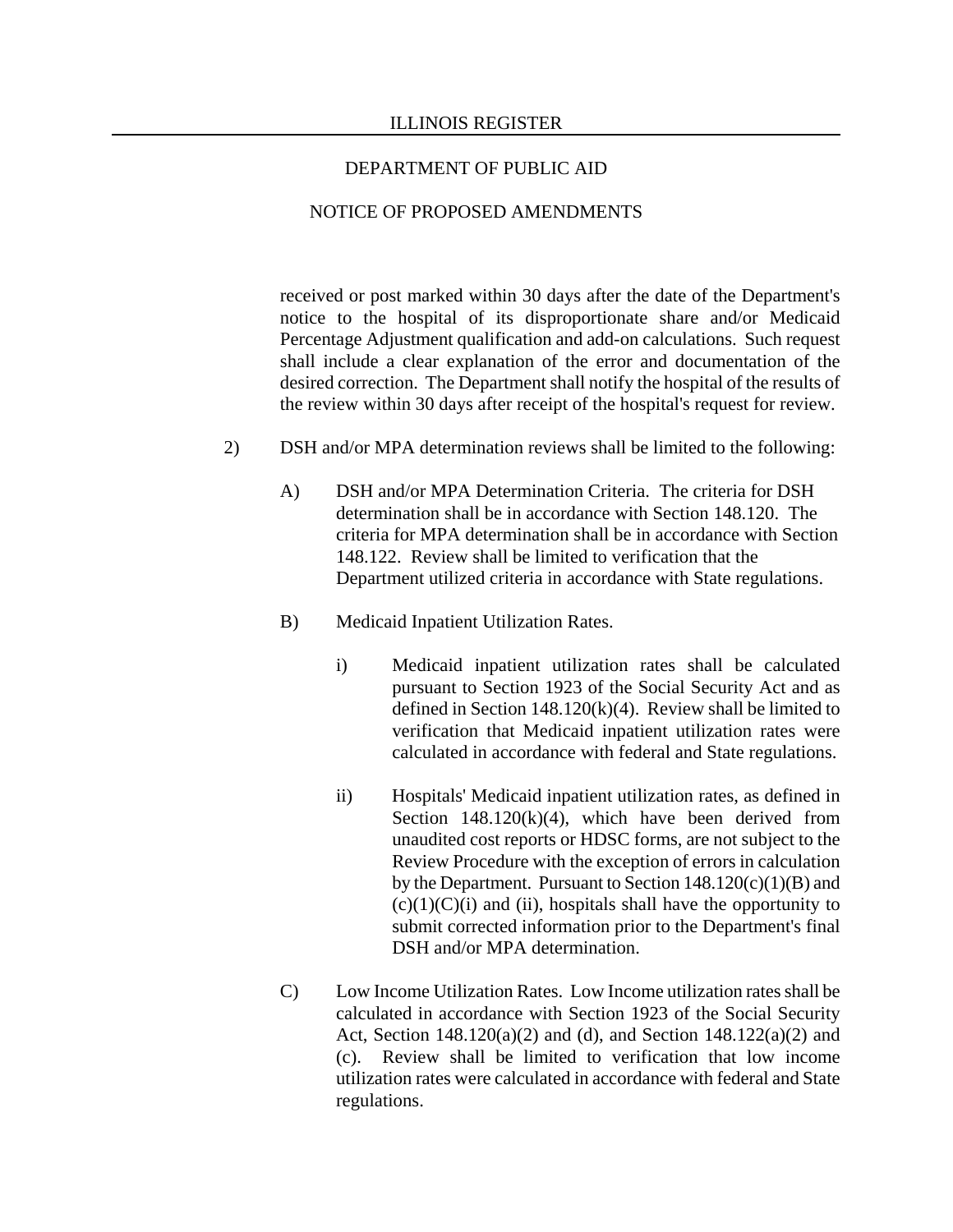#### NOTICE OF PROPOSED AMENDMENTS

- D) Federally Designated Health Manpower Shortage Areas (HMSAs). Illinois hospitals located in federally designated HMSAs shall be identified in accordance with 42 CFR 5 (1989) and Section 148.122(a)(3) based upon the methodologies utilized by, and the most current information available to, the Department from the federal Department of Health and Human Services as of June 30, 1992. Review shall be limited to hospitals in locations that have failed to obtain designation as federally designated HMSAs only when such a request for review is accompanied by documentation from the Department of Health and Human Services substantiating that the hospital was located in a federally designated HMSA as of June 30, 1992.
- E) Excess Beds. Excess bed information shall be determined in accordance with Public Act 86-268 (Section 148.122(a)(3) and 77 Ill. Adm. Code 1100) based upon the methodologies utilized by, and the most current information available to, the Illinois Health Facilities Planning Board as of July 1, 1991. Reviews shall be limited to requests accompanied by documentation from the Illinois Health Facilities Planning Board substantiating that the information supplied to and utilized by the Department was incorrect.
- F) Medicaid Obstetrical Inpatient Utilization Rates. Medicaid obstetrical inpatient utilization rates shall be calculated in accordance with Section  $148.122(a)(4)$ , (h)(2), (h)(3) and (h)(4). Review shall be limited to verification that Medicaid obstetrical inpatient utilization rates were calculated in accordance with State regulations.
- c) Outlier Adjustment Reviews

The Department shall make outlier adjustments to payment amounts in accordance with 89 Ill. Adm. Code 149.105 or Section 148.130, whichever is applicable. Hospitals shall be notified of the specific information that shall be utilized in the determination of those services qualified for an outlier adjustment and shall have an opportunity to request a review of such specific information for errors in calculation made by the Department. Such a request must be submitted in writing to the Department and must be received or post marked within 30 days after the date of the Department's notice to the hospital of the specific information that shall be utilized in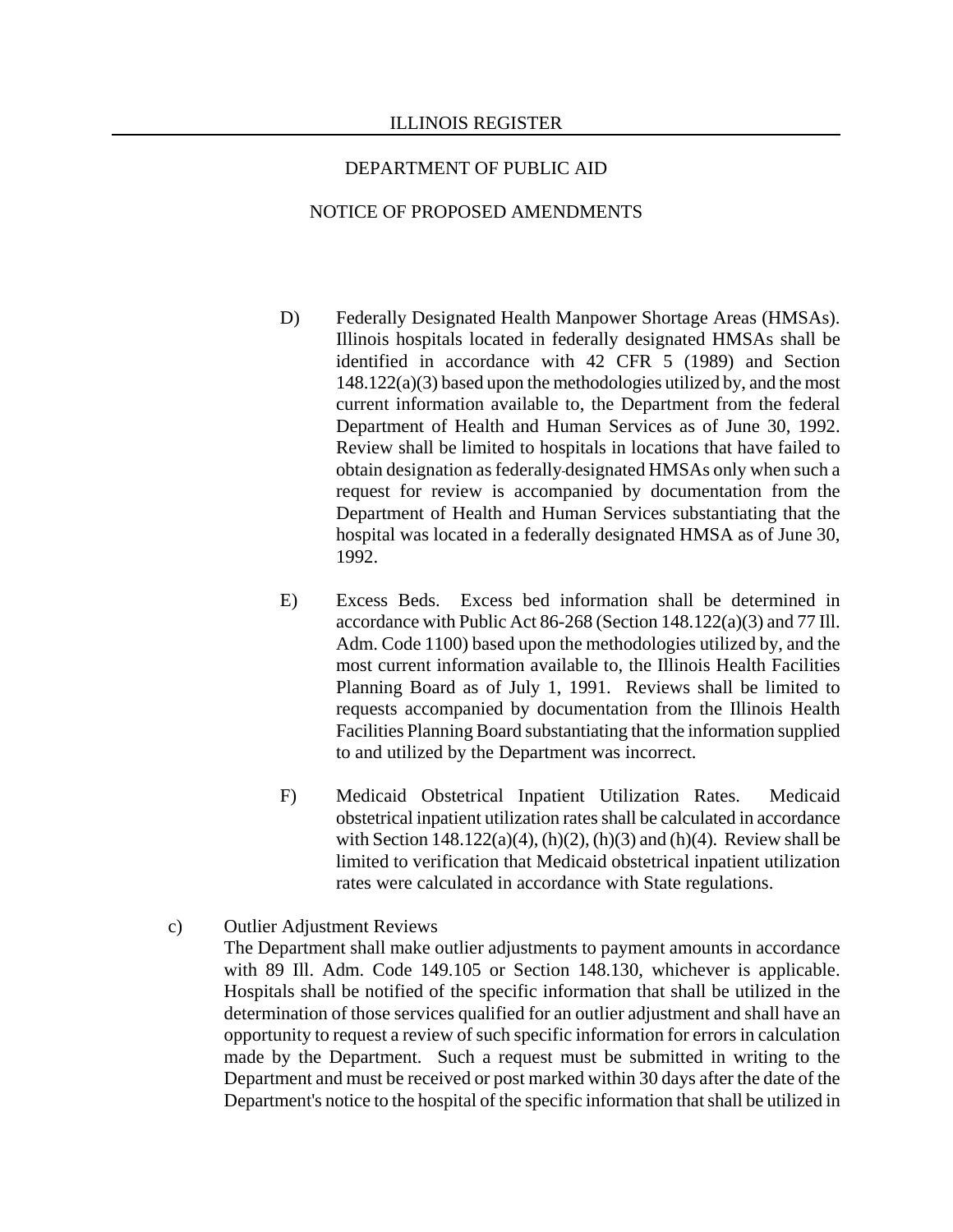### NOTICE OF PROPOSED AMENDMENTS

the determination of those services qualified for an outlier adjustment. Such request shall include a clear explanation of the error and documentation of the desired correction. The Department shall notify the hospital of the results of the review within 30 days after receipt of the hospital's request for review.

- d) Cost Report Reviews
	- 1) Cost reports are required from:
		- A) All enrolled hospitals within the State of Illinois;
		- B) All out-of-state hospitals providing 100 inpatient days of service per hospital fiscal year, to persons covered by the Illinois Medical Assistance Program; and
		- C) All hospitals not located in Illinois that elect to be reimbursed under the methodology described in 89 Ill. Adm. Code 149 (the DRG PPS).
	- 2) The completed cost statement with a copy of the hospital's Medicare cost report and audited financial statement must be submitted annually within 90 days after the close of the hospital's fiscal year. A one-time 30-day extension may be requested. Such a request for an extension shall be in writing and shall be received by the Department's Office of Health Finance prior to the end of the 90-day filing period. The Office of Health Finance shall audit the information shown on the Hospital Statement of Reimbursable Cost and Support Schedules. The audit shall be made in accordance with generally accepted auditing standards and shall include tests of the accounting and statistical records and applicable auditing procedures. Hospitals shall be notified of the results of the final audited cost report, which may contain adjustments and revisions that may have resulted from the audited Medicare Cost Report. Hospitals shall have the opportunity to request a review of the final audited cost report. Such a request must be received in writing by the Department within 45 days after the date of the Department's notice to the hospital of the results of the finalized audit. Such request shall include all items of documentation and analysis that support the request for review. No additional data shall be accepted after the 45 day period. The Department shall notify the hospital of the results of the review within 30 days after receipt of the hospital's request for review.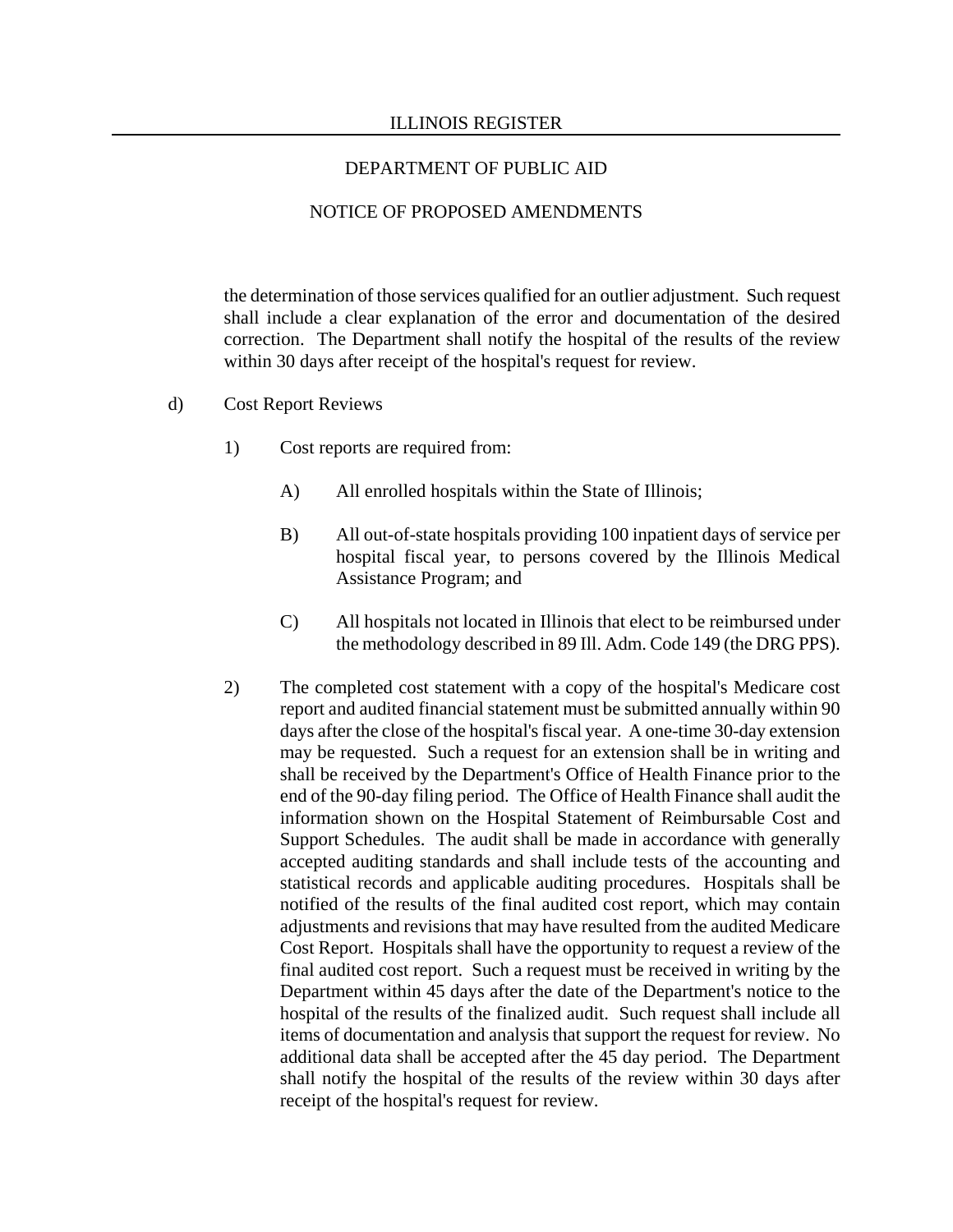# NOTICE OF PROPOSED AMENDMENTS

### e) Trauma Center Adjustment Reviews

- 1) The Department shall make trauma care adjustments in accordance with Section 148.290(c). Hospitals shall have the right to appeal the trauma center adjustment calculations if it is believed that a technical error has been made in the calculation by the Department.
- 2) Trauma level designation is obtained from the Illinois Department of Public Health as of the first day of July preceding the trauma center adjustment rate period. Review shall be limited to requests accompanied by documentation from the Illinois Department of Public Health, or the licensing agency in the state in which the hospital is located, substantiating that the information supplied to and utilized by the Department was incorrect.
- 3) Appeals under this subsection (e) must be submitted in writing to the Department and must be received or post marked within 30 days after the date of the Department's notice to the hospital of its qualification for trauma center adjustments and payment amounts. Such a request shall include a clear explanation of the reason for the appeal and documentation of the desired correction. The Department shall notify the hospital of the results of the review within 30 days after receipt of the hospital's request for review.

### f) Medicaid High Volume Adjustment Reviews

The Department shall make Medicaid high volume adjustments in accordance with Section 148.290(d). Review shall be limited to verification that the Medicaid inpatient days were calculated in accordance with Section 148.120. The appeal must be submitted in writing to the Department and must be received or post marked within 30 days after the date of the Department's notice to the hospital of its qualification for Medicaid high volume adjustments and payment amounts. Such a request shall include a clear explanation of the reason for the appeal and documentation of the desired correction. The Department shall notify the hospital of the results of the review within 30 days after receipt of the hospital's request for review.

 g) Sole Community Hospital Designation Reviews The Department shall make sole community hospital designations in accordance with 89 Ill. Adm. Code 149.125(b). Hospitals shall have the right to appeal the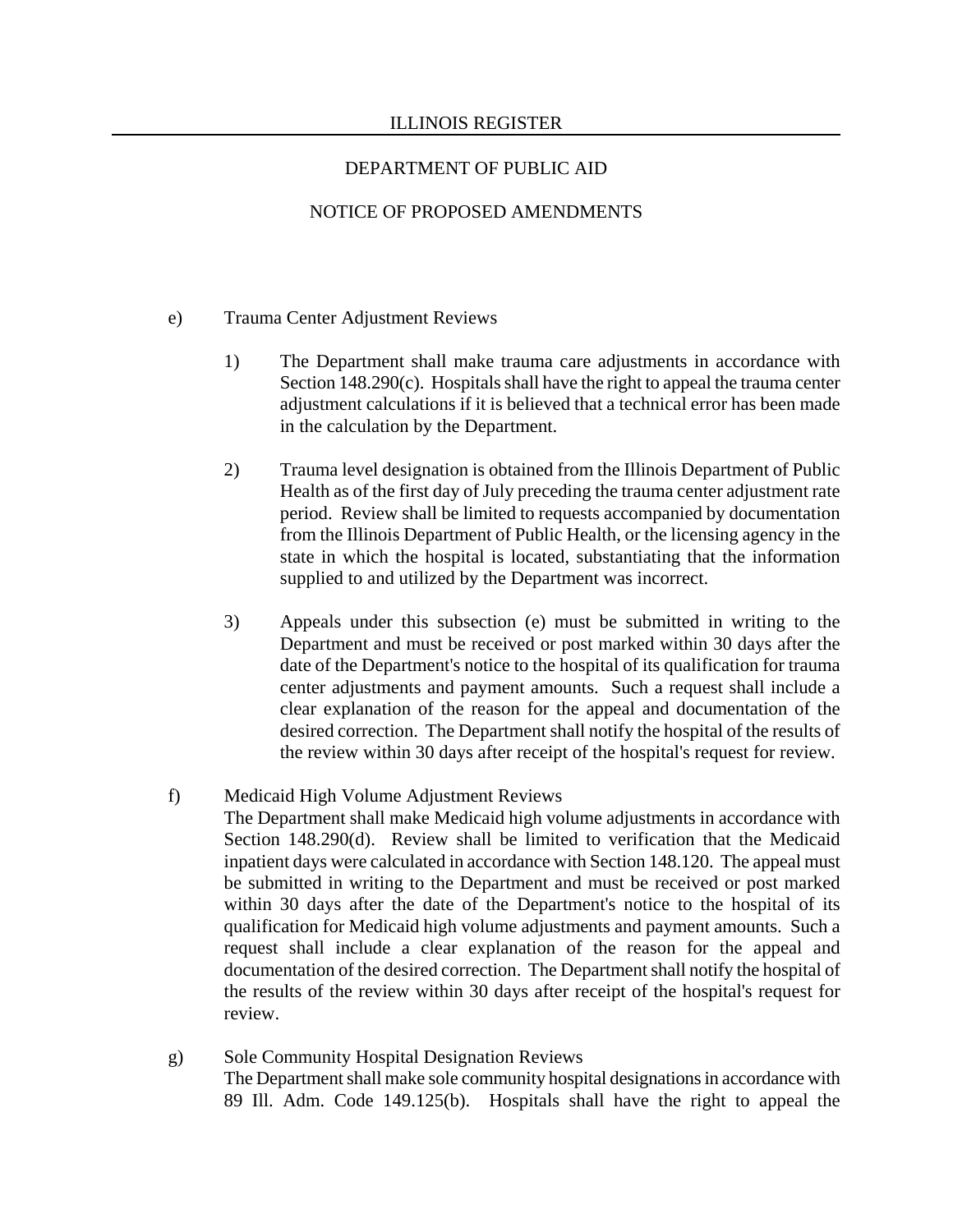## NOTICE OF PROPOSED AMENDMENTS

designation if the hospital believes that a technical error has been made in the determination. The appeal must be submitted in writing to the Department and must be received or post marked within 30 days after the date of the Department's notification of the designation. Such a request shall include a clear explanation of the reason for the appeal and documentation of the desired correction. The Department shall notify the hospital of the results of the review no later than 30 days after receipt of the hospital's request for review.

- h) Geographic Designation Reviews
	- 1) The Department shall make rural hospital designations in accordance with Section  $148.25(g)(3)$ . Hospitals shall have the right to appeal the designation if the hospital believes that a technical error has been made in the determination. The appeal must be submitted in writing to the Department and must be received or post marked within 30 days after the date of the Department's notification of the designation. Such a request shall include a clear explanation of the reason for the appeal and documentation of the desired correction. The Department shall notify the hospital of the results of the review no later than 30 days after receipt of the hospital's request for review.
	- 2) The Department shall make urban hospital designations in accordance with Section  $148.25(g)(4)$ . Hospitals shall have the right to appeal the designation if the hospital believes that a technical error has been made in the determination. The appeal must be submitted in writing to the Department and must be received or post marked within 30 days after the date of the Department's notification of the designation. Such a request shall include a clear explanation of the reason for the appeal and documentation of the desired correction. The Department shall notify the hospital of the results of the review no later than 30 days after receipt of the hospital's request for review.
- i) Critical Hospital Adjustment Payment (CHAP) Reviews
	- 1) The Department shall make CHAP in accordance with Section 148.295. Hospitals shall be notified in writing of the results of the CHAP determination and calculation, and shall have the right to appeal the CHAP calculation or their ineligibility for the CHAP if the hospital believes that a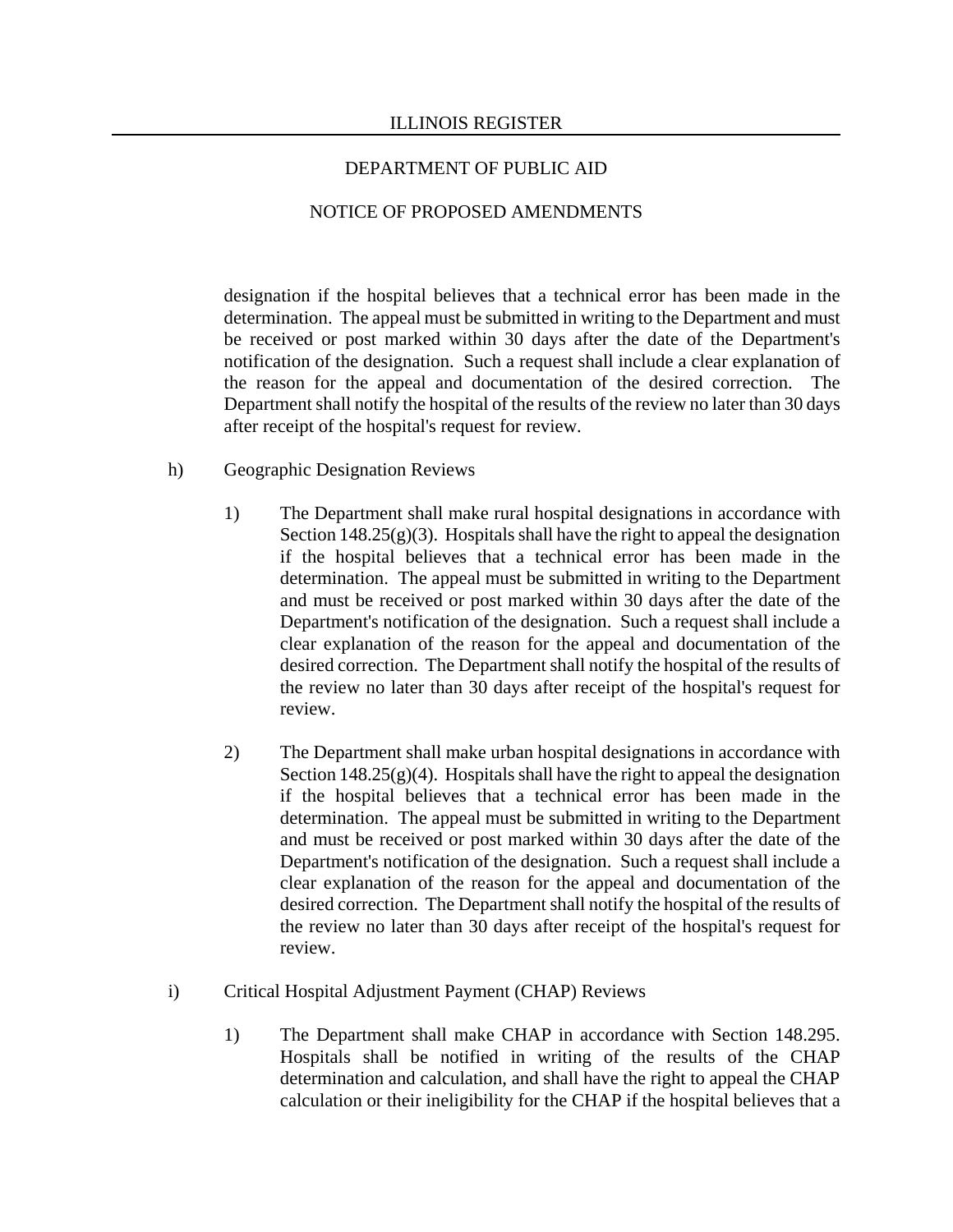### NOTICE OF PROPOSED AMENDMENTS

technical error has been made in the calculation by the Department. The appeal must be submitted in writing to the Department and must be received or post marked within 30 days after the date of the Department's notice to the hospital of its qualification for CHAP and payment adjustment amounts, or a letter of notification that the hospital does not qualify for the CHAP. Such a request shall include a clear explanation of the reason for the appeal and documentation of the desired correction. The Department shall notify the hospital of the results of the review within 30 days after receipt of the hospital's request for review.

- 2) CHAP determination reviews shall be limited to the following:
	- A) Federally Designated Health Professional Shortage Areas (HPSAs). Illinois hospitals located in federally designated HPSAs shall be identified in accordance with 42 CFR 5, and Section  $148.295(a)(3)(B)$  and (b)(3) based upon the methodologies utilized by, and the most current information available to, the Department from the federal Department of Health and Human Services as of the last day of June preceding the CHAP rate period. Review shall be limited to hospitals in locations that have failed to obtain designation as federally designated HPSAs only when such a request for review is accompanied by documentation from the Department of Health and Human Services substantiating that the hospital was located in a federally designated HPSA as of the last day of June preceding the CHAP rate period.
	- B) Trauma level designation. Trauma level designation is obtained from the Illinois Department of Public Health as of the last day of June preceding the CHAP rate period. Review shall be limited to requests accompanied by documentation from the Illinois Department of Public Health, substantiating that the information supplied to and utilized by the Department was incorrect.
	- C) Accreditation of Rehabilitation Facilities. Accreditation of rehabilitation facilities shall be obtained from the Commission on Accreditation of Rehabilitation Facilities as of the last day of June preceding the CHAP rate period. Review shall be limited to requests accompanied by documentation from the Commission, substantiating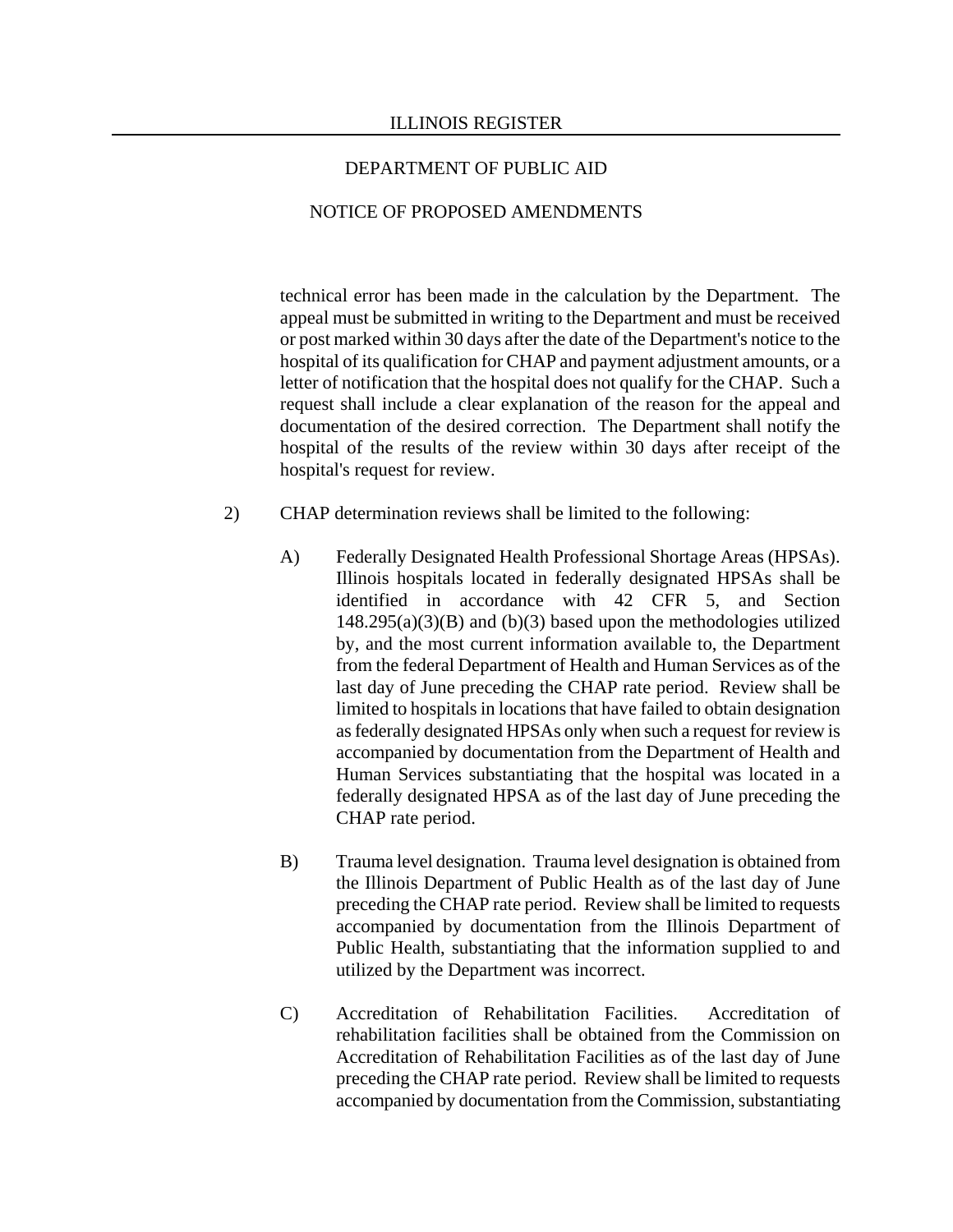### NOTICE OF PROPOSED AMENDMENTS

that the information supplied to and utilized by the Department was incorrect.

- D) Medicaid Inpatient Utilization Rates. Medicaid inpatient utilization rates shall be calculated pursuant to Section 1923 of the Social Security Act and as defined in Section 148.120(k)(5). Review shall be limited to verification that Medicaid inpatient utilization rates were calculated in accordance with federal and State regulations.
- E) Graduate Medical Education Programs. Graduate Medical Education program information shall be obtained from the most recently published report of the American Accreditation Council for Graduate Medical Education, the American Osteopathic Association Division of Post-doctoral Training, or the American Dental Association Joint Commission on Dental Accreditation as of the last day of June preceding the CHAP rate period. Review shall be limited to requests accompanied by documentation from the above, substantiating that the information supplied to and utilized by the Department was incorrect.
- j) Tertiary Care Adjustment Payment Reviews. The Department shall make Tertiary Care Adjustment Payments in accordance with Section 148.296. Hospitals shall be notified in writing of the results of the Tertiary Care Adjustment Payments determination and calculation, and shall have the right to appeal the Tertiary Care Adjustment Payments calculation or their ineligibility for Tertiary Care Adjustment Payments if the hospital believes that a technical error has been made in the calculation by the Department. The appeal must be submitted in writing to the Department and must be received or post marked within 30 days after the date of the Department's notice to the hospital of its qualification for Tertiary Care Adjustment Payments and payment adjustment amounts, or a letter of notification that the hospital does not qualify for Tertiary Care Adjustment Payments. Such a request must include a clear explanation of the reason for the appeal and documentation that supports the desired correction. The Department shall notify the hospital of the results of the review within 30 days after receipt of the hospital's request for review.
- k) Pediatric Outpatient Adjustment Payment Reviews. The Department shall make Pediatric Outpatient Adjustment payments in accordance with Section 148.297. Hospitals shall be notified in writing of the results of the determination and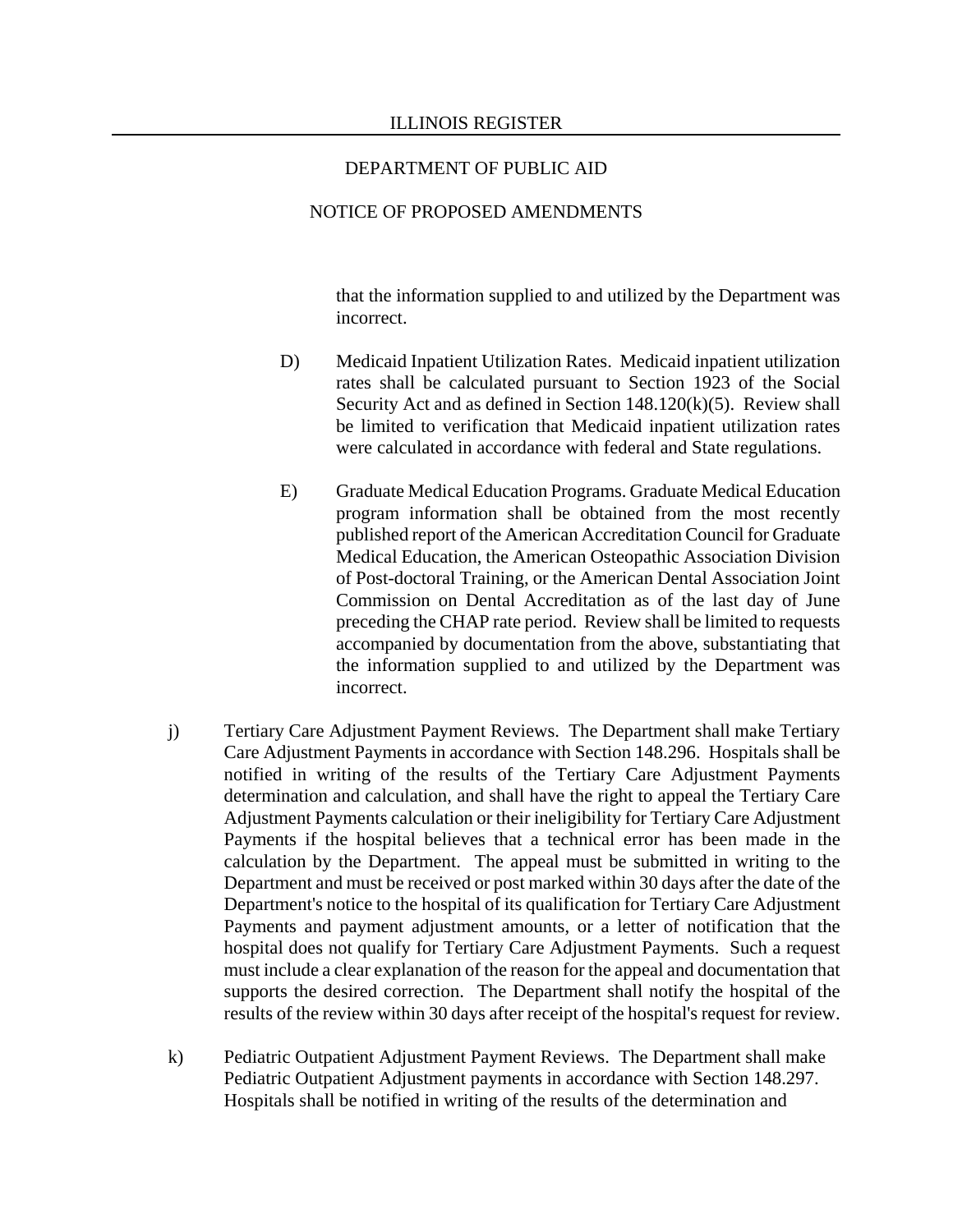#### NOTICE OF PROPOSED AMENDMENTS

calculation, and shall have the right to appeal the calculation or their ineligibility for payments under Section 148.297 if the hospital believes that a technical error has been made in the calculation by the Department. The appeal must be submitted in writing to the Department and must be received or post marked within 30 days after the date of the Department's notice to the hospital of its qualification under Section 148.297 and payment adjustment amounts, or a letter of notification that the hospital does not qualify for such payments. Such a request must include a clear explanation of the reason for the appeal and documentation that supports the desired correction. The Department shall notify the hospital of the results of the review within 30 days after receipt of the hospital's request for review.

- l) Pediatric Inpatient Adjustment Payment Reviews. The Department shall make Pediatric Inpatient Adjustment payments in accordance with Section 148.298. Hospitals shall be notified in writing of the results of the determination and calculation, and shall have the right to appeal the calculation or their ineligibility for payments under Section 148.298 if the hospital believes that a technical error has been made in the calculation by the Department. The appeal must be submitted in writing to the Department and must be received or post marked within 30 days after the date of the Department's notice to the hospital of its qualification under Section 148.298 and payment adjustment amounts, or a letter of notification that the hospital does not qualify for such payments. Such a request must include a clear explanation of the reason for the appeal and documentation that supports the desired correction. The Department shall notify the hospital of the results of the review within 30 days after receipt of the hospital's request for review.
- m) Safety Net Adjustment Payment Reviews. The Department shall make Safety Net Adjustment Payments in accordance with Section 148.126. Hospitals shall be notified in writing of the results of the Safety Net Adjustment Payment determination and calculation, and shall have the right to appeal the Safety Net Adjustment Payment calculation or their ineligibility for Safety Net Adjustment Payments if the hospital believes that a technical error has been made in the calculation by the Department. The appeal must be submitted in writing to the Department and must be received or post marked within 30 days after the date of the Department's notice to the hospital of its qualification for Safety Net Adjustment Payments and payment adjustment amounts, or a letter of notification that the hospital does not qualify for Safety Net Adjustment Payments. Such a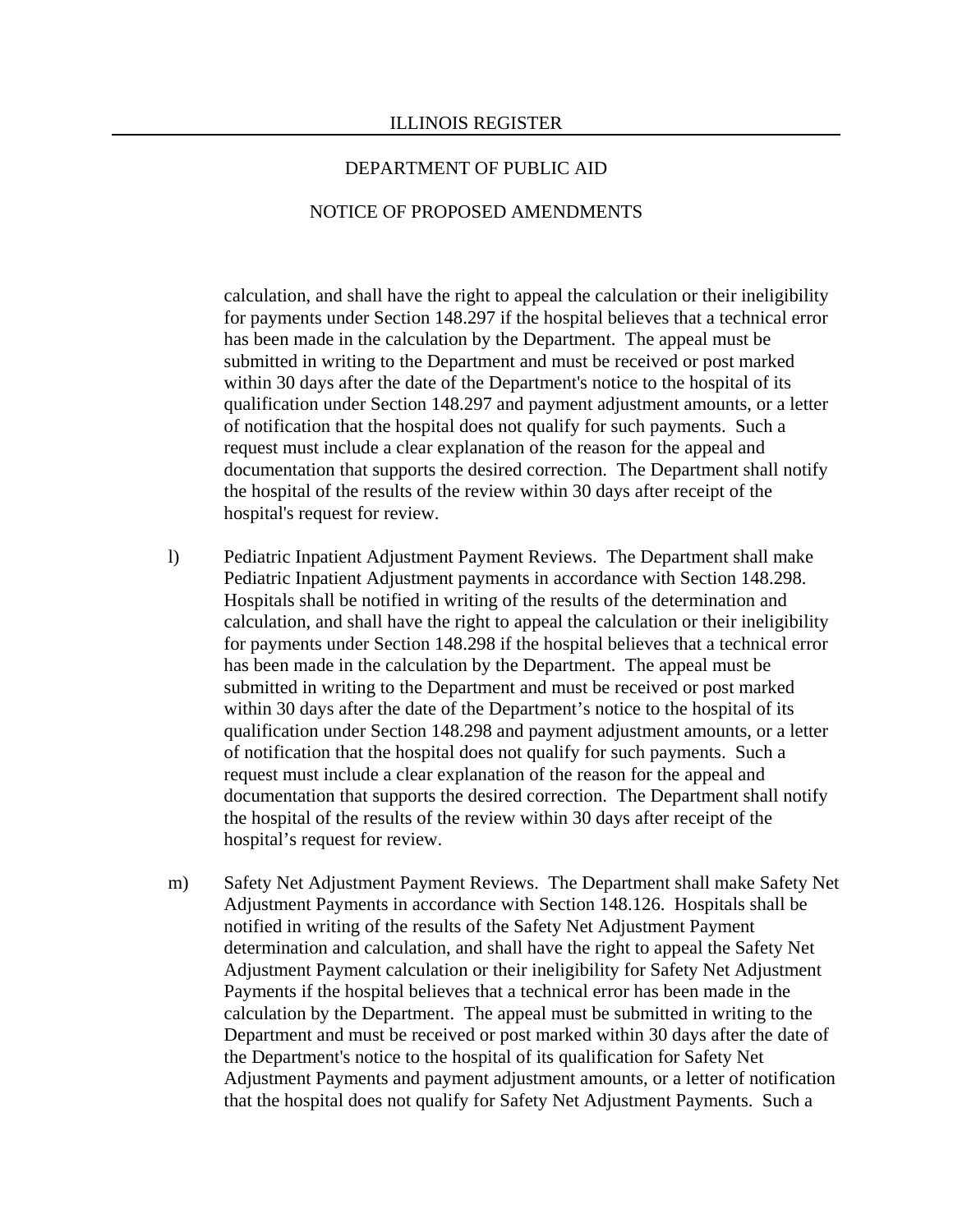## NOTICE OF PROPOSED AMENDMENTS

request must include a clear explanation of the reason for the appeal and documentation that supports the desired correction. The Department shall notify the hospital of the results of the review within 30 days after receipt of the hospital's request for review.

- n) Psychiatric Adjustment Payment Reviews. The Department shall make Psychiatric Adjustment Payments in accordance with Section 148.105. Hospitals shall be notified in writing of the results of the Psychiatric Adjustment Payments determination and calculation, and shall have a right to appeal the Psychiatric Adjustment Payments calculation or their ineligibility for Psychiatric Adjustment Payments if the hospital believes that a technical error has been made in the calculation by the Department. The appeal must be submitted in writing to the Department and must be received or post marked within 30 days after the date of the Department's notice to the hospital of its qualification for Psychiatric Adjustment Payments and payment adjustment amounts, or a letter of notification that the hospital does not qualify for Psychiatric Adjustment Payments. Such a request must include a clear explanation of the reason for the appeal and documentation that supports the desired correction. The Department shall notify the hospital of the results of the review within 30 days after receipt of the hospital's request for review.
- o) Rural Adjustment Payment Reviews. The Department shall make Rural Adjustment Payments in accordance with Section 148.115.
	- 1) Hospitals shall be notified in writing of the results of the Rural Adjustment Payments determination and calculation, and shall have a right to appeal the Rural Adjustment Payments calculation or their ineligibility for Rural Adjustment Payments if the hospital believes that a technical error has been made in the calculation by the Department.
	- 2) The designation of Critical Access Provider or Necessary Provider, which are qualifying criteria for Rural Adjustment Payments (see Section 148.115(a)), is obtained from the Illinois Department of Public Health (IDPH) as of the first day of July preceding the Rural Adjustment Payment rate period. Review shall be limited to requests accompanied by documentation from IDPH, substantiating that the information supplied to and utilized by the Department was incorrect.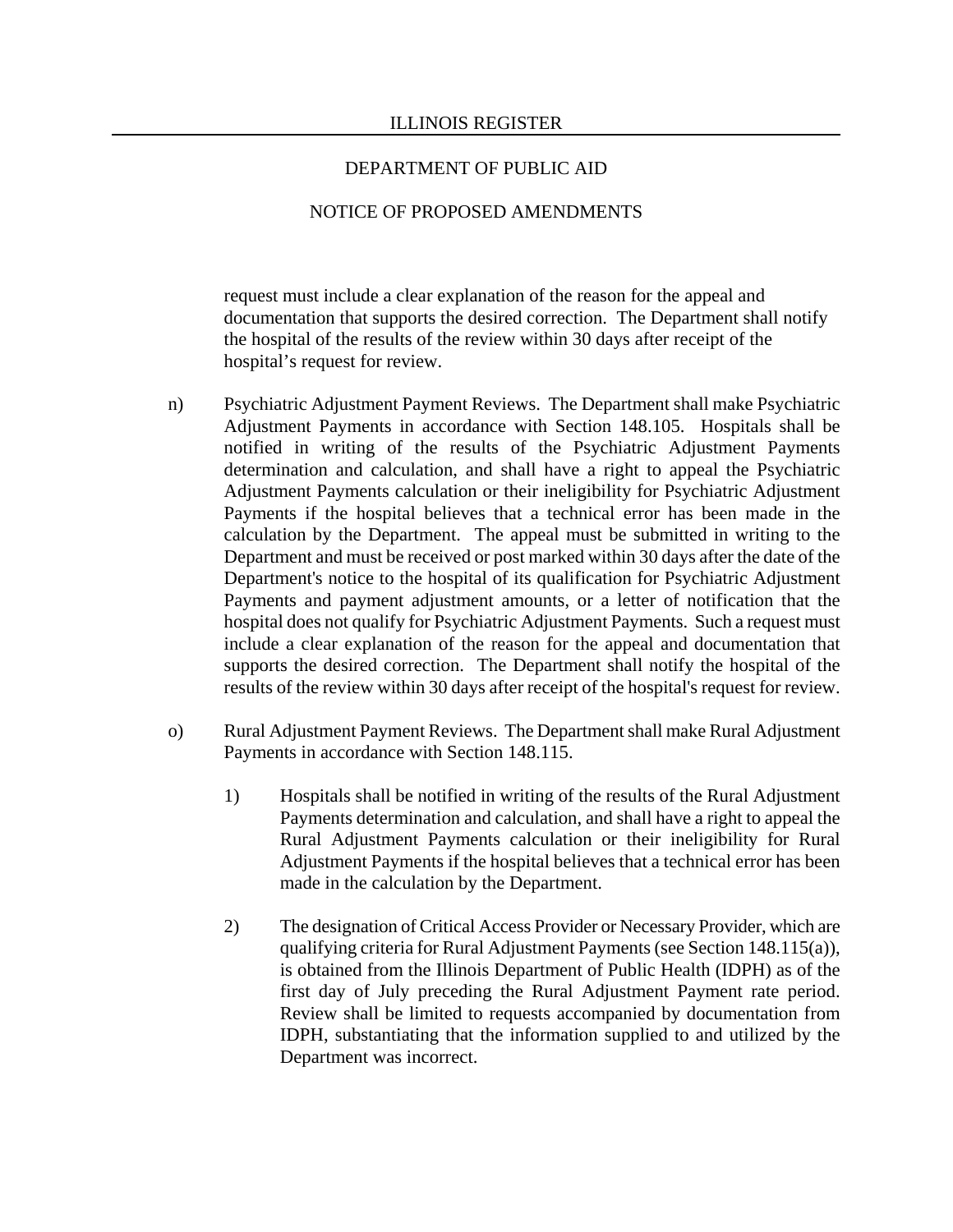#### NOTICE OF PROPOSED AMENDMENTS

- 3) The appeal must be submitted in writing to the Department and must be received or post marked within 30 days after the date of the Department's notice to the hospital of its qualification for Rural Adjustment Payments and payment adjustment amounts, or a letter of notification that the hospital does not qualify for Rural Adjustment Payments. Such a request must include a clear explanation of the reason for the appeal and documentation that supports the desired correction. The Department shall notify the hospital of the results of the review within 30 days after receipt of the hospital's request for review.
- p) Supplemental Tertiary Care Adjustment Payment Reviews. The Department shall make Supplemental Tertiary Care Adjustment Payments in accordance with Section 148.85. Hospitals shall be notified in writing of the results of the Supplemental Tertiary Care Adjustment Payments determination and calculation. Hospitals shall have a right to appeal the Supplemental Tertiary Care Adjustment Payments calculation or their ineligibility for Supplemental Tertiary Care Adjustment Payments if the hospital believes that a technical error has been made in the calculation by the Department. The appeal must be submitted in writing to the Department and must be received or post marked within 30 days after the date of the Department's notice to the hospital of its qualification for Supplemental Tertiary Care Adjustment Payments and payment adjustment amounts, or a letter of notification that the hospital does not qualify for Supplemental Tertiary Care Adjustment Payments. Such a request must include a clear explanation of the reason for the appeal and documentation that supports the desired correction. The Department shall notify the hospital of the results of the review within 30 days after receipt of the hospital's request for review.
- q) Medicaid Inpatient Utilization Rate Adjustment Payment Reviews. The Department shall make Medicaid Inpatient Utilization Rate Adjustment Payments in accordance with Section 148.90. Hospitals shall be notified in writing of the results of the Medicaid Inpatient Utilization Rate Adjustment Payments determination and calculation. Hospitals shall have a right to appeal the Medicaid Inpatient Utilization Rate Adjustment Payments calculation or their ineligibility for Medicaid Inpatient Utilization Rate Adjustment Payments if the hospital believes that a technical error has been made in the calculation by the Department. The appeal must be submitted in writing to the Department and must be received or post marked within 30 days after the date of the Department's notice to the hospital of its qualification for Medicaid Inpatient Utilization Rate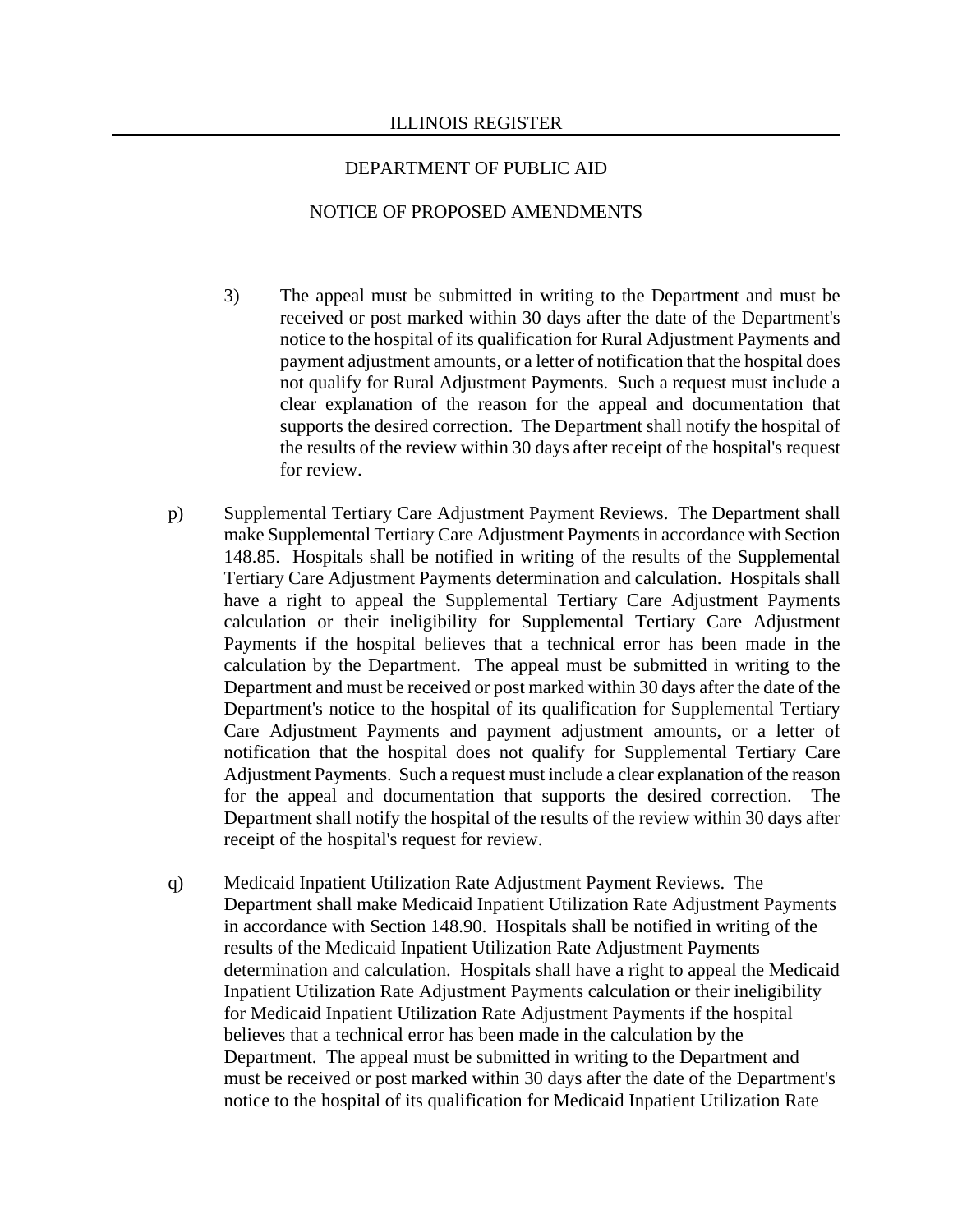#### NOTICE OF PROPOSED AMENDMENTS

Adjustment Payments and payment adjustment amounts, or a letter of notification that the hospital does not qualify for Medicaid Inpatient Utilization Rate Adjustment Payments. Such a request must include a clear explanation of the reason for the appeal and documentation that supports the desired correction. The Department shall notify the hospital of the results of the review within 30 days after receipt of the hospital's request for review.

- r) Medicaid Outpatient Utilization Rate Adjustment Payment Reviews. The Department shall make Medicaid Outpatient Utilization Rate Adjustment Payments in accordance with Section 148.95. Hospitals shall be notified in writing of the results of the Medicaid Outpatient Utilization Rate Adjustment Payments determination and calculation. Hospitals shall have a right to appeal the Medicaid Outpatient Utilization Rate Adjustment Payments calculation or their ineligibility for Medicaid Outpatient Utilization Rate Adjustment Payments if the hospital believes that a technical error has been made in the calculation by the Department. The appeal must be submitted in writing to the Department and must be received or post marked within 30 days after the date of the Department's notice to the hospital of its qualification for Medicaid Outpatient Utilization Rate Adjustment Payments and payment adjustment amounts, or a letter of notification that the hospital does not qualify for Medicaid Outpatient Utilization Rate Adjustment Payments. Such a request must include a clear explanation of the reason for the appeal and documentation that supports the desired correction. The Department shall notify the hospital of the results of the review within 30 days after receipt of the hospital's request for review.
- s) Outpatient Rural Hospital Adjustment Payment Reviews. The Department shall make Outpatient Rural Adjustment Payments in accordance with Section 148.100. Hospitals shall be notified in writing of the results of the Outpatient Rural Adjustment Payments determination and calculation. Hospitals shall have a right to appeal the Outpatient Rural Adjustment Payments calculation or their ineligibility for Outpatient Rural Adjustment Payments if the hospital believes that a technical error has been made in the calculation by the Department. The appeal must be submitted in writing to the Department and must be received or post marked within 30 days after the date of the Department's notice to the hospital of its qualification for Outpatient Rural Adjustment Payments and payment adjustment amounts, or a letter of notification that the hospital does not qualify for Outpatient Rural Adjustment Payments. Such a request must include a clear explanation of the reason for the appeal and documentation that supports the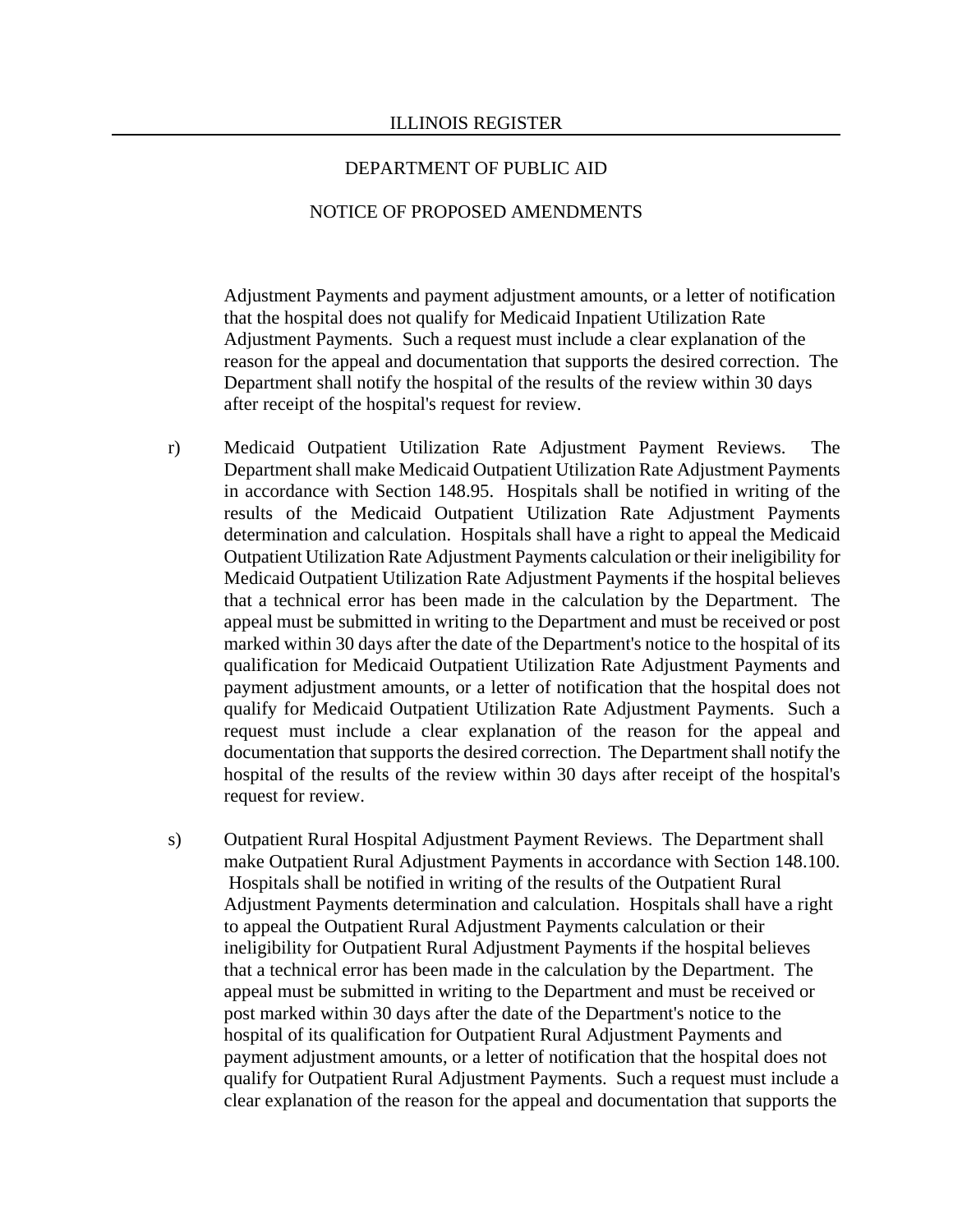### NOTICE OF PROPOSED AMENDMENTS

desired correction. The Department shall notify the hospital of the results of the review within 30 days after receipt of the hospital's request for review.

- t) Outpatient Service Adjustment Payment Reviews. The Department shall make Outpatient Service Adjustment Payments in accordance with Section 148.103. Hospitals shall be notified in writing of the results of the Outpatient Service Adjustment Payments determination and calculation. Hospitals shall have a right to appeal the Outpatient Service Adjustment Payments calculation or their ineligibility for Outpatient Service Adjustment Payments if the hospital believes that a technical error has been made in the calculation by the Department. The appeal must be submitted in writing to the Department and must be received or post marked within 30 days after the date of the Department's notice to the hospital of its qualification for Outpatient Service Adjustment Payments and payment adjustment amounts, or a letter of notification that the hospital does not qualify for Outpatient Service Adjustment Payments. Such a request must include a clear explanation of the reason for the appeal and documentation that supports the desired correction. The Department shall notify the hospital of the results of the review within 30 days after receipt of the hospital's request for review.
- u) Psychiatric Base Rate Adjustment Payment Reviews. The Department shall make Psychiatric Base Rate Adjustment Payments in accordance with Section 148.110. Hospitals shall be notified in writing of the results of the Psychiatric Base Rate Adjustment Payments determination and calculation. Hospitals shall have a right to appeal the Psychiatric Base Rate Adjustment Payments calculation or their ineligibility for Psychiatric Base Rate Adjustment Payments if the hospital believes that a technical error has been made in the calculation by the Department. The appeal must be submitted in writing to the Department and must be received or post marked within 30 days after the date of the Department's notice to the hospital of its qualification for Psychiatric Base Rate Adjustment Payments and payment adjustment amounts, or a letter of notification that the hospital does not qualify for Psychiatric Base Rate Adjustment Payments. Such a request must include a clear explanation of the reason for the appeal and documentation that supports the desired correction. The Department shall notify the hospital of the results of the review within 30 days after receipt of the hospital's request for review.
- v) High Volume Adjustment Payment Reviews. The Department shall make High Volume Adjustment Payments in accordance with Section 148.112. Hospitals shall be notified in writing of the results of the High Volume Adjustment Payments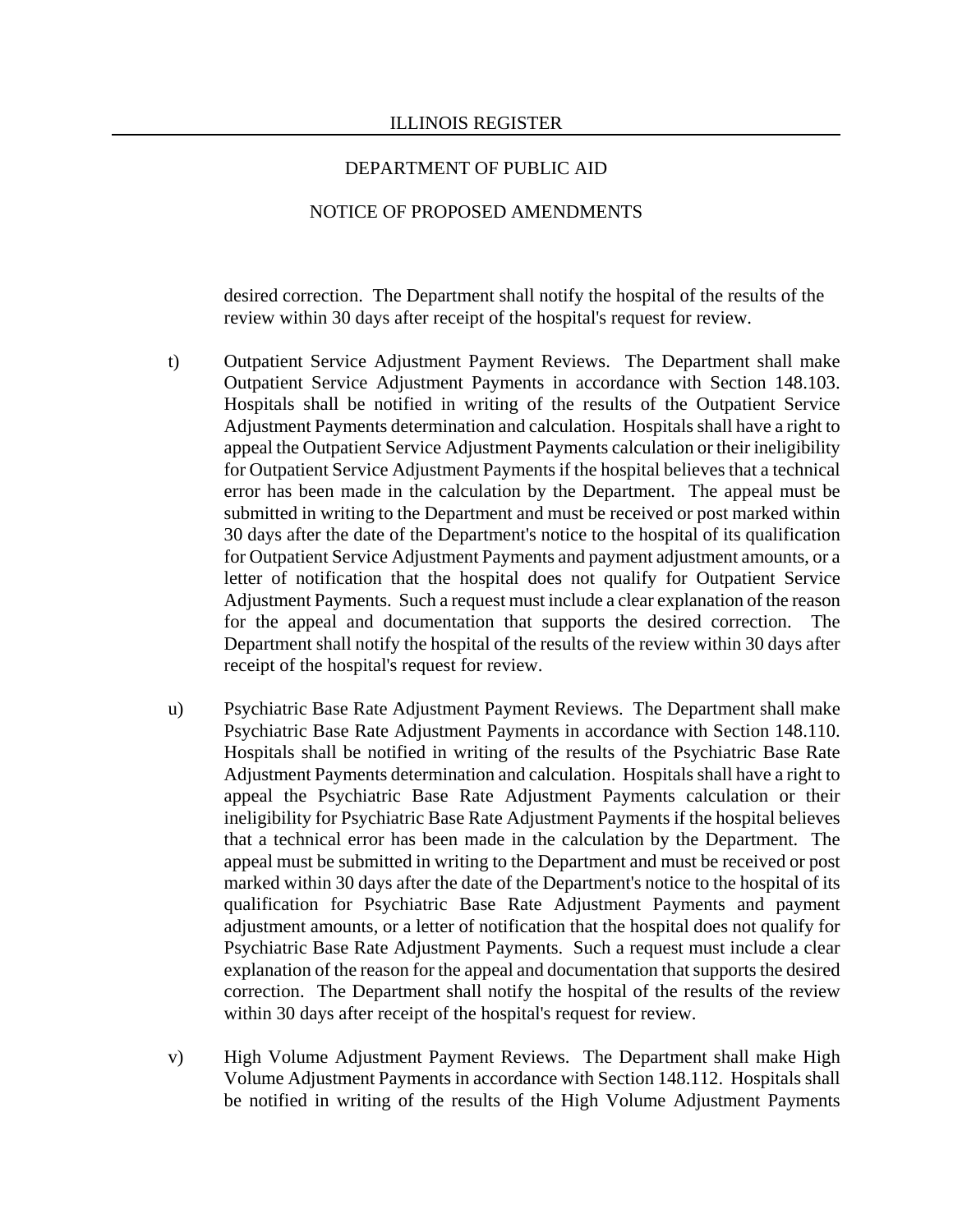#### NOTICE OF PROPOSED AMENDMENTS

determination and calculation. Hospitals shall have a right to appeal the High Volume Adjustment Payments calculation or their ineligibility for High Volume Adjustment Payments if the hospital believes that a technical error has been made in the calculation by the Department. The appeal must be submitted in writing to the Department and must be received or post marked within 30 days after the date of the Department's notice to the hospital of its qualification for High Volume Adjustment Payments and payment adjustment amounts, or a letter of notification that the hospital does not qualify for High Volume Adjustment Payments. Such a request must include a clear explanation of the reason for the appeal and documentation that supports the desired correction. The Department shall notify the hospital of the results of the review within 30 days after receipt of the hospital's request for review.

- w) Medicaid Eligibility Payment Reviews. The Department shall make Medicaid Eligibility Payments in accordance with Section 148.402. Hospitals shall be notified in writing of the results of the Medicaid Eligibility Payments determination and calculation. Hospitals shall have a right to appeal the Medicaid Eligibility Payments calculation or their ineligibility for Medicaid Eligibility Payments if the hospital believes that a technical error has been made in the calculation by the Department. The appeal must be submitted in writing to the Department and must be received or post marked within 30 days after the date of the Department's notice to the hospital of its qualification for Medicaid Eligibility Payments and payment adjustment amounts, or a letter of notification that the hospital does not qualify for Medicaid Eligibility Payments. Such a request must include a clear explanation of the reason for the appeal and documentation that supports the desired correction. The Department shall notify the hospital of the results of the review within 30 days after receipt of the hospital's request for review.
- x) Medicaid High Volume Adjustment Payment Reviews. The Department shall make Medicaid High Volume Payments in accordance with Section 148.404. Hospitals shall be notified in writing of the results of the Medicaid High Volume Payments determination and calculation. Hospitals shall have a right to appeal the Medicaid High Volume Payments calculation or their ineligibility for Medicaid High Volume Payments if the hospital believes that a technical error has been made in the calculation by the Department. The appeal must be submitted in writing to the Department and must be received or post marked within 30 days after the date of the Department's notice to the hospital of its qualification for Medicaid High Volume Adjustment Payments and payment adjustment amounts, or a letter of notification that the hospital does not qualify for Medicaid High Volume Adjustment Payments.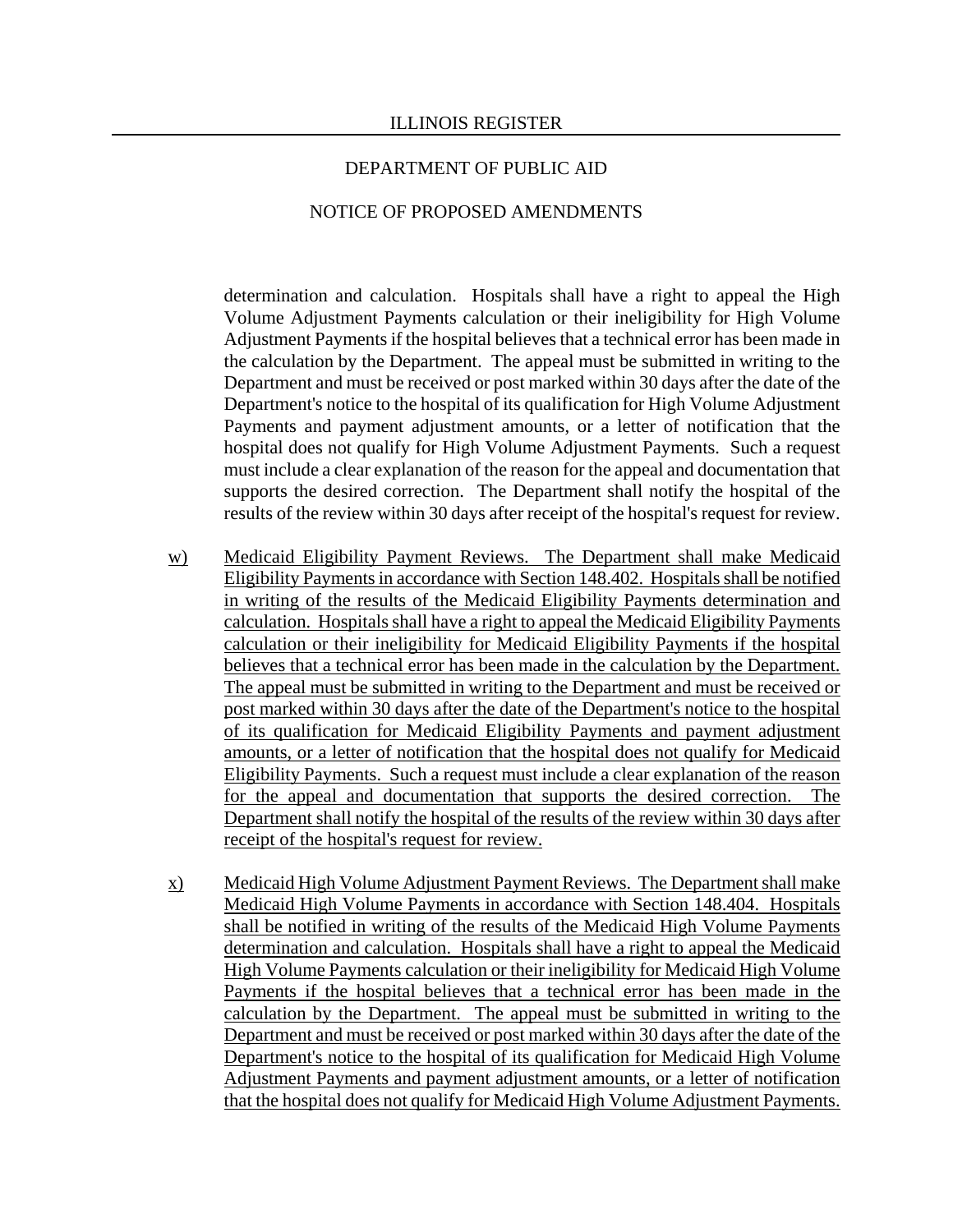## NOTICE OF PROPOSED AMENDMENTS

Such a request must include a clear explanation of the reason for the appeal and documentation that supports the desired correction. The Department shall notify the hospital of the results of the review within 30 days after receipt of the hospital's request for review.

- y) Intensive Care Adjustment Payment Reviews. The Department shall make Intensive Care Payments in accordance with Section 148.406. Hospitals shall be notified in writing of the results of the Intensive Care Payments determination and calculation. Hospitals shall have a right to appeal the Intensive Care Payments calculation or their ineligibility for Intensive Care Payments if the hospital believes that a technical error has been made in the calculation by the Department. The appeal must be submitted in writing to the Department and must be received or post marked within 30 days after the date of the Department's notice to the hospital of its qualification for Intensive Care Adjustment Payments and payment adjustment amounts, or a letter of notification that the hospital does not qualify for Intensive Care Adjustment Payments. Such a request must include a clear explanation of the reason for the appeal and documentation that supports the desired correction. The Department shall notify the hospital of the results of the review within 30 days after receipt of the hospital's request for review.
- z) Trauma Center Adjustment Payment Reviews. The Department shall make Trauma Center Adjustment Payments in accordance with Section 148.408. Hospitals shall be notified in writing of the results of the Trauma Center Adjustment Payments determination and calculation. Hospitals shall have a right to appeal the Trauma Center Adjustment Payments calculation or their ineligibility for Trauma Center Adjustment Payments if the hospital believes that a technical error has been made in the calculation by the Department. The appeal must be submitted in writing to the Department and must be received or post marked within 30 days after the date of the Department's notice to the hospital of its qualification for Trauma Center Adjustment Payments and payment adjustment amounts, or a letter of notification that the hospital does not qualify for Trauma Center Adjustment Payments. Such a request must include a clear explanation of the reason for the appeal and documentation that supports the desired correction. The Department shall notify the hospital of the results of the review within 30 days after receipt of the hospital's request for review.
- aa) Psychiatric Rate Adjustment Payment Reviews. The Department shall make Psychiatric Rate Adjustment Payments in accordance with Section 148.410. Hospitals shall be notified in writing of the results of the Psychiatric Rate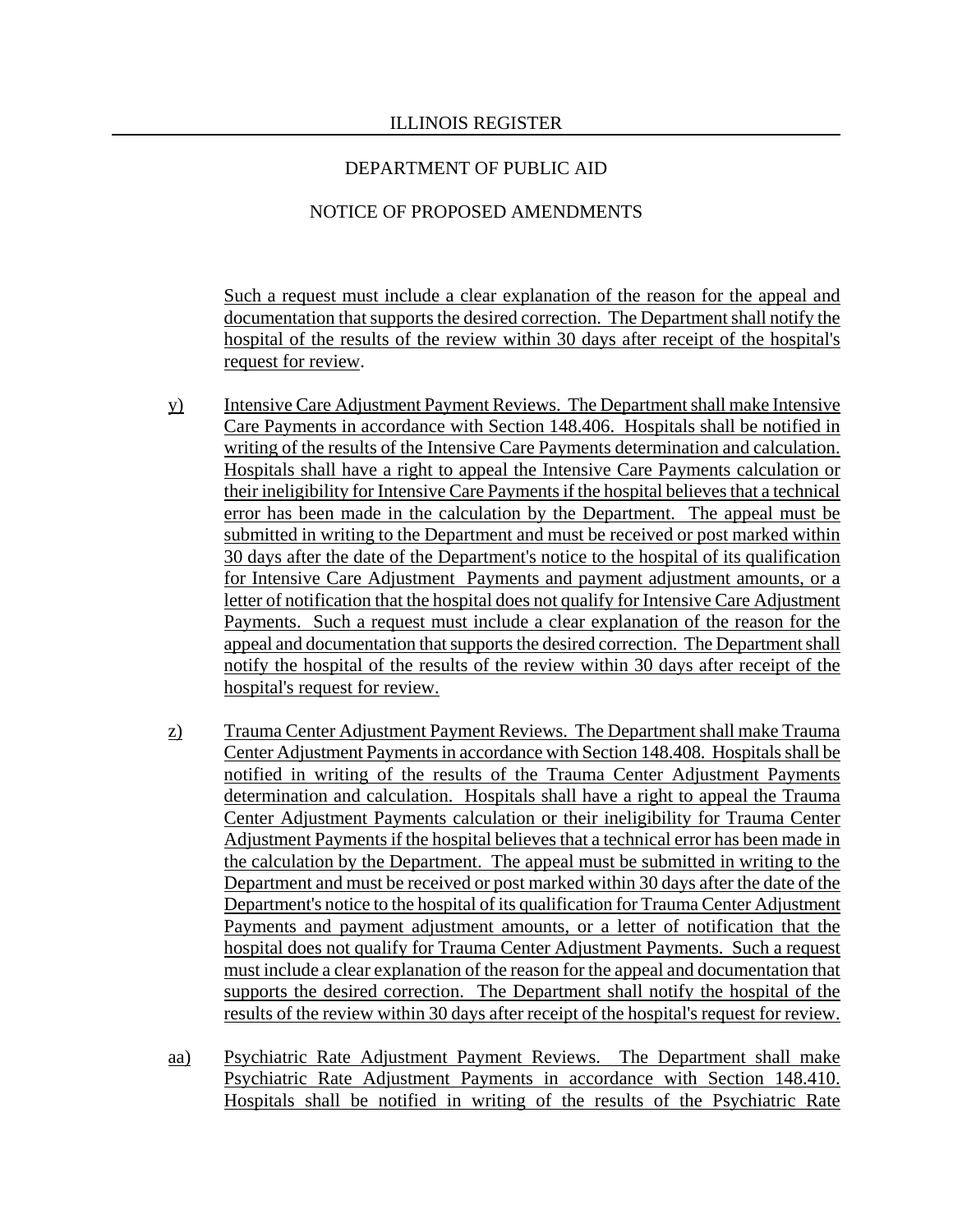### NOTICE OF PROPOSED AMENDMENTS

Adjustment Payments determination and calculation. Hospitals shall have a right to appeal the Psychiatric Rate Adjustment Payments calculation or their ineligibility for Psychiatric Rate Adjustment Payments if the hospital believes that a technical error has been made in the calculation by the Department. The appeal must be submitted in writing to the Department and must be received or post marked within 30 days after the date of the Department's notice to the hospital of its qualification for Psychiatric Rate Adjustment Payments and payment adjustment amounts, or a letter of notification that the hospital does not qualify for Psychiatric Rate Adjustment Payments. Such a request must include a clear explanation of the reason for the appeal and documentation that supports the desired correction. The Department shall notify the hospital of the results of the review within 30 days after receipt of the hospital's request for review.

- bb) Rehabilitation Adjustment Payment Reviews. The Department shall make Rehabilitation Adjustment Payments in accordance with Section 148.412. Hospitals shall be notified in writing of the results of the Rehabilitation Adjustment Payments determination and calculation. Hospitals shall have a right to appeal the Rehabilitation Adjustment Payments calculation or their ineligibility for Rehabilitation Adjustment Payments if the hospital believes that a technical error has been made in the calculation by the Department. The appeal must be submitted in writing to the Department and must be received or post marked within 30 days after the date of the Department's notice to the hospital of its qualification for Rehabilitation Adjustment Payments and payment adjustment amounts, or a letter of notification that the hospital does not qualify for Rehabilitation Adjustment Payments. Such a request must include a clear explanation of the reason for the appeal and documentation that supports the desired correction. The Department shall notify the hospital of the results of the review within 30 days after receipt of the hospital's request for review.
- cc) Supplemental Tertiary Care Adjustment Payment Reviews. The Department shall make Supplemental Tertiary Care Adjustment Payments in accordance with Section 148.414. Hospitals shall be notified in writing of the results of the Supplemental Tertiary Care Adjustment Payments determination and calculation. Hospitals shall have a right to appeal the Supplemental Tertiary Care Adjustment Payments calculation or their ineligibility for Supplemental Tertiary Care Adjustment Payments if the hospital believes that a technical error has been made in the calculation by the Department. The appeal must be submitted in writing to the Department and must be received or post marked within 30 days after the date of the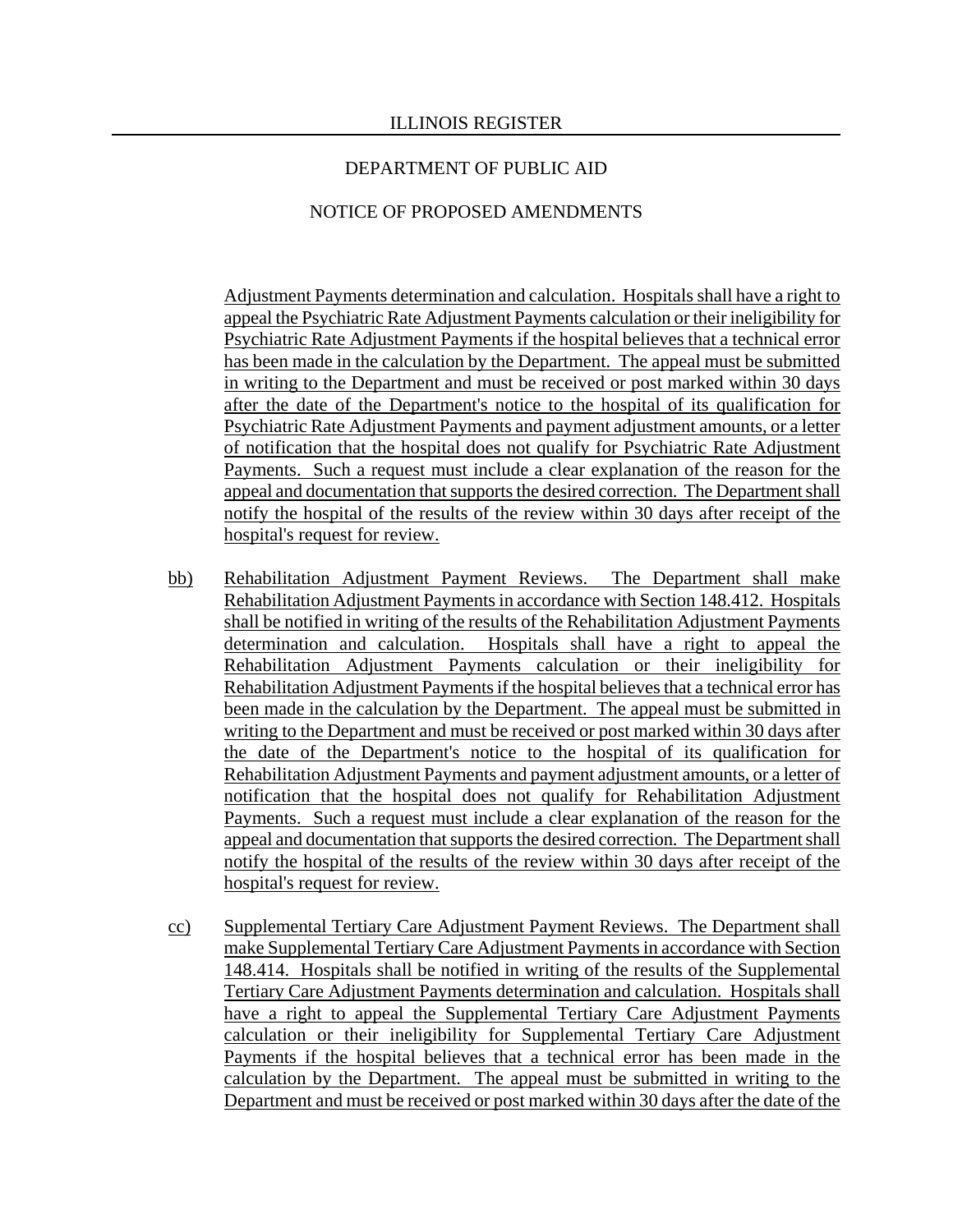### NOTICE OF PROPOSED AMENDMENTS

Department's notice to the hospital of its qualification for Supplemental Tertiary Care Adjustment Payments and payment adjustment amounts, or a letter of notification that the hospital does not qualify for Supplemental Tertiary Care Adjustment Payments. Such a request must include a clear explanation of the reason for the appeal and documentation that supports the desired correction. Department shall notify the hospital of the results of the review within 30 days after receipt of the hospital's request for review.

- dd) Crossover Percentage Adjustment Payment Reviews. The Department shall make Crossover Percentage Adjustment Payments in accordance with Section 148.416. Hospitals shall be notified in writing of the results of the Crossover Percentage Adjustment Payments determination and calculation. Hospitals shall have a right to appeal the Crossover Percentage Adjustment Payments calculation or their ineligibility for Crossover Percentage Adjustment Payments if the hospital believes that a technical error has been made in the calculation by the Department. The appeal must be submitted in writing to the Department and must be received or post marked within 30 days after the date of the Department's notice to the hospital of its qualification for Crossover Percentage Adjustment Payments and payment adjustment amounts, or a letter of notification that the hospital does not qualify for Crossover Percentage Adjustment Payments. Such a request must include a clear explanation of the reason for the appeal and documentation that supports the desired correction. The Department shall notify the hospital of the results of the review within 30 days after receipt of the hospital's request for review.
- ee) Long Term Acute Care Hospital Adjustment Payment Reviews. The Department shall make Long Term Acute Care Hospital Adjustment Payments in accordance with Section 148.418. Hospitals shall be notified in writing of the results of the Long Term Acute Care Hospital Adjustment Payments determination and calculation. Hospitals shall have a right to appeal the Long Term Acute Care Hospital Adjustment Payments calculation or their ineligibility for Long Term Acute Care Hospital Adjustment Payments if the hospital believes that a technical error has been made in the calculation by the Department. The appeal must be submitted in writing to the Department and must be received or post marked within 30 days after the date of the Department's notice to the hospital of its qualification for Long Term Acute Care Hospital Adjustment Payments and payment adjustment amounts, or a letter of notification that the hospital does not qualify for Long Term Acute Care Hospital Adjustment Payments. Such a request must include a clear explanation of the reason for the appeal and documentation that supports the desired correction. The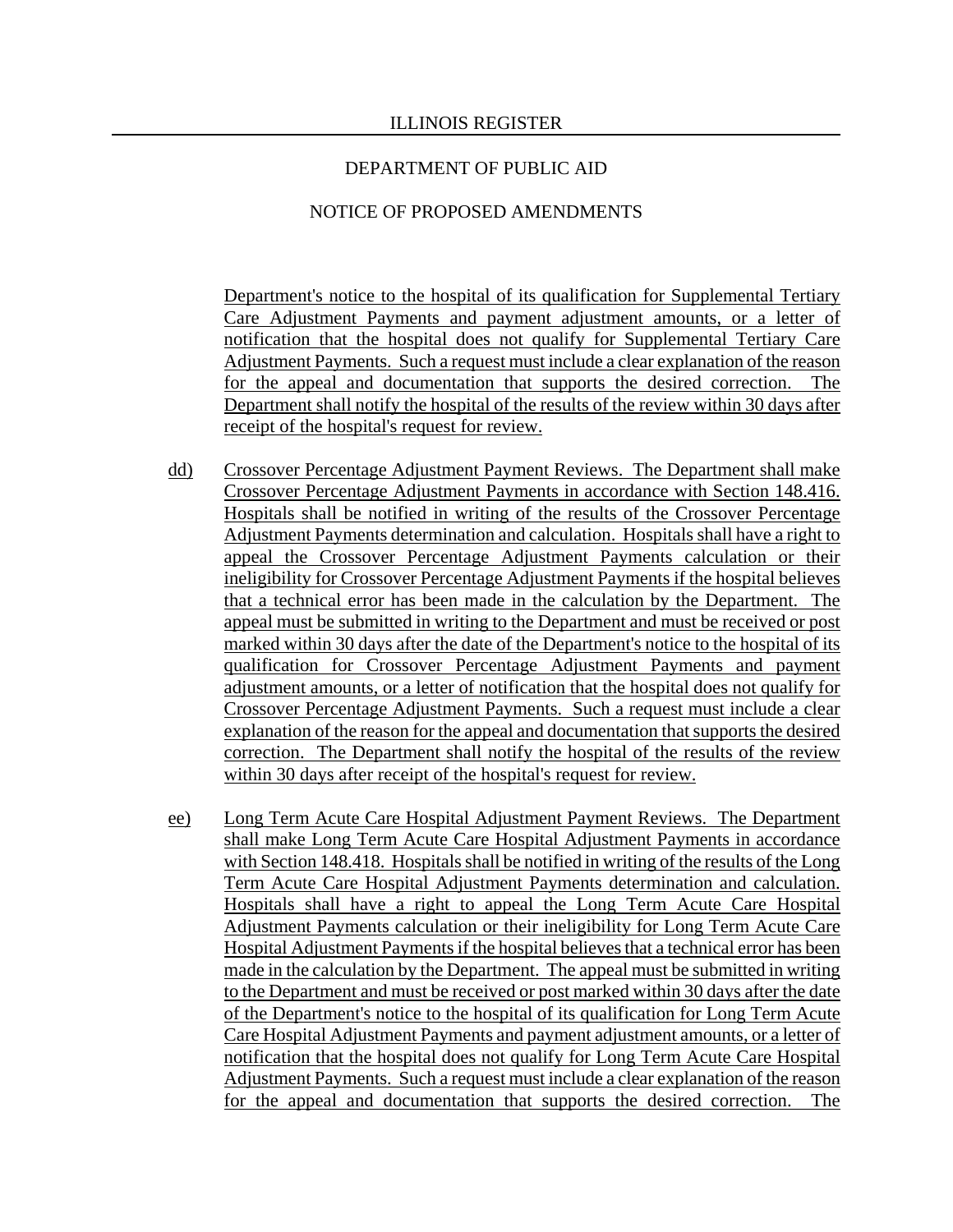# NOTICE OF PROPOSED AMENDMENTS

Department shall notify the hospital of the results of the review within 30 days after receipt of the hospital's request for review.

- ff) Obstetrical Care Adjustment Payment Reviews. The Department shall make Obstetrical Care Adjustment Payments in accordance with Section 148.420. Hospitals shall be notified in writing of the results of the Obstetrical Care Adjustment Payments determination and calculation. Hospitals shall have a right to appeal the Obstetrical Care Adjustment Payments calculation or their ineligibility for Obstetrical Care Adjustment Payments if the hospital believes that a technical error has been made in the calculation by the Department. The appeal must be submitted in writing to the Department and must be received or post marked within 30 days after the date of the Department's notice to the hospital of its qualification for Obstetrical Care Adjustment Payments and payment adjustment amounts, or a letter of notification that the hospital does not qualify for Obstetrical Care Adjustment Payments. Such a request must include a clear explanation of the reason for the appeal and documentation that supports the desired correction. The Department shall notify the hospital of the results of the review within 30 days after receipt of the hospital's request for review.
- gg) Outpatient Access Payment Reviews. The Department shall make Outpatient Access Payments in accordance with Section 148.422. Hospitals shall be notified in writing of the results of the Outpatient Access Payments determination and calculation. Hospitals shall have a right to appeal the Outpatient Access Payments calculation or their ineligibility for Outpatient Access Payments if the hospital believes that a technical error has been made in the calculation by the Department. The appeal must be submitted in writing to the Department and must be received or post marked within 30 days after the date of the Department's notice to the hospital of its qualification for Outpatient Access Payments and payment adjustment amounts, or a letter of notification that the hospital does not qualify for Outpatient Access Payments. Such a request must include a clear explanation of the reason for the appeal and documentation that supports the desired correction. The Department shall notify the hospital of the results of the review within 30 days after receipt of the hospital's request for review.
- hh) Outpatient Utilization Payment Reviews. The Department shall make Outpatient Utilization Payments in accordance with Section 148.424. Hospitals shall be notified in writing of the results of the Outpatient Utilization Payments determination and calculation. Hospitals shall have a right to appeal the Outpatient Utilization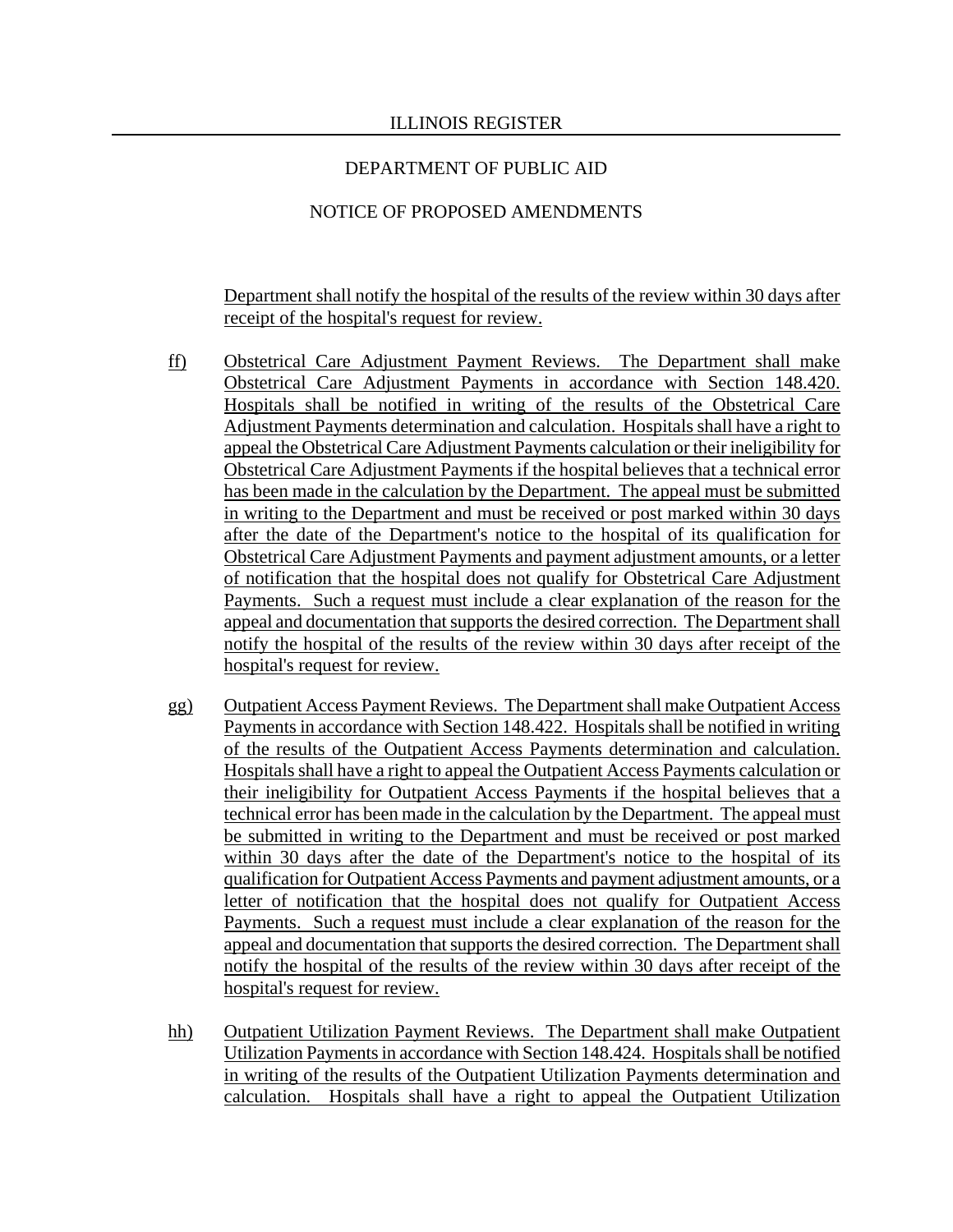### NOTICE OF PROPOSED AMENDMENTS

Payments calculation or their ineligibility for Outpatient Utilization Payments if the hospital believes that a technical error has been made in the calculation by the Department. The appeal must be submitted in writing to the Department and must be received or post marked within 30 days after the date of the Department's notice to the hospital of its qualification for Outpatient Utilization Payments and payment adjustment amounts, or a letter of notification that the hospital does not qualify for Outpatient Utilization Payments. Such a request must include a clear explanation of the reason for the appeal and documentation that supports the desired correction. The Department shall notify the hospital of the results of the review within 30 days after receipt of the hospital's request for review.

- ii) Outpatient Complexity of Care Adjustment Payment Reviews. The Department shall make Outpatient Complexity of Care Adjustment Payments in accordance with Section 148.426. Hospitals shall be notified in writing of the results of the Outpatient Complexity of Care Adjustment Payments determination and calculation. Hospitals shall have a right to appeal the Outpatient Complexity of Care Adjustment Payments calculation or their ineligibility for Outpatient Complexity of Care Adjustment Payments if the hospital believes that a technical error has been made in the calculation by the Department. The appeal must be submitted in writing to the Department and must be received or post marked within 30 days after the date of the Department's notice to the hospital of its qualification for Outpatient Complexity of Care Adjustment Payments and payment adjustment amounts, or a letter of notification that the hospital does not qualify for Outpatient Complexity of Care Adjustment Payments. Such a request must include a clear explanation of the reason for the appeal and documentation that supports the desired correction. The Department shall notify the hospital of the results of the review within 30 days after receipt of the hospital's request for review.
- jj) Rehabilitation Hospital Adjustment Payment Reviews. The Department shall make Rehabilitation Hospital Adjustment Payments in accordance with Section 148.428. Hospitals shall be notified in writing of the results of the Rehabilitation Hospital Adjustment Payments determination and calculation. Hospitals shall have a right to appeal the Rehabilitation Hospital Adjustment Payments calculation or their ineligibility for Rehabilitation Hospital Adjustment Payments if the hospital believes that a technical error has been made in the calculation by the Department. The appeal must be submitted in writing to the Department and must be received or post marked within 30 days after the date of the Department's notice to the hospital of its qualification for Rehabilitation Hospital Adjustment Payments and payment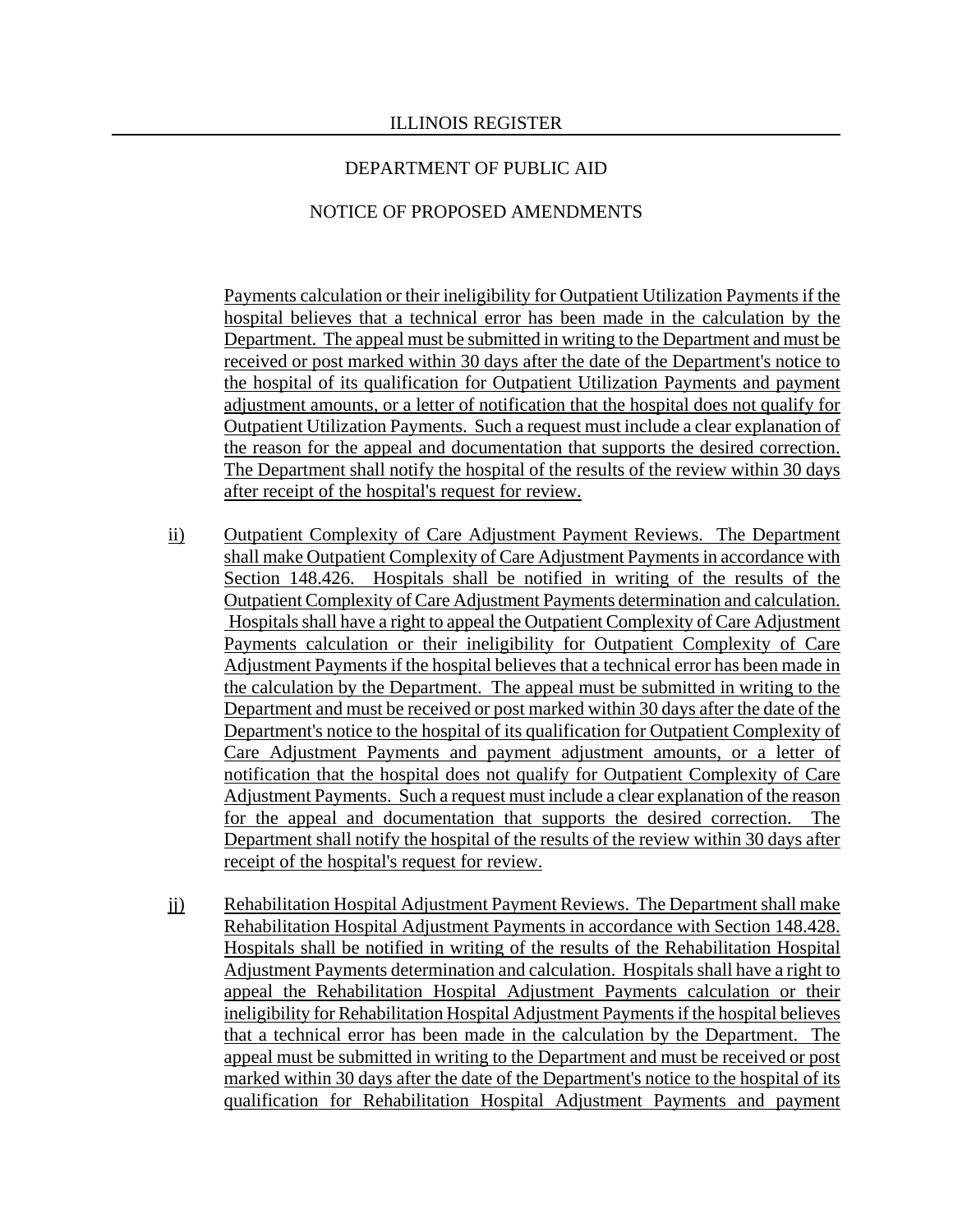### NOTICE OF PROPOSED AMENDMENTS

adjustment amounts, or a letter of notification that the hospital does not qualify for Rehabilitation Hospital Adjustment Payments. Such a request must include a clear explanation of the reason for the appeal and documentation that supports the desired correction. The Department shall notify the hospital of the results of the review within 30 days after receipt of the hospital's request for review.

- kk) Perinatal Outpatient Adjustment Payment Reviews. The Department shall make Perinatal Outpatient Adjustment Payments in accordance with Section 148.430. Hospitals shall be notified in writing of the results of the Perinatal Outpatient Adjustment Payments determination and calculation. Hospitals shall have a right to appeal the Perinatal Outpatient Adjustment Payments calculation or their ineligibility for Perinatal Outpatient Adjustment Payments if the hospital believes that a technical error has been made in the calculation by the Department. The appeal must be submitted in writing to the Department and must be received or post marked within 30 days after the date of the Department's notice to the hospital of its qualification for Perinatal Outpatient Adjustment Payments and payment adjustment amounts, or a letter of notification that the hospital does not qualify for Perinatal Outpatient Adjustment Payments. Such a request must include a clear explanation of the reason for the appeal and documentation that supports the desired correction. The Department shall notify the hospital of the results of the review within 30 days after receipt of the hospital's request for review.
- ll) Supplemental Psychiatric Adjustment Payment Reviews. The Department shall make Supplemental Psychiatric Adjustment Payments in accordance with Section 148.432. Hospitals shall be notified in writing of the results of the Supplemental Psychiatric Adjustment Payments determination and calculation. Hospitals shall have a right to appeal the Supplemental Psychiatric Adjustment Payments calculation or their ineligibility for Supplemental Psychiatric Adjustment Payments if the hospital believes that a technical error has been made in the calculation by the Department. The appeal must be submitted in writing to the Department and must be received or post marked within 30 days after the date of the Department's notice to the hospital of its qualification for Supplemental Psychiatric Adjustment Payments and payment adjustment amounts, or a letter of notification that the hospital does not qualify for Supplemental Psychiatric Adjustment Payments. Such a request must include a clear explanation of the reason for the appeal and documentation that supports the desired correction. The Department shall notify the hospital of the results of the review within 30 days after receipt of the hospital's request for review.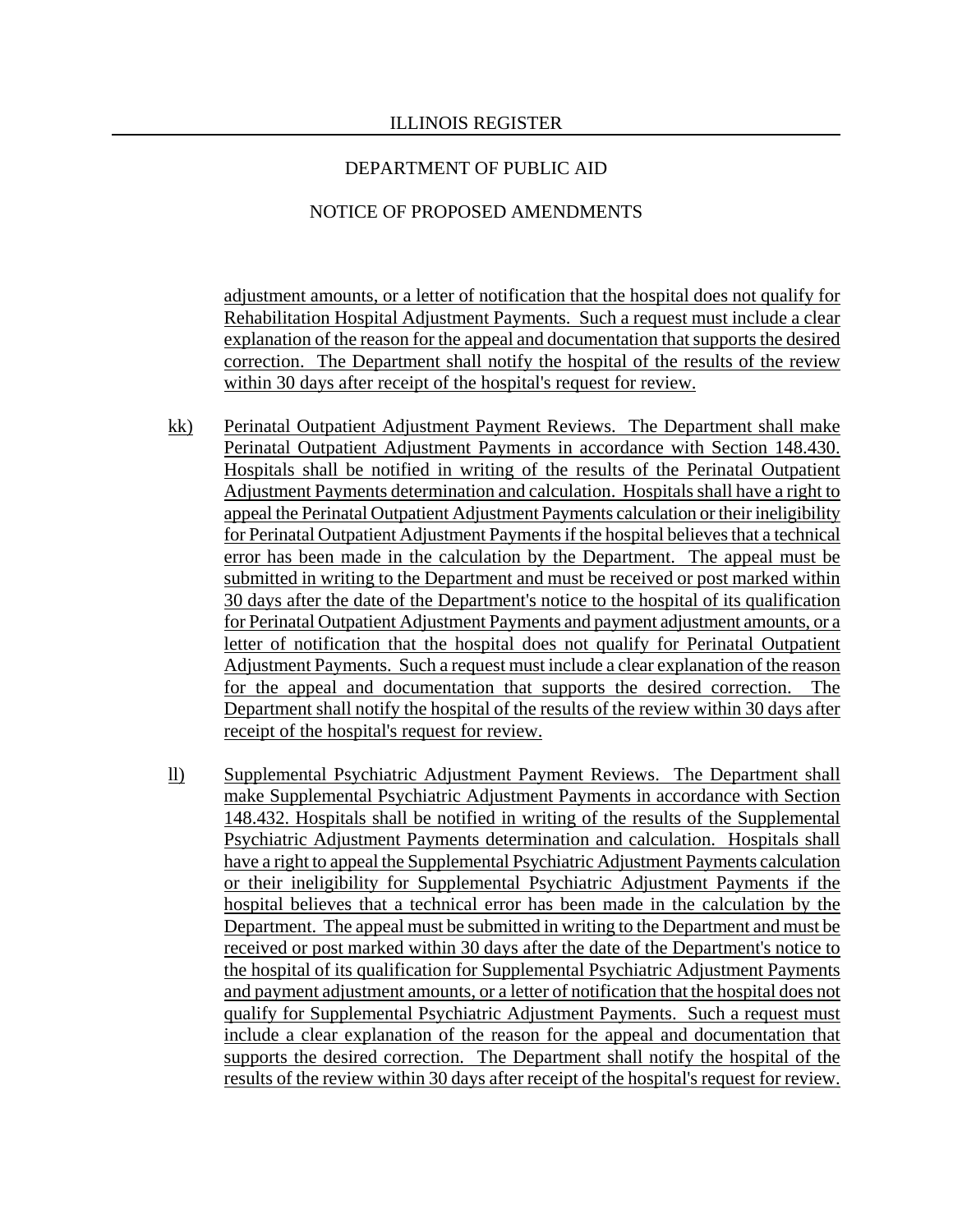## NOTICE OF PROPOSED AMENDMENTS

- mm) Outpatient Community Access Adjustment Payment Reviews. The Department shall make Outpatient Community Access Adjustment Payments in accordance with Section 148.434. Hospitals shall be notified in writing of the results of the Outpatient Community Access Adjustment Payments determination and calculation. Hospitals shall have a right to appeal the Outpatient Community Access Adjustment Payments calculation or their ineligibility for Outpatient Community Access Adjustment Payments if the hospital believes that a technical error has been made in the calculation by the Department. The appeal must be submitted in writing to the Department and must be received or post marked within 30 days after the date of the Department's notice to the hospital of its qualification for Outpatient Community Access Adjustment Payments and payment adjustment amounts, or a letter of notification that the hospital does not qualify for Outpatient Community Access Adjustment Payments. Such a request must include a clear explanation of the reason for the appeal and documentation that supports the desired correction. The Department shall notify the hospital of the results of the review within 30 days after receipt of the hospital's request for review.
- $\underline{\text{nn}}$  For purposes of this Section, the term "post marked" means the date of processing by the United States Post Office or any independent carrier service.
- $\alpha$ ) $\rightarrow$  The review procedures provided for in this Section may not be used to submit any new or corrected information that was required to be submitted by a specific date in order to qualify for a payment or payment adjustment. In addition, only information that was submitted expressly for the purpose of qualifying for the payment or payment adjustment under review shall be considered by the Department. Information that has been submitted to the Department for other purposes will not be considered during the review process.

(Source: Amended at 29 Ill. \_\_\_\_\_\_\_\_\_\_\_\_, effective \_\_\_\_\_\_\_\_\_\_\_\_\_\_\_\_\_\_\_\_\_\_\_\_)

### Section 148.402 Medicaid Eligibility Payments

a) Qualifying Criteria. Medicaid Eligibility Payments shall be made to a qualifying Illinois hospital as defined in this subsection (a). A hospital not otherwise excluded under subsection (b) of this Section shall qualify for payment if it was assessed as described in 89 Ill. Adm. Code 140.80 for the rate year 2006 determination.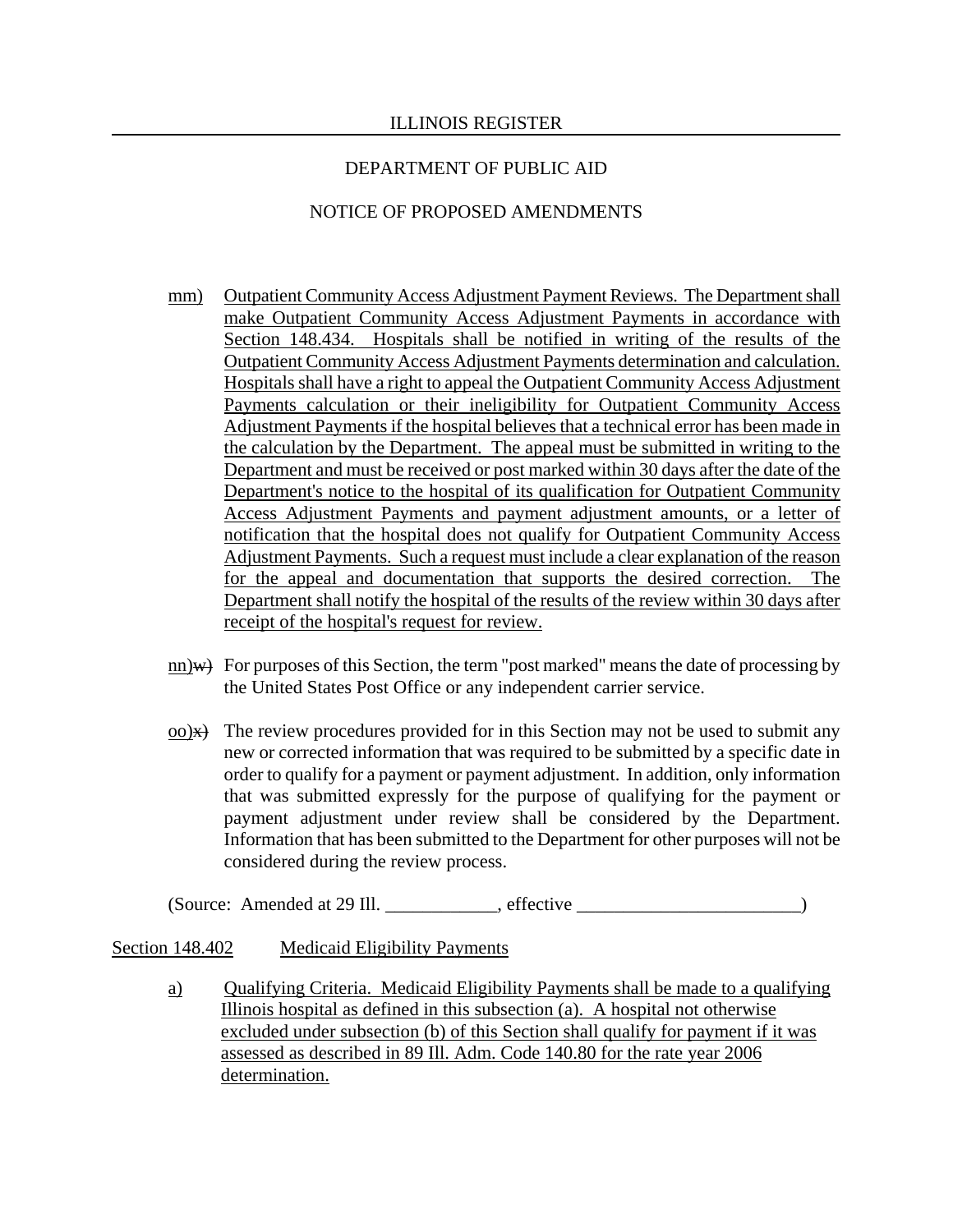# DEPARTMENT OF PUBLIC AID

# NOTICE OF PROPOSED AMENDMENTS

- b) The following classes of hospitals are ineligible for Medicaid Eligibility Payments associated with the qualifying criteria listed in subsection (a) of this Section:
	- 1) County-owned hospitals as described in Section 148.25(b)(1)(A).
	- 2) Hospitals organized under the University of Illinois Hospital Act, as described in Section 148.25(b)(6).
	- 3) A hospital owned or operated by a State agency, as described in Section 148.25(b)(6).
- c) Medicaid Eligibility Payments
	- 1) A hospital qualifying under subsection (a) of this Section shall receive payment equal to the product of \$430.00 multiplied by the qualifying hospital's Medicaid admissions in the Medicaid eligibility base year multiplied by the growth percentage of Medicaid clients within the hospital's county from State fiscal year 1998 to State fiscal year 2003.
	- 2) A hospital that enrolled to provide Medicaid services during State fiscal year 2003 shall have its utilization and associated reimbursements annualized prior to the payment calculations being preformed under this subsection.
- d) Payment to a Qualifying Hospital
	- 1) For the Medicaid eligibility adjustment period for fiscal year 2006, fiscal year 2007 and fiscal year 2008 total payments will equal the methodologies described in subsection (c) of this Section and shall be paid to the hospital in four equal installments on or before the seventh State business day of September, December, March, and May. The sum of the amounts required prior to the conditions described in subsection (f) of this Section being met shall be paid within 100 days after the conditions described in subsection (f) have been met.
	- 2) If a hospital closes during the fiscal year, payments will be prorated based on the number of days the hospital was open during the fiscal year.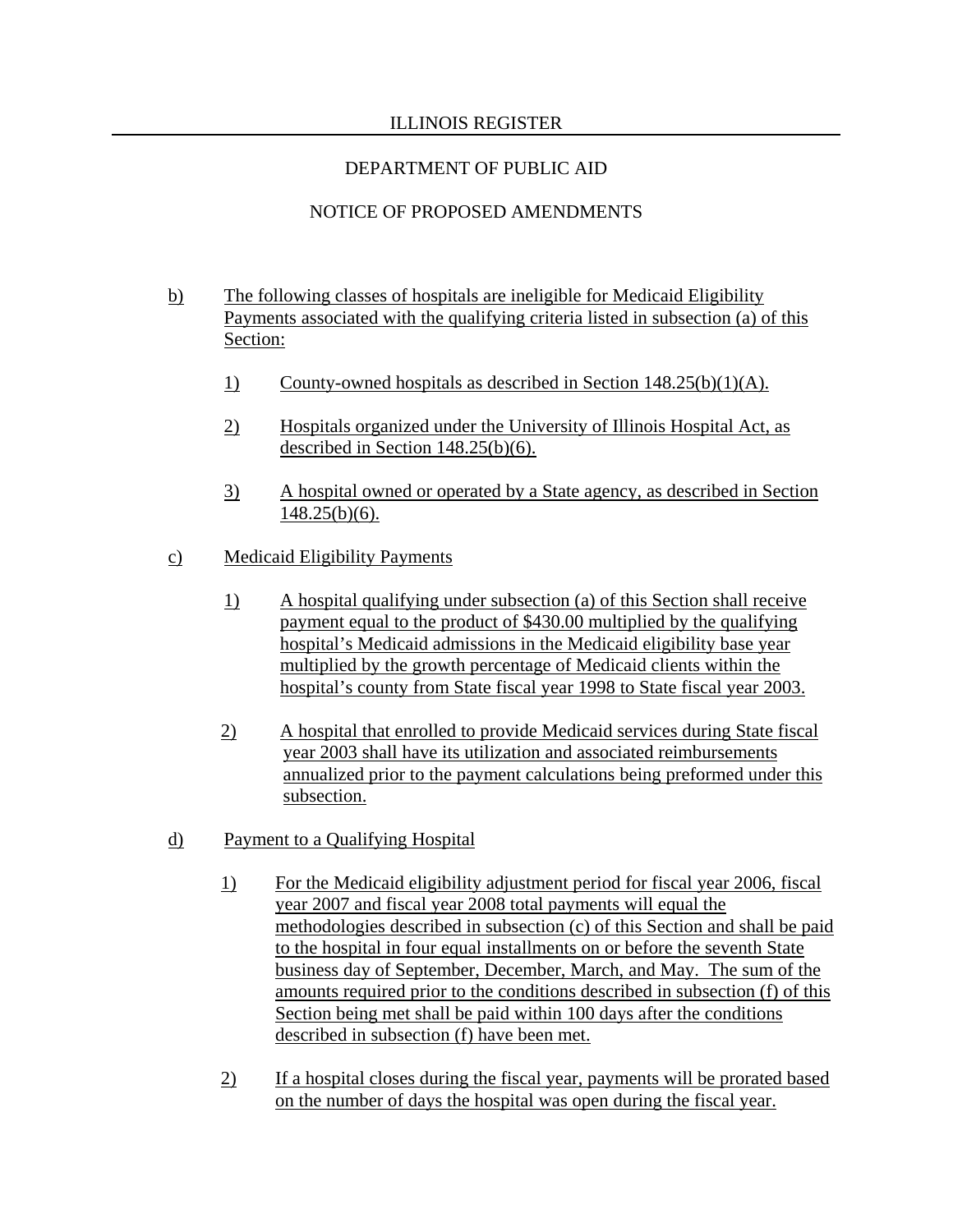# NOTICE OF PROPOSED AMENDMENTS

# e) Definitions

- 1) "Growth percentage" means, for a given hospital, the percentage of change in the growth of Medicaid clients within the county where the hospital is located from 1998 to 2003.
- 2) "Medicaid admissions" means, for a given hospital, the sum of admissions of inpatient hospital service provided to recipients of medical assistance under Title XIX of the federal Social Security Act, excluding days for individuals eligible for Medicare under Title XVIII of the Act (Medicaid/Medicare crossover days), as tabulated from the Department's paid claims data for admissions occurring in the Medicaid eligibility base period that were adjudicated by the Department through June 30, 2004.
- 3) "Medicaid eligibility adjustment period" means, beginning August 1, 2005, the 11-month period beginning on August 1, 2005 and ending June 30, 2006, and beginning July 1, 2006, the 12-month period beginning July 1 of the year and ending June 30 of the following year.
- 4) "Medicaid eligibility base period" means the 12-month period beginning on July 1, 2002, and ending on June 30, 2003.
- f) Payment Limitations: Payments under this Section are not due and payable until:
	- 1) the methodologies described in this Section receive federal approval from the Centers for Medicare and Medicaid Services in an appropriate State Plan Amendment;
	- 2) the assessment imposed under 89 Ill. Adm. Code 140.80 is determined to be a permissible tax under Title XIX of the Social Security Act; and
	- 3) the assessment described in 89 Ill. Adm. Code 140.80 is in effect.

(Source: Amended at 29 Ill. Reg. \_\_\_\_\_\_\_\_\_\_\_, effective \_\_\_\_\_\_\_\_\_\_\_\_\_\_\_\_\_\_\_\_)

Section 148.404 Medicaid High Volume Adjustment Payments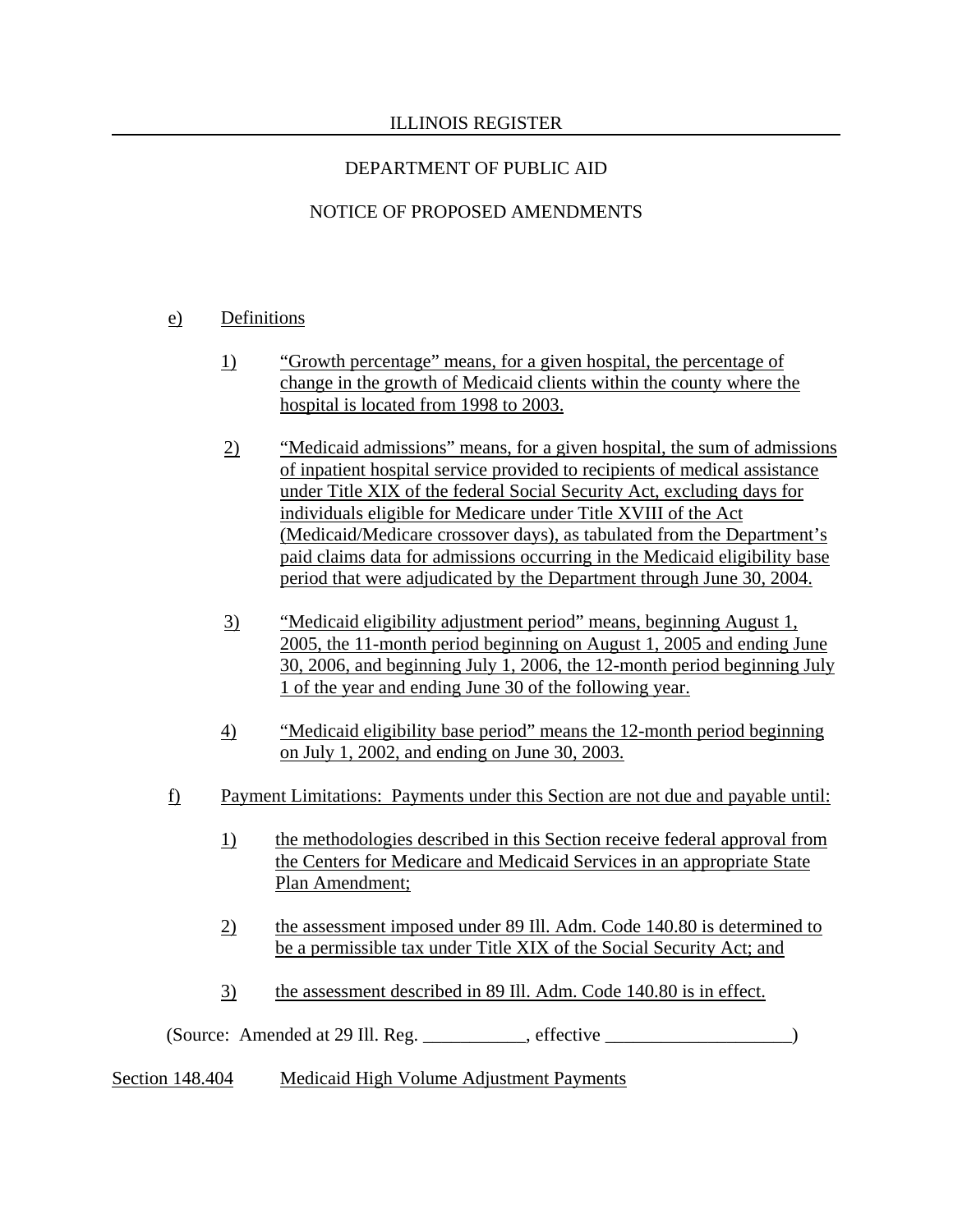## DEPARTMENT OF PUBLIC AID

# NOTICE OF PROPOSED AMENDMENTS

- a) Qualifying Criteria. Medicaid High Volume Adjustment Payments shall be made to a qualifying Illinois hospital as defined in this subsection (a). A hospital not otherwise excluded under subsection (b) of this Section shall qualify for payment if it is:
	- 1) an Illinois hospital that did not qualify for Medicaid Percentage Adjustments as described in Section 148.122 for the 12-month period beginning on October 1, 2004 and provided more than 10,000 Medicaid inpatient days in the Medicaid high volume base period; or
	- 2) an Illinois general acute care hospital as defined in Section  $148.270(c)(1)$ that did qualify for Medicaid Percentage Adjustment Payments as described in Section 148.122 for the 12-month period beginning on October 1, 2004 and provided more than 21,000 Medicaid inpatient days in the Medicaid high volume base period.
- b) The following classes of hospitals are ineligible for high volume adjustment payments associated with the qualifying criteria listed in subsection (a) of this Section:
	- 1) County-owned hospitals as described in Section 148.25(b)(1)(A).
	- 2) Hospitals organized under the University of Illinois Hospital Act, as described Section 148.25(b)(6).
	- 3) A hospital owned or operated by a State agency, as described in Section  $148.25(b)(6)$ .
- c) Medicaid High Volume Adjustment Payments
	- 1) For a hospital qualifying under subsection (a)(1) of this Section, payment is as follows:
		- A) A hospital that:
			- i) provided less than or equal to 14,500, but more than 10,000 Medicaid inpatient days in the Medicaid high volume base period, shall receive payments equal to the product of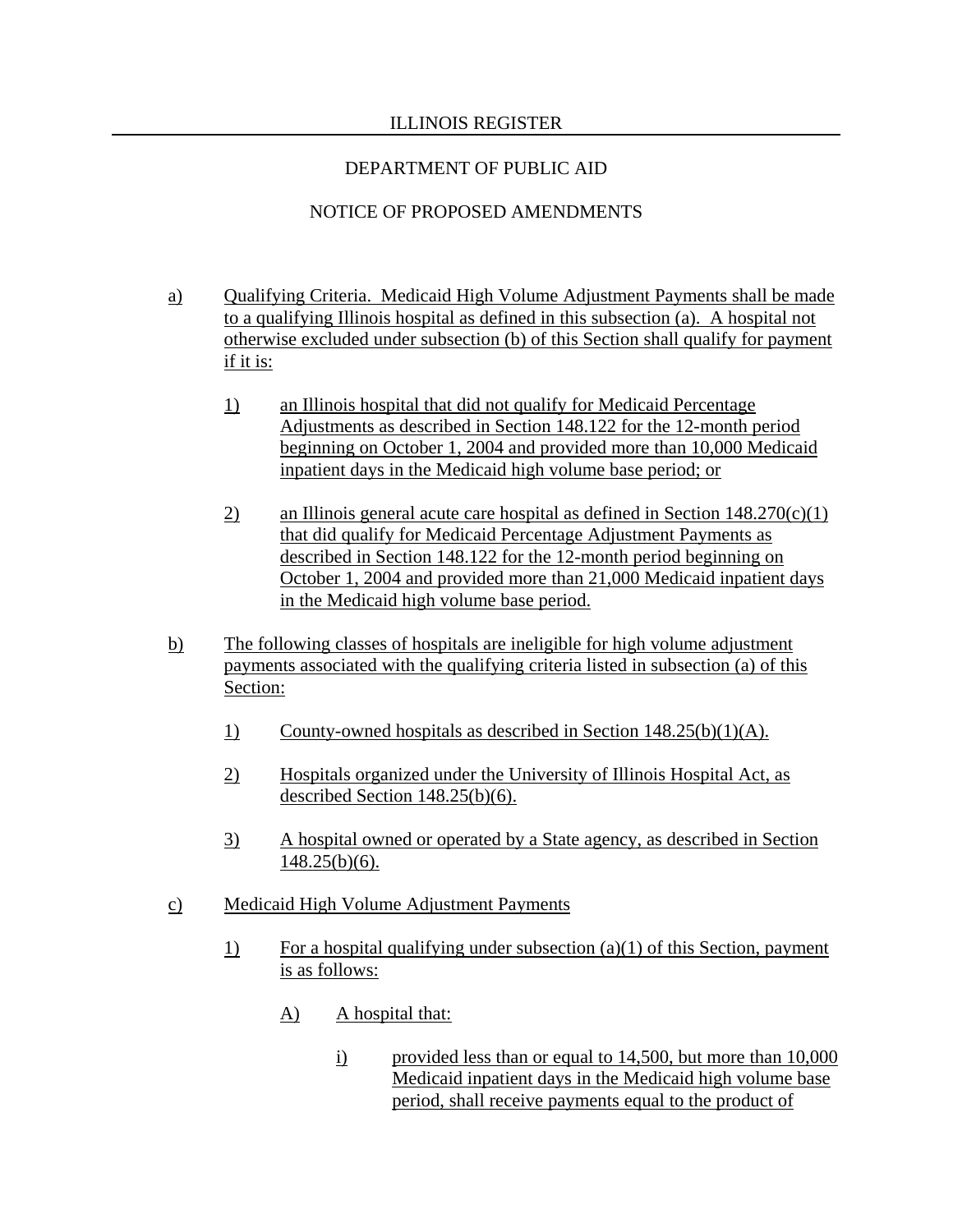# NOTICE OF PROPOSED AMENDMENTS

\$90.00 multiplied by the qualifying hospital's Medicaid inpatient days;

- ii) provided less than or equal to 18,500, but more than 14,500 Medicaid inpatient days in the Medicaid high volume base period, shall receive payments equal to the product of \$135.00 multiplied by the qualifying hospital's Medicaid inpatient days;
- iii) provided less than or equal to 20,000, but more than 18,500 Medicaid inpatient days in the Medicaid high volume base period, shall receive payments equal to the product of \$225.00 multiplied by the qualifying hospital's Medicaid inpatient days, or
- iv) provided 20,000 or more Medicaid inpatient days in the Medicaid high volume base period, shall receive payments equal to the product of \$900.00 multiplied by the qualifying hospital's Medicaid inpatient days.
- B) Payments will be the lesser of the calculation described in subsection (c)(1)(A)(i), (c)(1)(A)(ii), (c)(1)(A)(iii), and  $(c)(1)(A)(iv)$  or \$19 million dollars.
- $\overline{2}$  For a hospital qualifying under subsection (a)(2) of this Section:
	- A) Payment equal to the product of \$35.00 multiplied by the qualifying hospital's Medicaid inpatient days.
	- B) Payments will be the lesser of the calculation described in subsection (c)(2)(A) or \$1,200,000.
- 3) A hospital that enrolled to provide Medicaid services during State fiscal year 2003 shall have its utilization and associated reimbursements annualized prior to the payment calculations being preformed under this subsection.
- d) Payment to a Qualifying Hospital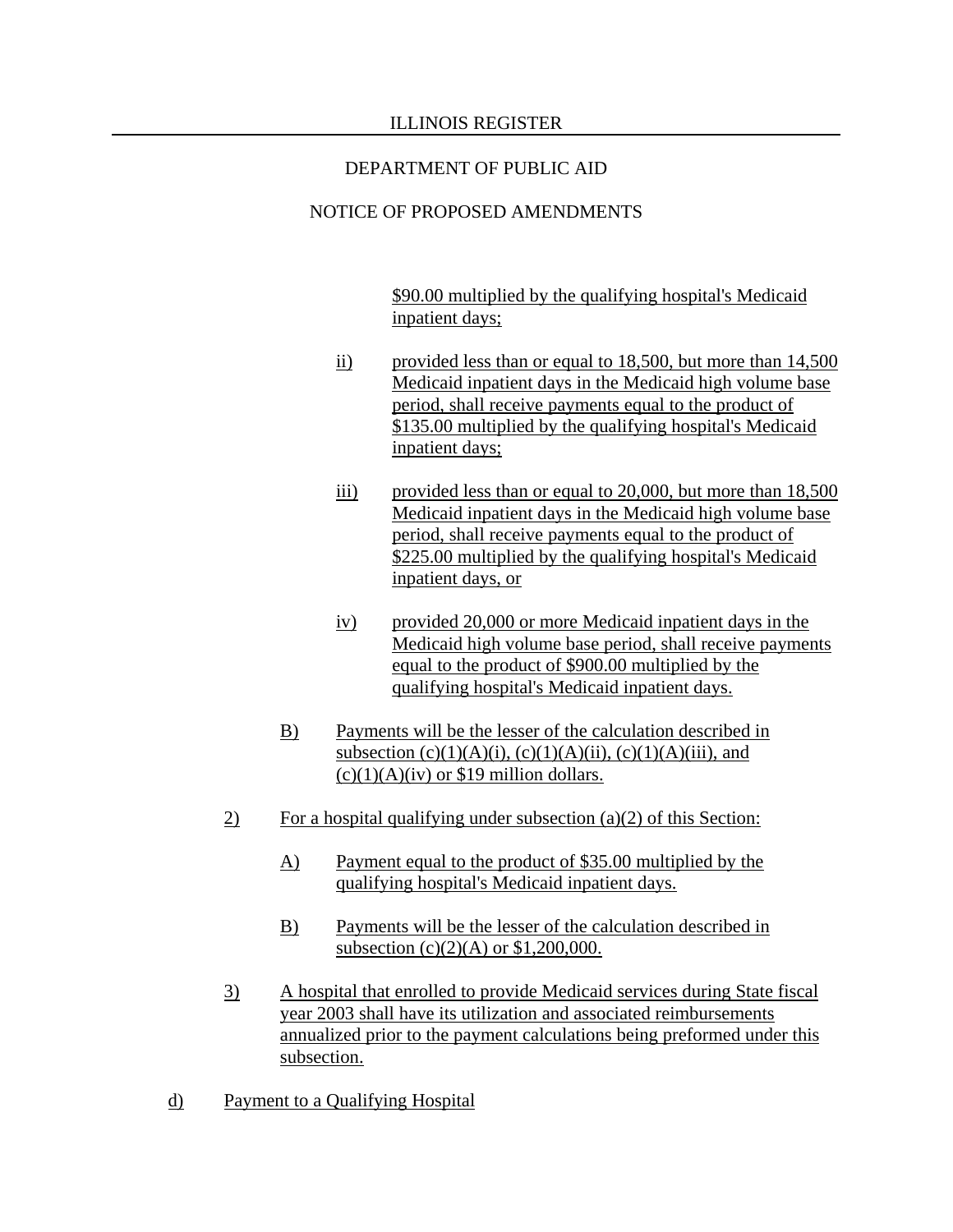# NOTICE OF PROPOSED AMENDMENTS

- 1) For the Medicaid high volume adjustment period for fiscal year 2006, fiscal year 2007 and fiscal year 2008 total payments will equal the methodologies described in subsection (c) of this Section and shall be paid to the hospital in four equal installments on or before the seventh State business day of September, December, March and May. The sum of the amounts required prior to the conditions described in subsection (f) of this Section being met shall be paid within 100 days after the conditions described in subsection (f ) have been met.
- 2) If a hospital closes during the fiscal year, payments will be prorated based on the number of days the hospital was open during the fiscal year.
- e) Definitions
	- 1) "Medicaid high volume adjustment period" means, beginning August 1, 2005, the 11-month period beginning on August 1, 2005 and ending June 30, 2006, and beginning July 1, 2006, the 12-month period beginning July 1 of the year and ending June 30 of the following year.
	- 2) "Medicaid high volume base period" means the cost report as on file with the Department on July 1, 2004, for the hospital's fiscal year ending in 2002.
	- 3) "Medicaid inpatient days" means, for a given hospital, the sum of days of inpatient hospital service provided to recipients of medical assistance under Title XIX of the federal Social Security Act, excluding days for individuals eligible for Medicare under Title XVIII of the Act (Medicaid/Medicare crossover days), as contained on the hospital's cost report on file with the Department as of July 1, 2004, for the hospital's fiscal year ending in 2002.
- f) Payment Limitations: Payments under this Section are not due and payable until:
	- 1) the methodologies described in this Section receive federal approval from the Centers for Medicare and Medicaid Services in an appropriate State Plan Amendment;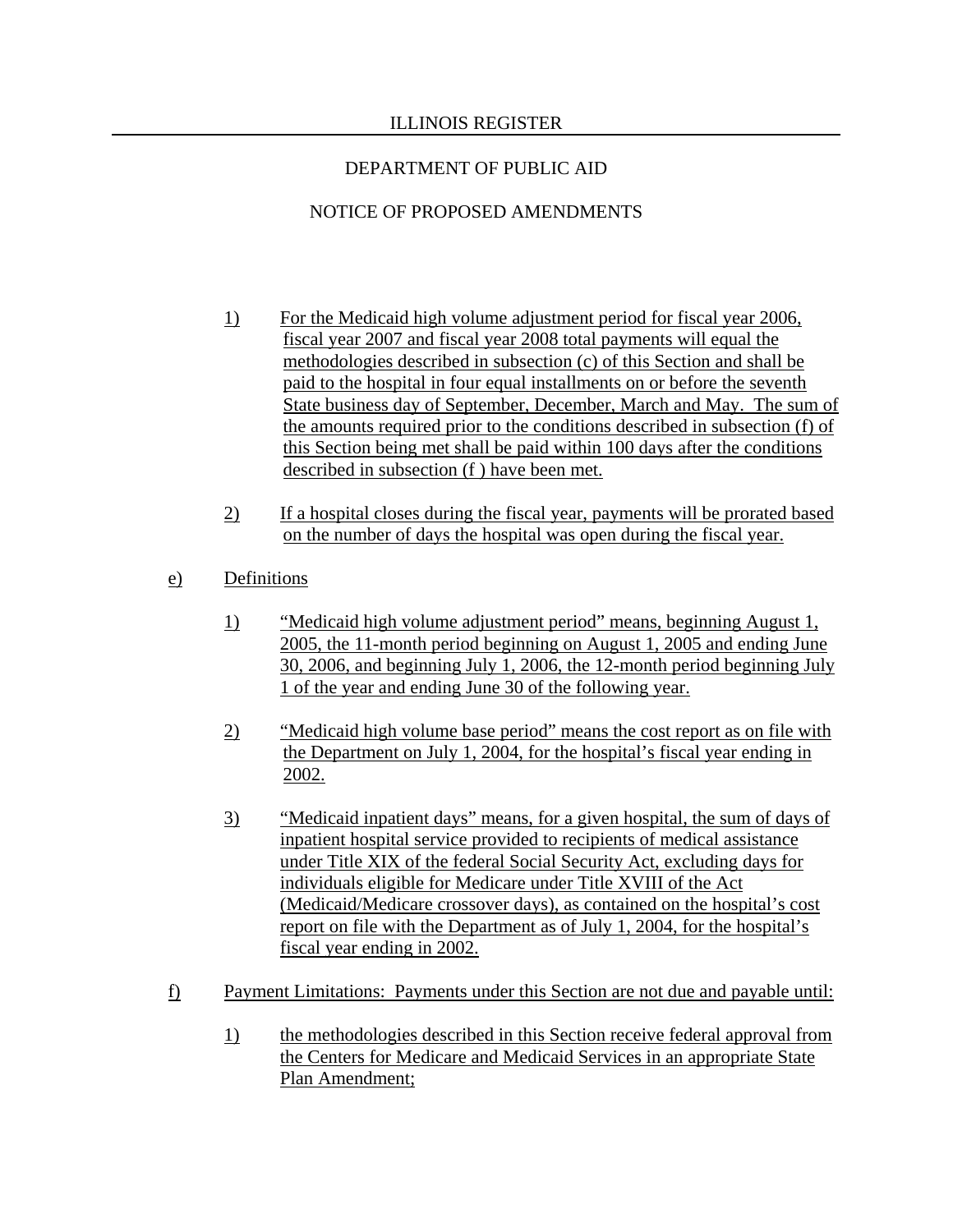# DEPARTMENT OF PUBLIC AID

# NOTICE OF PROPOSED AMENDMENTS

- 2) the assessment imposed under 89 Ill. Adm. Code 140.80 is determined to be a permissible tax under Title XIX of the Social Security Act; and
- 3) the assessment described in 89 Ill. Adm. Code 140.80 is in effect.

(Source: Amended at 29 Ill. Reg. \_\_\_\_\_\_\_\_\_\_\_, effective \_\_\_\_\_\_\_\_\_\_\_\_\_\_\_\_\_\_\_\_)

Section 148.406 Intensive Care Adjustment Payments

- a) Qualifying Criteria. Intensive Care Adjustment Payments shall be made to qualifying Illinois general acute care hospitals as described in Section  $148.270(c)(1)$ . A hospital not otherwise excluded under subsection (b) of this Section shall qualify for payment if the hospital is located in a large urban area and has a ratio of Medicaid intensive care days to total Medicaid days greater than 19 percent for the intensive care adjustment period.
- b) The following classes of hospitals are ineligible for Intensive Care Adjustment Payments associated with the qualifying criteria listed in subsection (a) of this Section:
	- 1) County-owned hospitals as described in Section 148.25(b)(1)(A).
	- 2) Hospitals organized under the University of Illinois Hospital Act, as described in Section 148.25(b)(6).
	- 3) A hospital owned or operated by a State agency, as described in Section  $148.25(b)(6)$ .
- c) Intensive Care Adjustment Payments
	- 1) Each qualifying hospital with an intensive care ratio of less than 30 percent, shall receive payment equal to the product of:
		- A) The ratio of Medicaid intensive care days to total Medicaid days;
		- B) Multiplied by total Medicaid days;
		- C) Multiplied by \$1,000.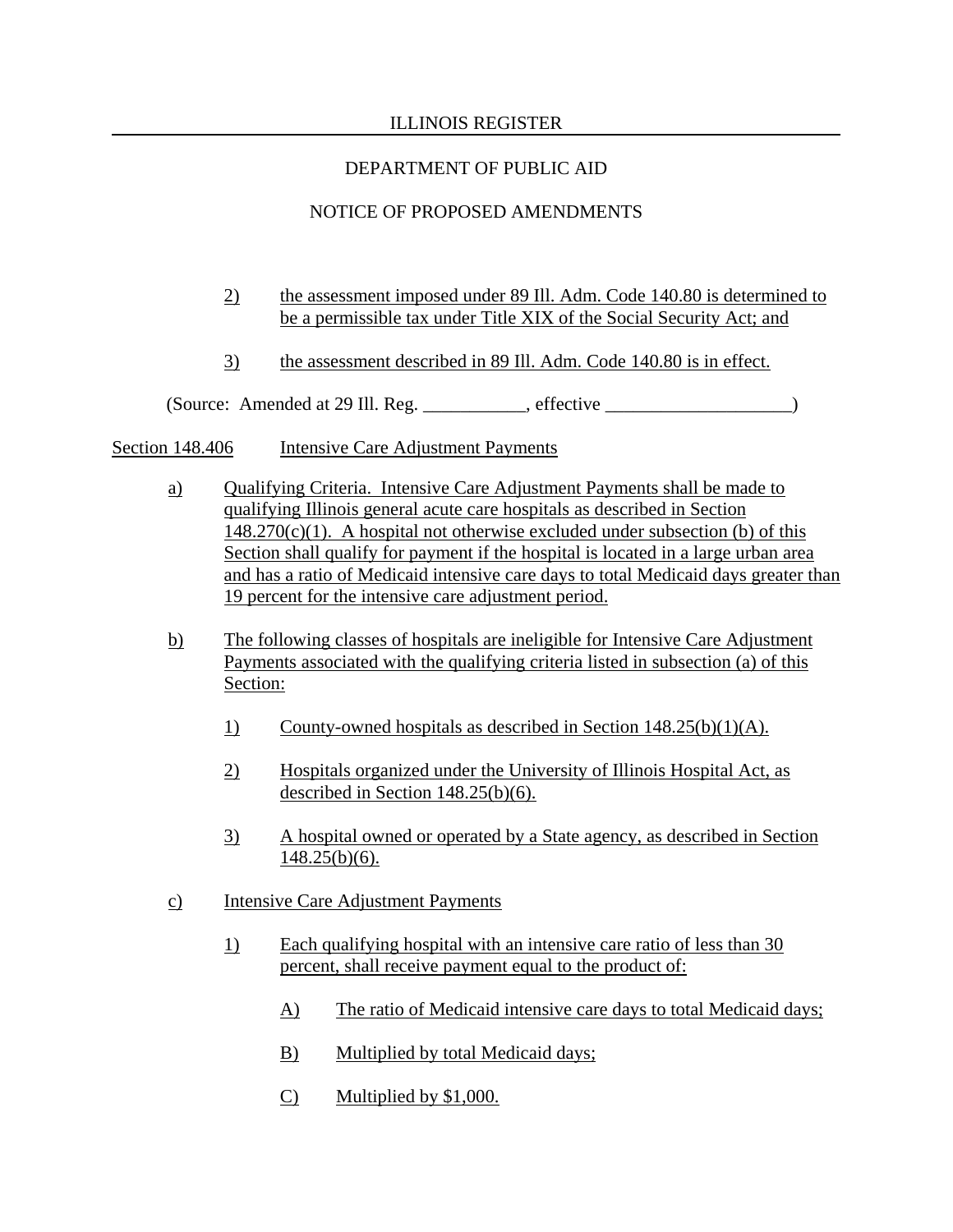# DEPARTMENT OF PUBLIC AID

# NOTICE OF PROPOSED AMENDMENTS

- 2) Each qualifying hospital with an intensive care ratio percentage greater than 30 percent, shall receive payment equal to the product of the:
	- A) Ratio of Medicaid intensive care days to total Medicaid days;
	- B) Multiplied by total Medicaid days;
	- C) Multiplied by \$2,800.
- 3) A hospital that enrolled to provide Medicaid services during State fiscal year 2003 shall have its utilization and associated reimbursements annualized prior to the payment calculations being performed under this subsection (c).
- d) Payment to a Qualifying Hospital
	- 1) For the intensive care adjustment period for fiscal year 2006, fiscal year 2007 and fiscal year 2008 total payments will equal the methodologies described in subsection (c) of this Section and shall be paid to the hospital in four equal installments on or before the seventh State business day of September, December, March, and May. The sum of the amounts required prior to the conditions described in subsection (f) of this Section being met shall be paid within 100 days after the conditions described in subsection (f) have been met.
	- 2) If a hospital closes during the fiscal year, payments will be prorated based on the number of days hospital was open during the fiscal year.
- e) Definitions
	- 1) "Intensive care adjustment period" means, beginning August 1, 2005, the 11-month period beginning on August 1, 2005 and ending June 30, 2006, and beginning July 1, 2006, the 12-month period beginning July 1 of the year and ending June 30 of the following year.
	- 2) "Intensive care base period" means the cost report as on file with the Department on July 1, 2004, for the hospital's fiscal year ending in 2002.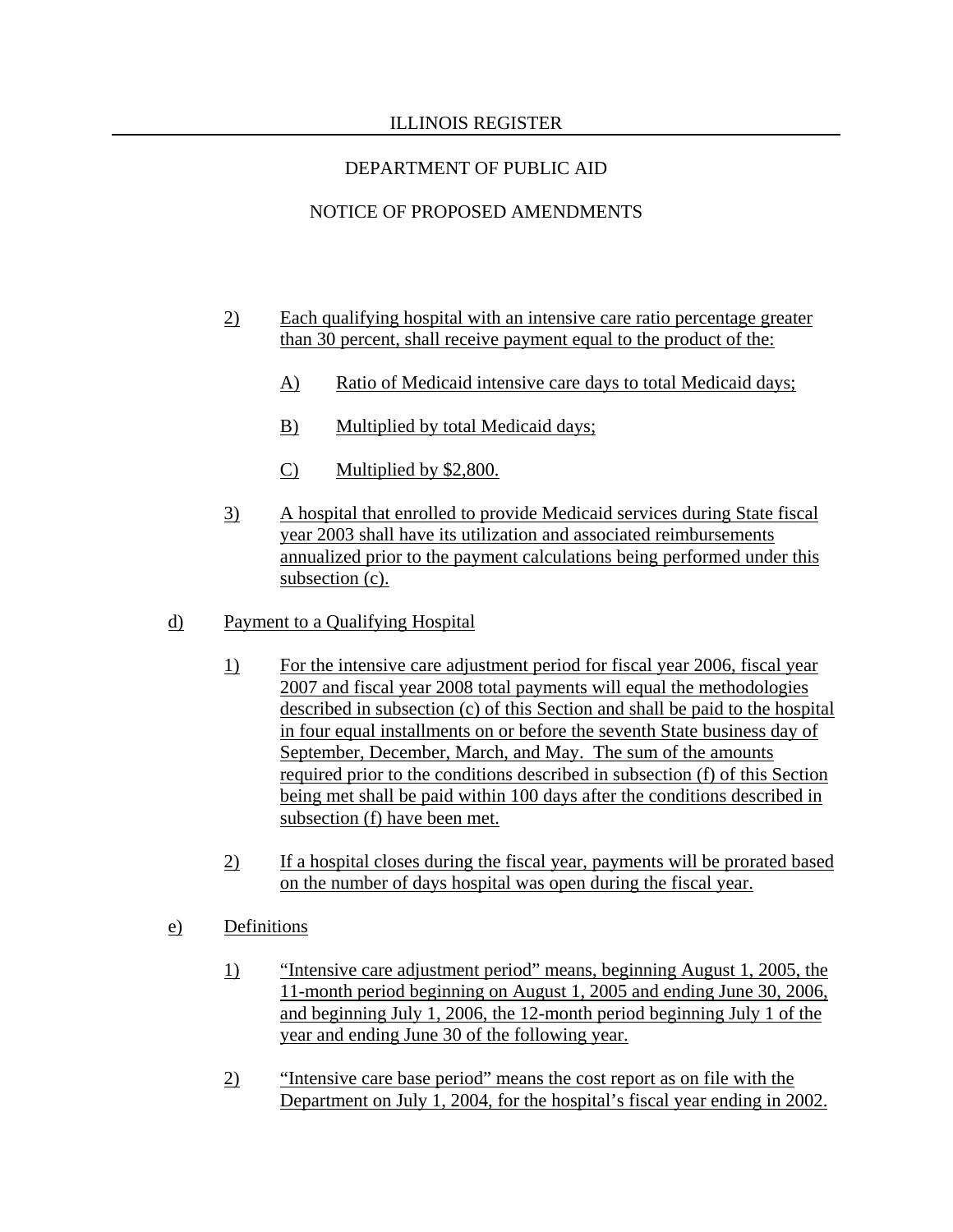# NOTICE OF PROPOSED AMENDMENTS

- 3) "Large urban area" means an area located within a metropolitan statistical area, as defined by the U.S. Office of Management and Budget,  $725 \frac{17}{10}$ Street N.W., Washington D.C. 20503, in OMB Bulletin 04-03, dated February 18, 2004, with a population in excess of 1,000,000, and is an urban hospital as described in Section  $148.25(g)(4)$ .
- 4) "Medicaid intensive care days" means, for a given hospital, the sum of days of inpatient hospital service for intensive care days provided to recipients of medical assistance under Title XIX of the federal Social Security Act, excluding days for individuals eligible for Medicare under Title XVIII of the Act (Medicaid/Medicare crossover days), as contained on the hospital's cost report on file with the Department as of July 1, 2004, for the hospital's fiscal year ending in 2002.
- 5) "Total Medicaid inpatient days" means, for a given hospital, the sum of days of inpatient hospital service provided to recipients of medical assistance under Title XIX of the federal Social Security Act, excluding days for individuals eligible for Medicare under Title XVIII of the Act (Medicaid/Medicare crossover days), as contained on the hospital's cost report on file with the Department as of July 1, 2004, for the hospital's fiscal year ending in 2002.
- f) Payment Limitations: Payments under this Section are not due and payable until:
	- 1) the methodologies described in this Section receive federal approval from the Centers for Medicare and Medicaid Services in an appropriate State Plan Amendment;
	- 2) the assessment imposed under 89 Ill. Adm. Code 140.80 is determined to be a permissible tax under Title XIX of the Social Security Act; and
	- 3) the assessment described in 89 Ill. Adm. Code 140.80 is in effect.

(Source: Amended at 29 Ill. Reg. \_\_\_\_\_\_\_\_\_\_\_, effective \_\_\_\_\_\_\_\_\_\_\_\_\_\_\_\_\_\_\_\_)

Section 148.408 Trauma Center Adjustment Payments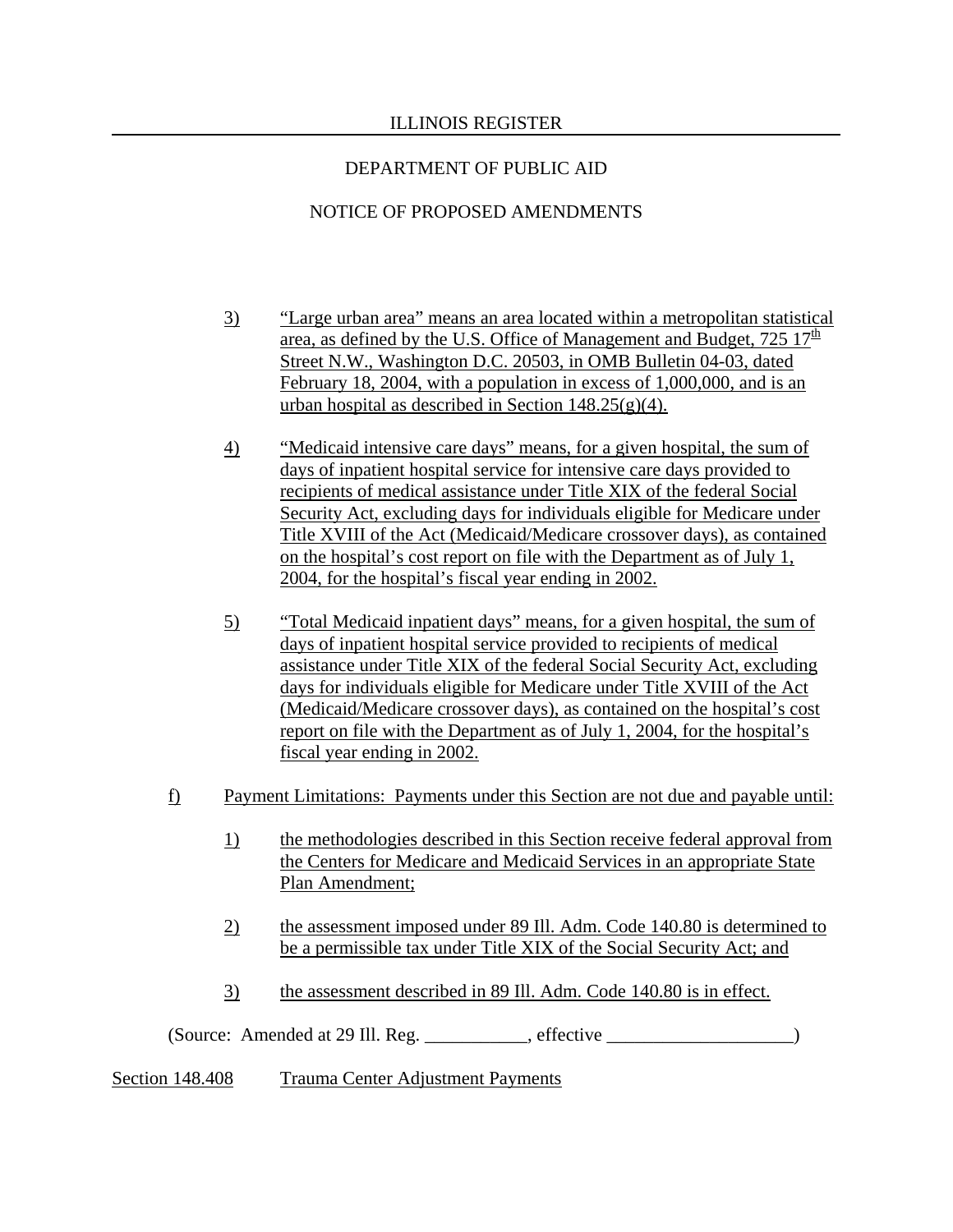# DEPARTMENT OF PUBLIC AID

# NOTICE OF PROPOSED AMENDMENTS

- a) Qualifying Criteria. Trauma Center Adjustment Payments shall be made to a qualifying Illinois hospital as defined in this subsection (a). A hospital not otherwise excluded under subsection (b) of this Section shall qualify for payment if it was a general acute care hospital that, as of January 1, 2005 was considered a trauma center and meets the requirements specified in subsection (c).
- b) The following classes of hospitals are ineligible for Trauma Center Adjustment Payments associated with the qualifying criteria listed in subsection (a) of this Section:
	- 1) County-owned hospitals as described in Section 148.25(b)(1)(A).
	- 2) Hospitals organized under the University of Illinois Hospital Act, as described in Section 148.25(b)(6).
	- 3) A hospital owned or operated by a Sate agency, as described in Section 148.25(b)(6).
- c) Trauma Center Adjustment Payments
	- 1) Level I Trauma Center Adjustment Payments
		- A) For an Illinois general acute care hospital that was considered a Level I trauma center as of January 1, 2005, that is located in a large urban area or other urban area that qualifies for Medicaid Percentage Adjustments as described in Section 148.122 as of October 1, 2004, shall receive payments equal to the product of \$800.00 multiplied by the qualifying hospital's Medicaid ICU days in the trauma base period.
			- i) For a hospital located in a large urban area outside of a city with a population in excess of one million people, the Department shall pay an amount equal to the Level I Trauma Center Adjustment Payment calculated in subsection  $(c)(1)(A)$  of this Section multiplied by 4.5.
			- ii) For a hospital located in an other urban area, the Department shall pay an amount equal to the Level I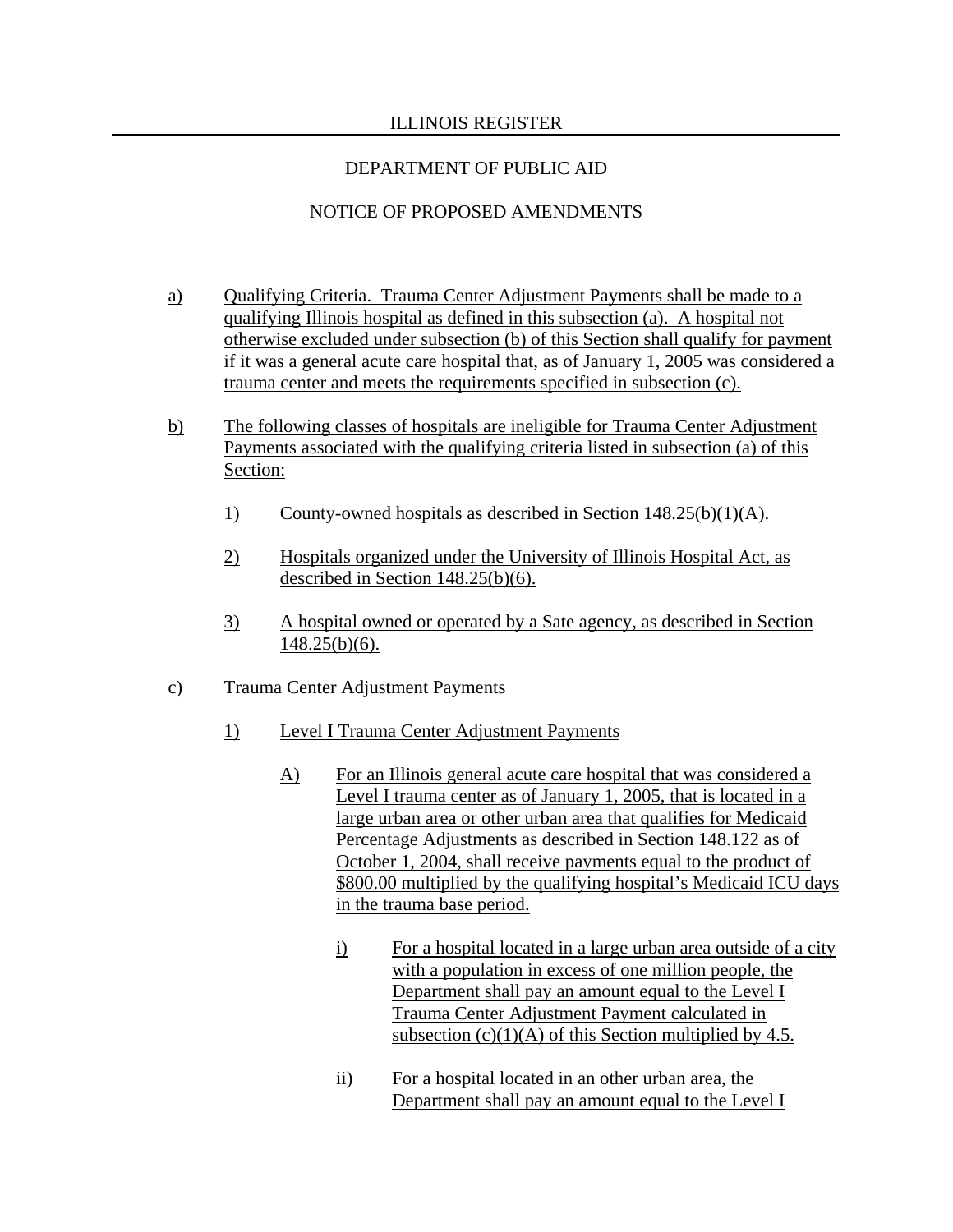# NOTICE OF PROPOSED AMENDMENTS

Trauma Center Adjustment Payment calculated in (c)(1)(A) multiplied by 8.5.

- 2) Level II Trauma Center Adjustment Payments
	- A) For an Illinois general acute care hospital that was considered a Level II trauma center as of January 1, 2005 and is located in a county with a population in excess of three million people, the payment shall equal:
		- i) A hospital qualifying under subsection  $(c)(2)(A)$  of this Section shall be paid \$4,000.00 per day for the first 500 Medicaid inpatient days in the trauma base period.
		- ii) A hospital qualifying under subsection  $(c)(2)(A)$  of this Section shall be paid \$2,000.00 per day for the Medicaid inpatient days between 501 and 1,500 in the trauma base period.
		- iii) For a hospital qualifying under subsection  $(c)(2)(A)$  of this Section shall be paid \$100.00 per day for each Medicaid inpatient day over 1,500 in the trauma base period.
	- B) For an Illinois general acute care hospital that was considered a Level II trauma center as of January 1, 2005, and is located in a large urban area outside of a county with a population in excess of three million people and, as of January 1, 2005, was designated a Level III perinatal center or designated a Level II or II+ perinatal center that has a ratio of Medicaid intensive care unit days to total Medicaid days greater than five percent, the payment shall equal:
		- i) A hospital qualifying under subsection  $(c)(2)(B)$  of this Section shall be paid \$4,000.00 per day for the first 500 Medicaid inpatient days in the trauma base period.
		- ii) A hospital qualifying under subsection  $(c)(2)(B)$  of this Section shall be paid \$2,000.00 per day for the Medicaid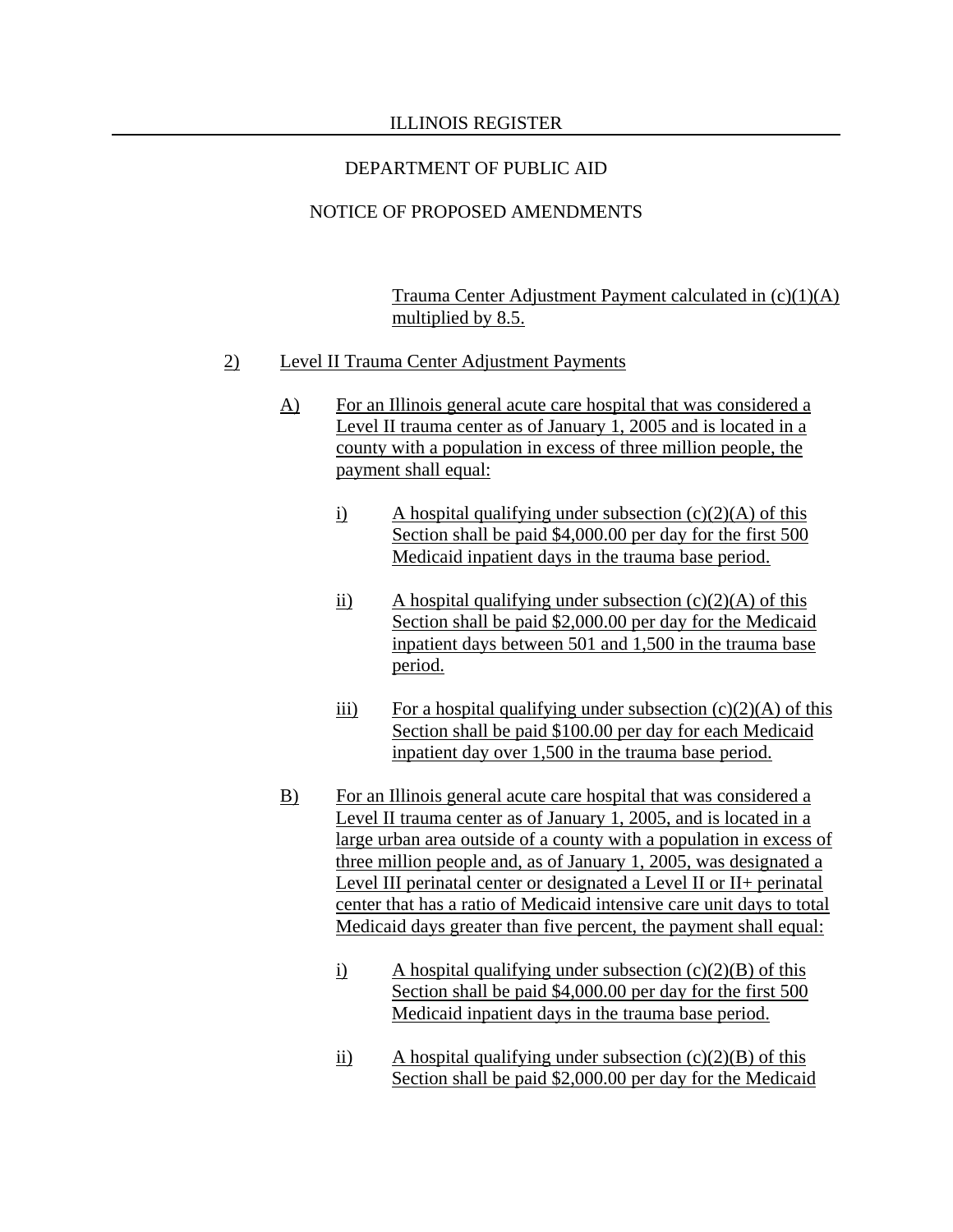# NOTICE OF PROPOSED AMENDMENTS

inpatient days between 501 and 1,500 in the trauma base period.

- iii) For a hospital qualifying under subsection  $(c)(2)(B)$  of this Section shall be paid \$100.00 per day for each Medicaid inpatient day over 1,500 in the trauma base period.
- 3) Pediatric Trauma Center Adjustment Payments
	- A) Qualifying Criteria: Payment shall be for all Illinois children's hospitals designated as Level I pediatric trauma centers that provided more than 30,000 Medicaid days in State fiscal year 2003 and those out-of-state Level I Pediatric trauma centers that provided more than 700 Illinois Medicaid admissions in State fiscal year 2003.
	- B) A hospital qualifying under subsection  $(c)(3)(A)$  under this Section shall receive payment equal to the product of \$325.00 multiplied by the hospital's Illinois Medicaid intensive care unit days.
	- C) For out-of-state hospitals qualifying under subsection  $(c)(3)(A)$  the amount calculated under subsection  $(c)(3)(B)$  shall be multiplied by 2.25.
- 4) A hospital that enrolled to provide Medicaid services during fiscal year 2003 shall have its utilization and associated reimbursements annualized prior to the payment calculations being performed under this subsection (c).
- 5) Notwithstanding any other provisions of this subsection, a children's hospital as defined at 89 Ill. Adm. Code 149.49(c)(3)(b), is not eligible for the payments described in subsections  $(c)(1)$  and  $(c)(2)$  of this Section.
- d) Payment to a Qualifying Hospital
	- 1) For the trauma center adjustment period for fiscal year 2006, fiscal year 2007 and fiscal year 2008 total payments will equal the methodologies described in subsection (c) of this Section and shall be paid to the hospital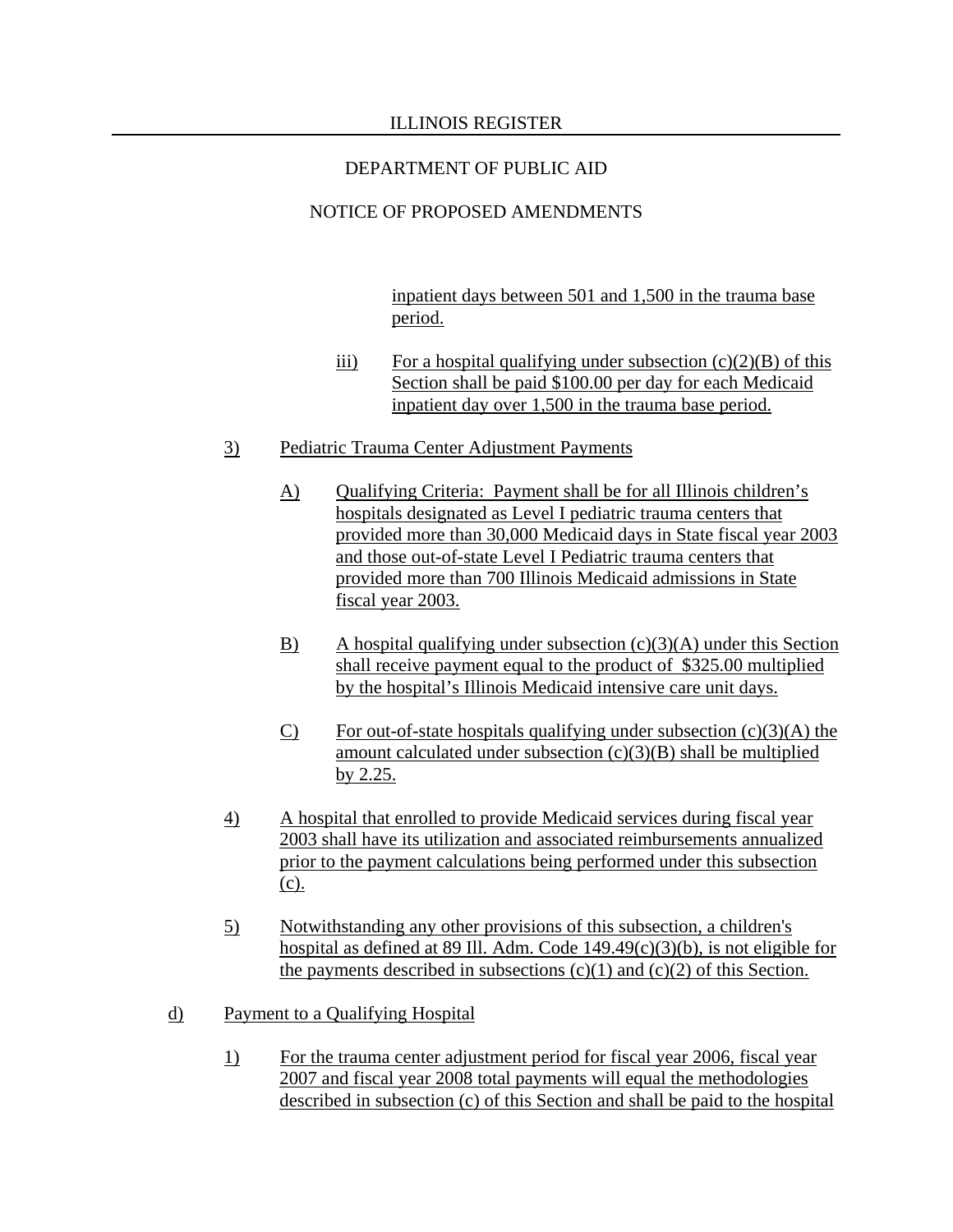# NOTICE OF PROPOSED AMENDMENTS

in four equal installments on or before the seventh State business day of September, December, March and May. The sum of the amounts required prior to the conditions described in subsection (f) being met shall be paid within 100 days after the conditions described in subsection (f) of this Section have been met.

 2) If a hospital closes during the fiscal year, payments will be prorated based on the number of days the hospital was open during the fiscal year.

## e) Definitions

- 1) "Large urban area" means an area located within a metropolitan statistical area, as defined by the U.S. Office of Management and Budget,  $725 \frac{17^{\text{th}}}{17}$ Street N.W., Washington D.C. 20503, in OMB Bulletin 04-03, dated February 18, 2004, with a population in excess of 1,000,000, and is an urban hospital as described in Section  $148.25(g)(4)$ .
- 2) "Medicaid inpatient days" means, for a given hospital, the sum of days of inpatient hospital service provided to recipients of medical assistance under Title XIX of the federal Social Security Act, excluding days for individuals eligible for Medicare under Title XVIII of the Act (Medicaid/Medicare crossover days), as contained on the hospital's cost report on file with the Department as of July 1, 2004, for the hospital's fiscal year ending in 2002.
- 3) "Medicaid intensive care unit days" means, for a given hospital, the numbers of hospital inpatient days during which Medicaid recipients received intensive care services from the hospital, as determined from the hospital's 2002 Medicaid cost report on file with the Department on July 1, 2004.
- 4) "Other urban area" means an area located within a metropolitan statistical area, as defined by the U.S. Office of Management and Budget,  $725 \frac{17}{10}$ Street N.W., Washington D.C. 20503, in OMB Bulletin 04-03, dated February 18, 2004, with a city with a population in excess of 50,000 or a total population in excess of 100,000, and is an urban hospital as described in Section  $148.25(g)(4)$ .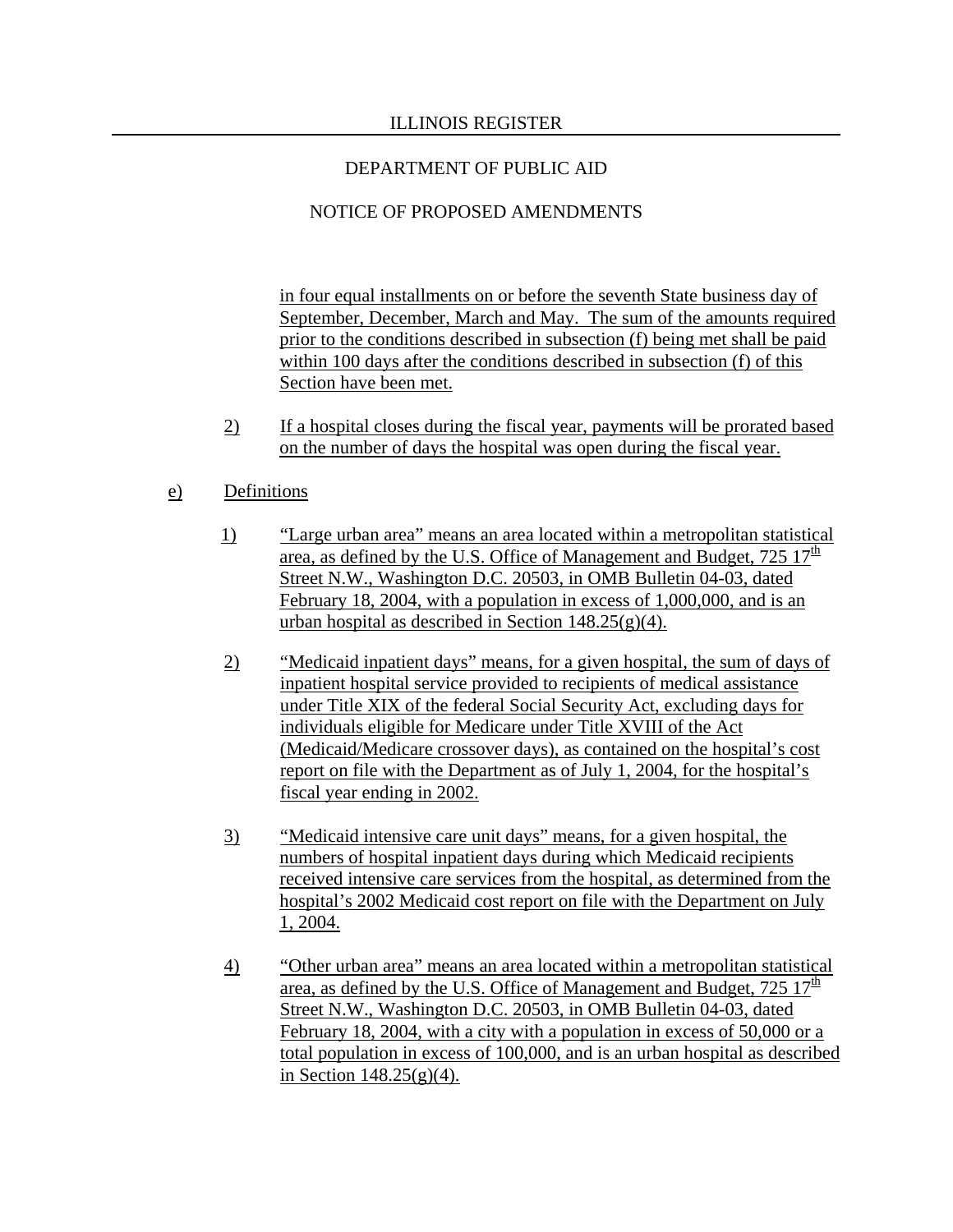# DEPARTMENT OF PUBLIC AID

# NOTICE OF PROPOSED AMENDMENTS

- 5) "Trauma center adjustment period" means, beginning August 1, 2005, the 11-month period beginning on August 1, 2005 and ending June 30, 2006 and beginning July 1, 2006, the 12-month period beginning July 1 of the year and ending June 30 of the following year.
- 6) "Trauma center base period" means days reported on the hospital's 2002 Medicaid cost report on file with the Department on July 1, 2004.
- f) Payment Limitations: Payments under this Section are not due and payable until:
	- 1) the methodologies described in this Section receive federal approval from the Centers for Medicare and Medicaid Services in an appropriate State Plan Amendment;
	- 2) the assessment imposed under 89 Ill. Adm. Code 140.80 is determined to be a permissible tax under Title XIX of the Social Security Act; and
	- 3) the assessment described in 89 Ill. Adm. Code 140.80 is in effect.

(Source: Amended at 29 Ill. Reg. \_\_\_\_\_\_\_\_\_\_\_, effective \_\_\_\_\_\_\_\_\_\_\_\_\_\_\_\_\_\_\_\_)

### Section 148.410 Psychiatric Rate Adjustment Payments

- a) Qualifying Criteria: Psychiatric Rate Adjustment Payments described in subsection (b) of this Section shall be made to an Illinois psychiatric hospital and general acute care hospital that has a distinct part psychiatric unit, excluding the following hospitals:
	- 1) County-owned hospitals as described in Section 148.25(b)(1)(A).
	- 2) Hospitals organized under the University of Illinois Hospital Act, as described in Section  $148.25(b)(1)(B)$ .
	- 3) A hospital owned or operated by a State agency, as described in Section 148.25(b)(6).
- b) Psychiatric Rate Adjustment Payments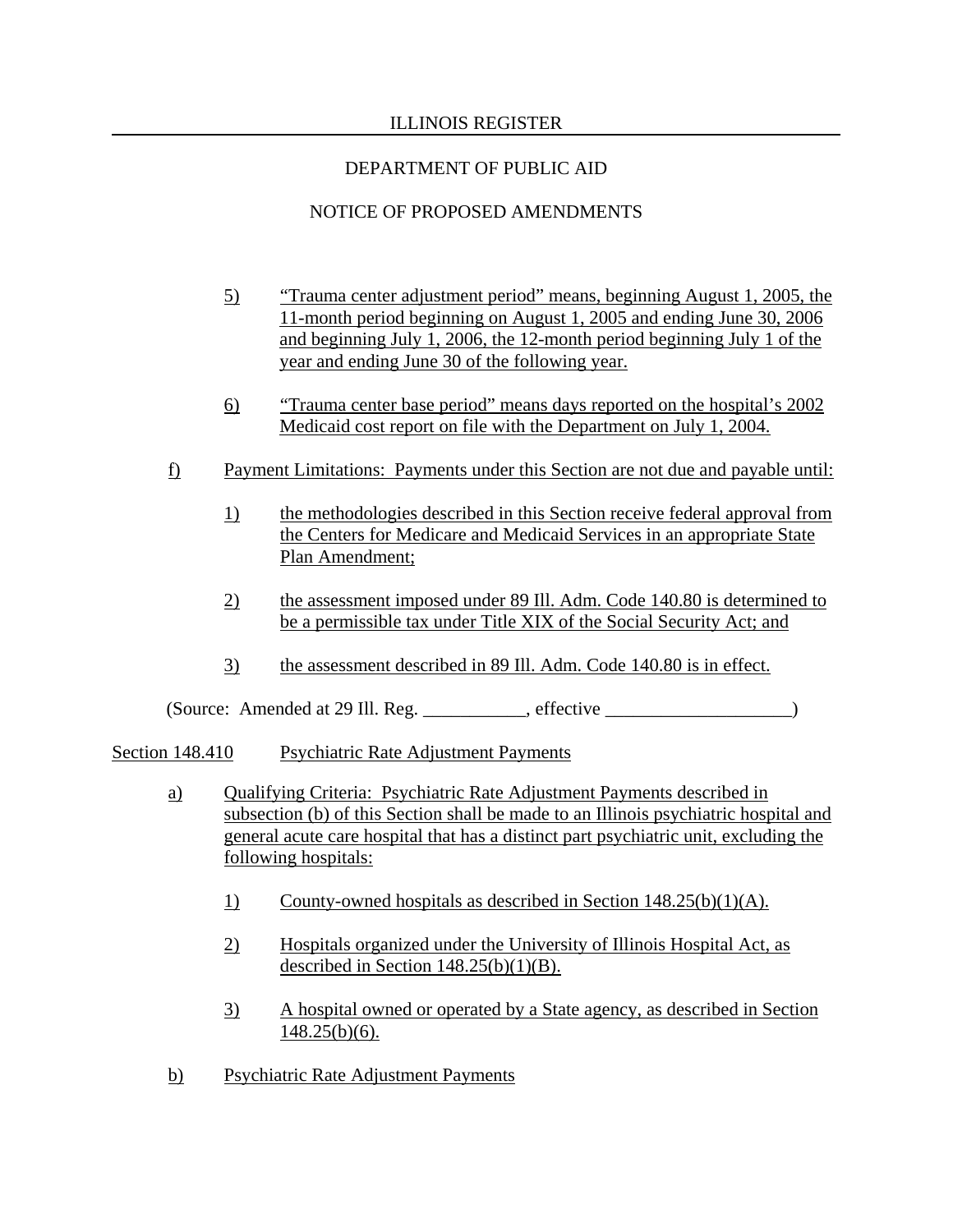# NOTICE OF PROPOSED AMENDMENTS

- 1) For a hospital qualifying under subsection (a) of this Section, the Department shall pay an amount equal to \$420.00 less the hospital's per diem rate for Medicaid inpatient psychiatric services, in effect on July 1, 2002, multiplied by the number of Medicaid inpatient psychiatric days provided in the psychiatric rate base period. In no event, however, shall that amount be less than zero.
- 2) For a hospital qualifying under subsection (a) of this Section whose inpatient psychiatric per diem rate is greater than \$420.00, the Department shall pay an amount equal to \$40.00 multiplied by the number of Medicaid inpatient psychiatric days provided in the psychiatric rate base period.
- 3) For an Illinois psychiatric hospital located in a county with a population in excess of three million people that did not qualify for Medicaid Percentage Adjustments, as described Section 148.122, for the 12-month period beginning on October 1, 2004, the Department shall pay an amount equal to \$150.00 multiplied by the number of Medicaid inpatient psychiatric days provided in the psychiatric rate base period.
- 4) For an Illinois psychiatric hospital located in a county with a population in excess of three million people, but outside of a city with a population in excess of one million people, and did qualify for Medicaid Percentage Adjustments, as described in Section 148.122, for the 12-month period beginning period on October 1, 2004, the Department shall pay an amount equal to \$20.00 multiplied by the number of Medicaid inpatient psychiatric days provided in the psychiatric rate base period.
- c) Payment to a Qualifying Hospital
	- 1) For the psychiatric rate adjustment period for fiscal year 2006, fiscal year 2007 and fiscal year 2008 total payments will equal the methodologies described in subsection (b) of this Section and shall be paid to the hospital in four equal installments on or before the seventh State business day of September, December, March and May. The sum of the amounts required prior to the conditions described in subsection (e) of this Section being met shall be paid within 100 days after the conditions described in subsection (e) of this Section have been met.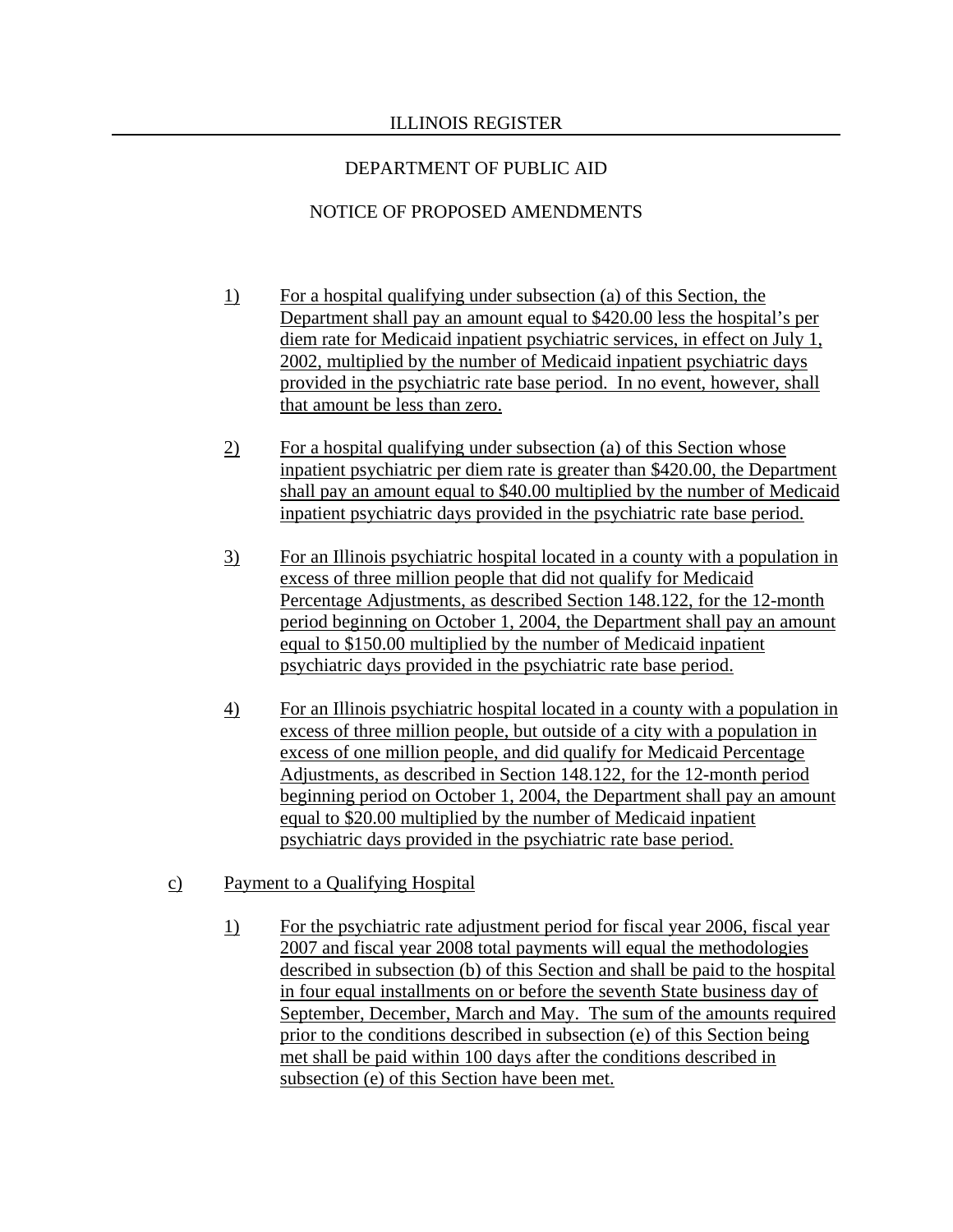# NOTICE OF PROPOSED AMENDMENTS

- 2) If a hospital closes during the fiscal year, payments will be prorated based n the number of days the hospital was open during the fiscal year.
- d) Definitions
	- 1) "Medicaid inpatient psychiatric days" means, for a given hospital, the sum of days of inpatient psychiatric hospital service provided to recipients of medical assistance under Title XIX of the federal Social Security Act, excluding days for individuals eligible for Medicare under Title XVIII of that Act (Medicaid/Medicare crossover days), as tabulated from the Department's paid claims data for admissions occurring in the psychiatric base period that were adjudicated by the Department through June 30, 2004.
	- 2) "Psychiatric rate adjustment period" means, beginning August 1, 2005, the 11-month period beginning on August 1, 2005 and ending June 30, 2006, and beginning July 1, 2006, the 12-month period beginning July 1 of the year and ending June 30 of the following year.
	- 3) "Psychiatric rate base period" means the 12-month period beginning on July 1, 2002, and ending on June 30, 2003.
- e) Payment Limitations: Payments under this Section are not due and payable until: 1) the methodologies described in this Section are approved by the federal government in an appropriate State Plan Amendment;
	- 2) the assessment imposed under 89 Ill. Adm. Code 140.80 is determined to be a permissible tax under Title XIX of the Social Security Act; and
	- 3) the assessment described in 89 Ill. Adm. Code 140.80 is in effect.

(Source: Amended at 29 Ill. Reg. \_\_\_\_\_\_\_\_\_\_\_, effective \_\_\_\_\_\_\_\_\_\_\_\_\_\_\_\_\_\_\_\_)

# Section 148.412 Rehabilitation Adjustment Payments

a) Qualifying criteria. Rehabilitation Adjustment Payments shall be made to a qualifying Illinois hospital as defined in this subsection (a). A hospital not otherwise excluded under subsection (b) of this Section shall qualify for payment: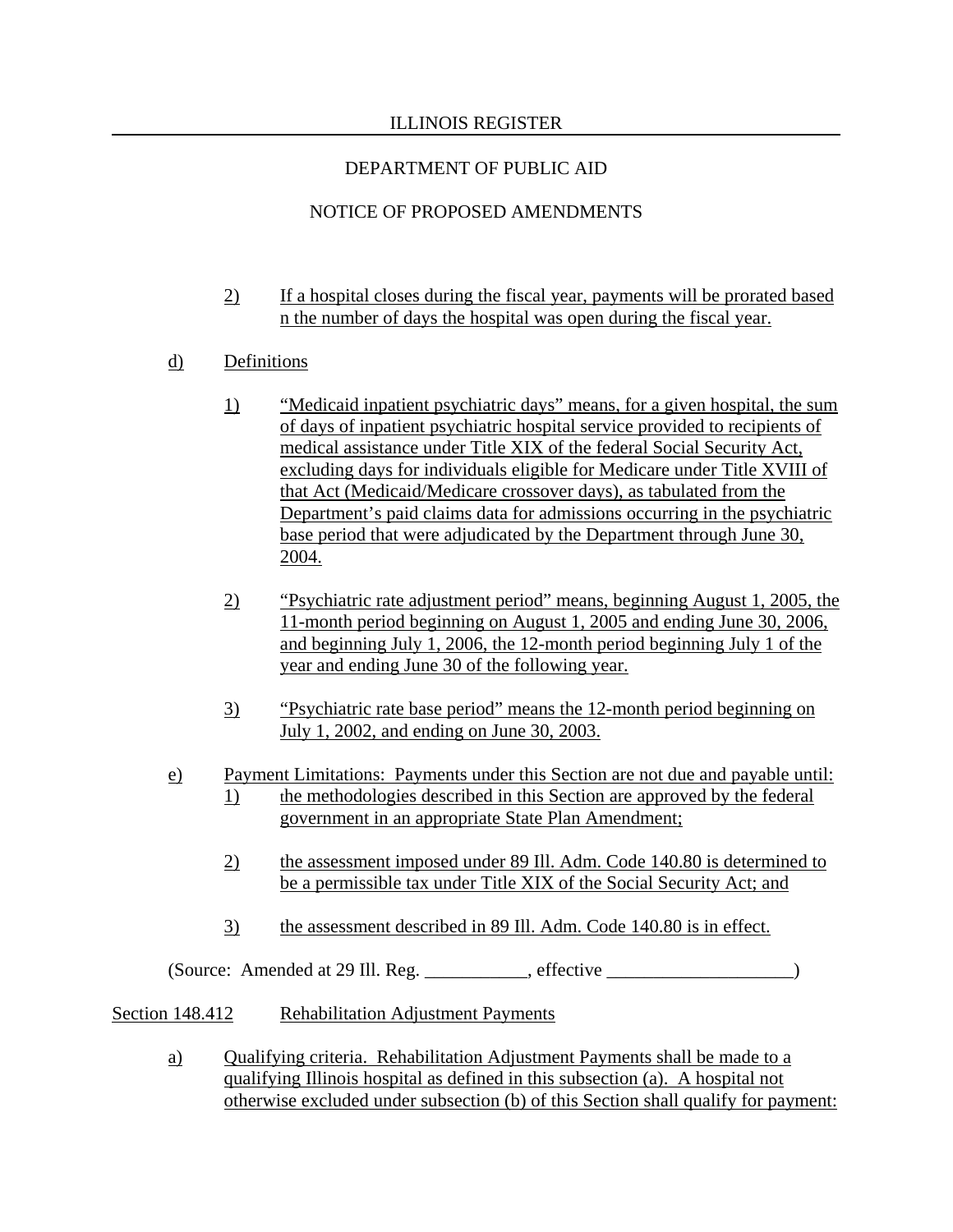# NOTICE OF PROPOSED AMENDMENTS

- 1) if it is an Illinois general acute-care hospital, as described in Section  $148.270(c)(1)$ , located in a large urban area, with a rehabilitation unit that has 40 rehabilitation beds or more based upon the 2003 Medicaid cost report on file with the Department as of March 31, 2005; or
- 2) if it is an Illinois rehabilitation hospital, as defined at 89 Ill. Adm. Code  $149.50(c)(2)$ , that did not qualify for Medicaid Percentage Adjustment Payments under Section 148.122 for the 12-month period beginning on October 1, 2004.
- b) The following classes of hospitals are ineligible for Rehabilitation Adjustment Payments associated with the qualifying criteria listed in subsection (a) of this Section:
	- 1) County-owned hospitals as described in Section 148.25(b)(1)(A).
	- 2) Hospitals organized under the University of Illinois Hospital Act, as described in Section 148.25(b)(6).
	- 3) A hospital owned or operated by a State agency, as described in Section 148.25(b)(6).
- c) Rehabilitation Adjustment Payments
	- 1) For a hospital qualifying under subsection (a)(1) of this Section, the Department shall pay the product of \$230.00 multiplied by the hospital's Medicaid inpatient days.
	- $\overline{2}$  For a hospital qualifying under subsection (a)(2) of this Section, the Department shall pay an amount equal to the product of \$200.00 multiplied by the hospital's Medicaid inpatient days.
	- 3) A hospital that enrolled to provide Medicaid services during State fiscal year 2003 shall have its utilization and associated reimbursements annualized prior to the payment calculations being performed under this subsection (c).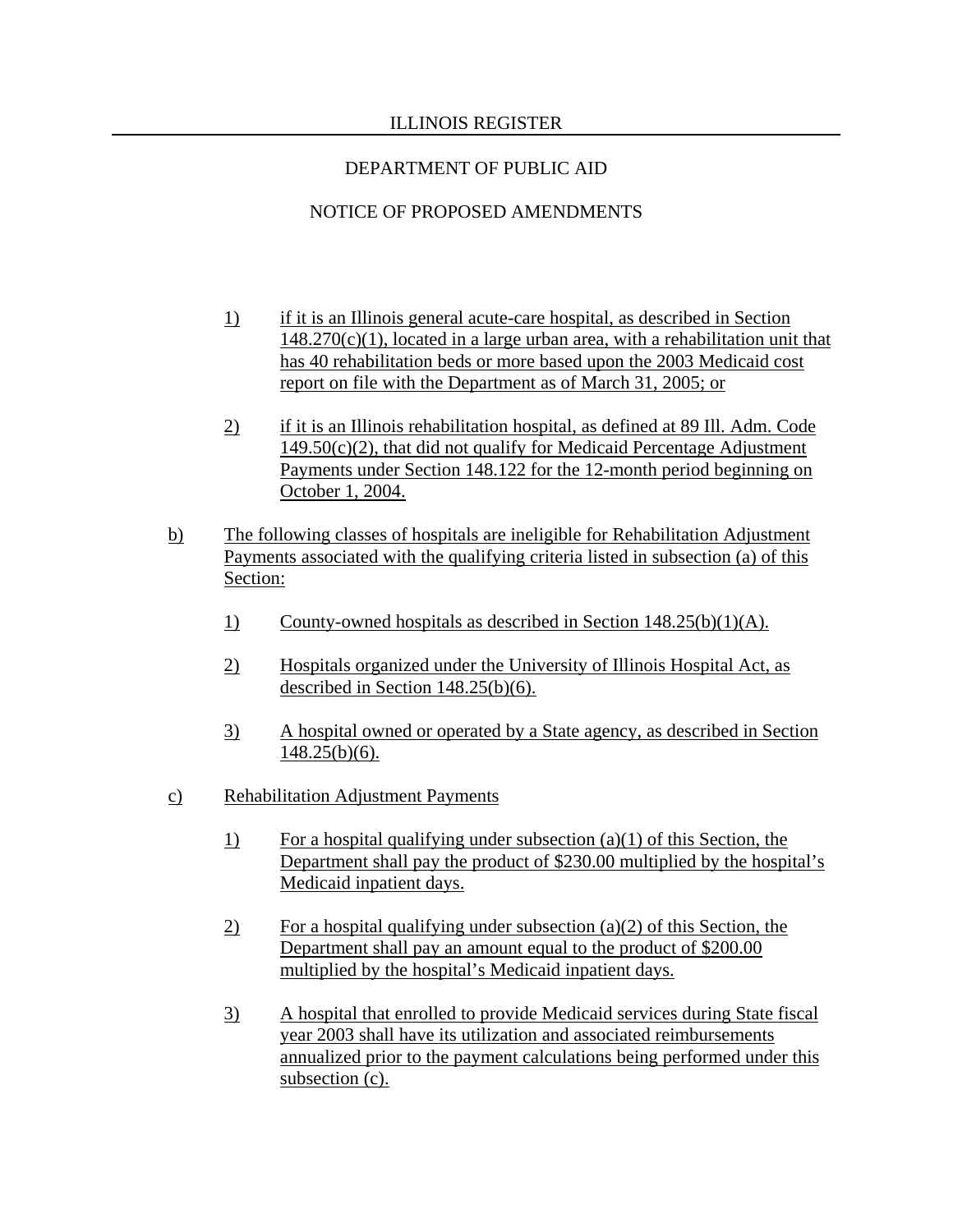# DEPARTMENT OF PUBLIC AID

# NOTICE OF PROPOSED AMENDMENTS

### d) Payment to a Qualifying Hospital

- 1) For the rehabilitation adjustment period for fiscal year 2006, fiscal year 2007 and fiscal year 2008 total payments will equal the methodologies described in subsection (c) of this Section and shall be paid to the hospital in four equal installments on or before the seventh State business day of September, December, March and May. The sum of the amounts required prior to the conditions described in subsection (f) of this Section being met shall be paid within 100 days after the conditions described in subsection (f) have been met.
- 2) If a hospital closes during the fiscal year, payments will be prorated based on the number of days the hospital was open during the fiscal year.
- e) Definitions
	- 1) "Large urban area" means, an area located within a metropolitan statistical area, as defined by the U.S. Office of Management and Budget,  $725 \frac{17}{\text{th}}$  Street N.W., Washington D.C. 20503, in OMB Bulletin 04-03, dated February 18, 2004, with a population in excess of 1,000,000, and is an urban hospital as described in Section  $148.25(g)(4)$ .
	- 2) "Medicaid inpatient days" means, for a given hospital, the sum of days of inpatient hospital service provided to recipients of medical assistance under Title XIX of the federal Social Security Act, excluding days for individuals eligible for Medicare under Title XVIII of the Act (Medicaid/Medicare crossover days), as tabulated from the Department's paid claims data for admissions occurring in the rehabilitation base period that was adjudicated by the Department through June 30, 2004.
	- 3) "Rehabilitation adjustment period" means, beginning August 1, 2005, the 11-month period beginning on August 1, 2005 and ending June 30, 2006 and beginning July 1, 2006; the 12-month period beginning July 1 of the year and ending June 30 of the following year.
	- 4) "Rehabilitation base period" means the 12-month period beginning on July 1, 2002, and ending on June 30, 2003.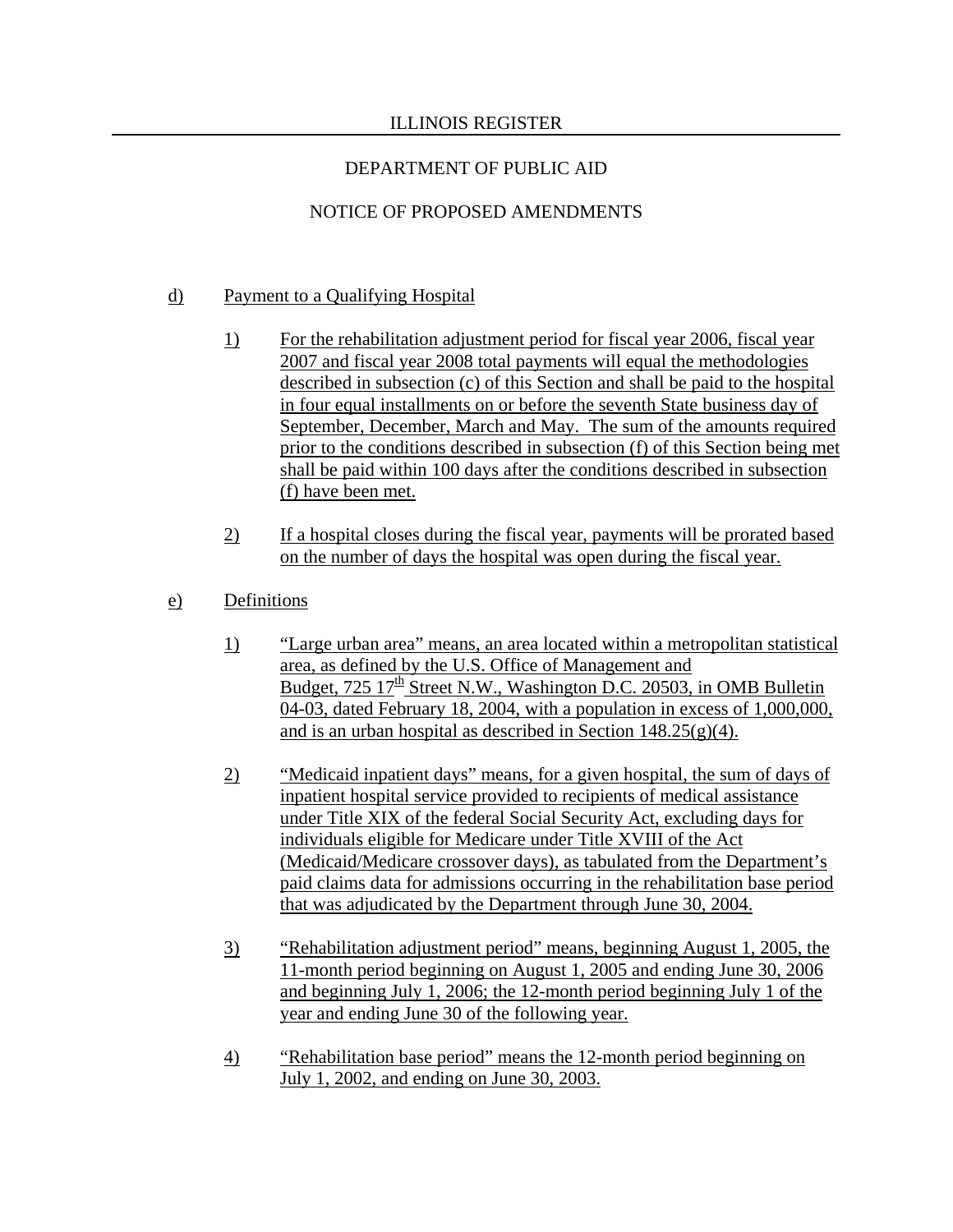# DEPARTMENT OF PUBLIC AID

# NOTICE OF PROPOSED AMENDMENTS

- f) Payment Limitations: Payments under this Section are not due and payable until:
	- 1) the methodologies described in this Section receive federal approval from the Centers for Medicare and Medicaid Services in an appropriate State Plan Amendment;
	- 2) the assessment imposed under 89 Ill. Adm. Code 140.80 is determined to be a permissible tax under Title XIX of the Social Security Act; and
	- 3) the assessment described in 89 Ill. Adm. Code 140.80 is in effect.

 $(Source: Amented at 29 III. Reg. \_ \_ \_ \_ \_ \_ \_ \_ \_ \_ \_ \_ \_ \_ \_$ 

Section 148.414 Supplemental Tertiary Care Adjustment Payments

- a) Qualifying criteria: Supplemental Tertiary Care Adjustment Payments, as described in subsection (b) of this Section, shall be made to all qualifying hospitals. An Illinois hospital shall qualify for payment if it was deemed eligible for payments under the Tertiary Care Adjustment Payments for fiscal year 2005, as described in Section 148.296, excluding;
	- 1) County-owned hospitals as described in Section 148.25(b)(1)(A).
	- 2) Hospitals organized under the University of Illinois Hospital Act, as described in Section  $148.25(b)(1)(B)$ .
	- 3) A hospital owned or operated by a State agency, as described in Section  $148.25(b)(6)$ .
- b) Supplemental Tertiary Care Adjustment Payments will be made to qualifying hospitals and will equal the product of the hospitals fiscal year 2005 tertiary care adjustment as described at Section 148.296 multiplied by 2.5.
- c) Payment to a Qualifying Hospital
	- 1) For the supplemental tertiary care adjustment period for fiscal year 2006, fiscal year 2007 and fiscal year 2008 total payments will equal the methodologies described in subsection (b) of this Section and shall be paid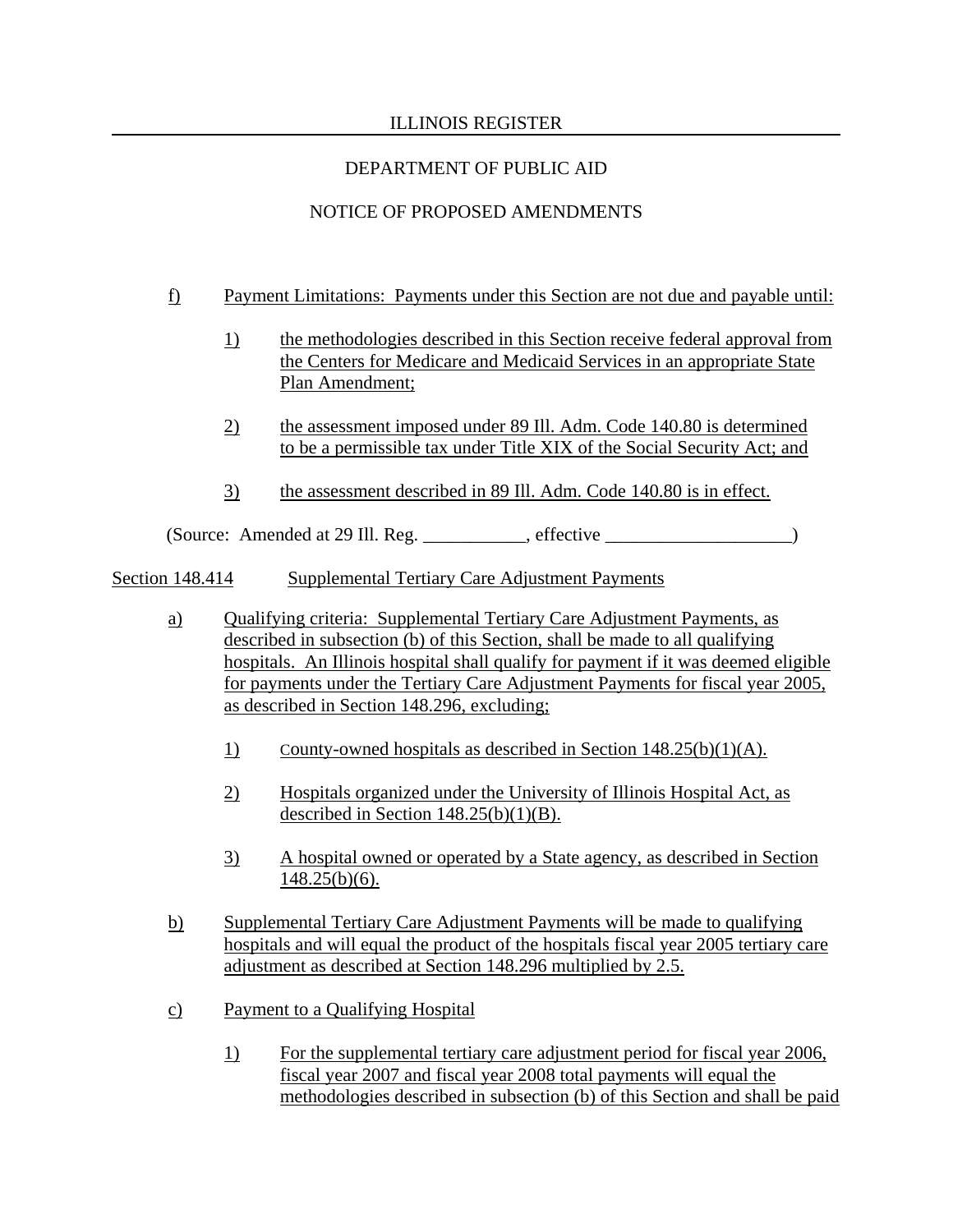# NOTICE OF PROPOSED AMENDMENTS

to the hospital in four equal installments on or before the seventh State business day of September, December, March, and May. The sum of the amounts required prior to the conditions described in subsection (e) being met shall be paid within 100 days after the conditions described in subsection (e) of this Section have been met.

- 2) If a hospital closes during the fiscal year, payments will be prorated based on the number of days the hospital was open during the fiscal year.
- d) "Tertiary care adjustment period" means, beginning August 1, 2005, the 11 month period beginning on August 1, 2005 and ending June 30, 2006, and beginning July 1, 2006 means the 12-month period beginning July 1 of the year and ending June 30 of the following year.
- e) Payment Limitations: Payments under this Section are not due and payable until:
	- 1) the methodologies described in this Section are approved by the federal government in an appropriate State Plan Amendment;
	- 2) the assessment imposed under 89 Ill. Adm. Code 140.80 is determined to be a permissible tax under Title XIX of the Social Security Act; and
	- 3) the assessment described in 89 Ill. Adm. Code 140.80 is in effect.

(Source: Amended at 29 Ill. Reg. \_\_\_\_\_\_\_\_\_\_\_, effective \_\_\_\_\_\_\_\_\_\_\_\_\_\_\_\_\_\_\_\_)

### Section 148.416 Crossover Percentage Adjustment Payments

a) Qualifying Criteria. Crossover Percentage Adjustment Payments shall be made to qualifying hospitals as defined in this subsection (a) of this Section. A hospital not otherwise excluded under subsection (b) of this Section shall qualify for payment if it is a general acute care hospital, excluding any hospital defined as a cancer center hospital, as described in Section 148.270(c)(1), located in an urban area, that provided over 500 days of inpatient care to Medicaid recipients, that had a ratio of crossover days to total Medicaid days utilizing information used for the Medicaid percentage adjustment determination described in Section 148.122, effective October 1, 2004 of greater than 40 percent and that does not qualify for Medicaid Percentage Adjustment Payments as described in Section 148.122, on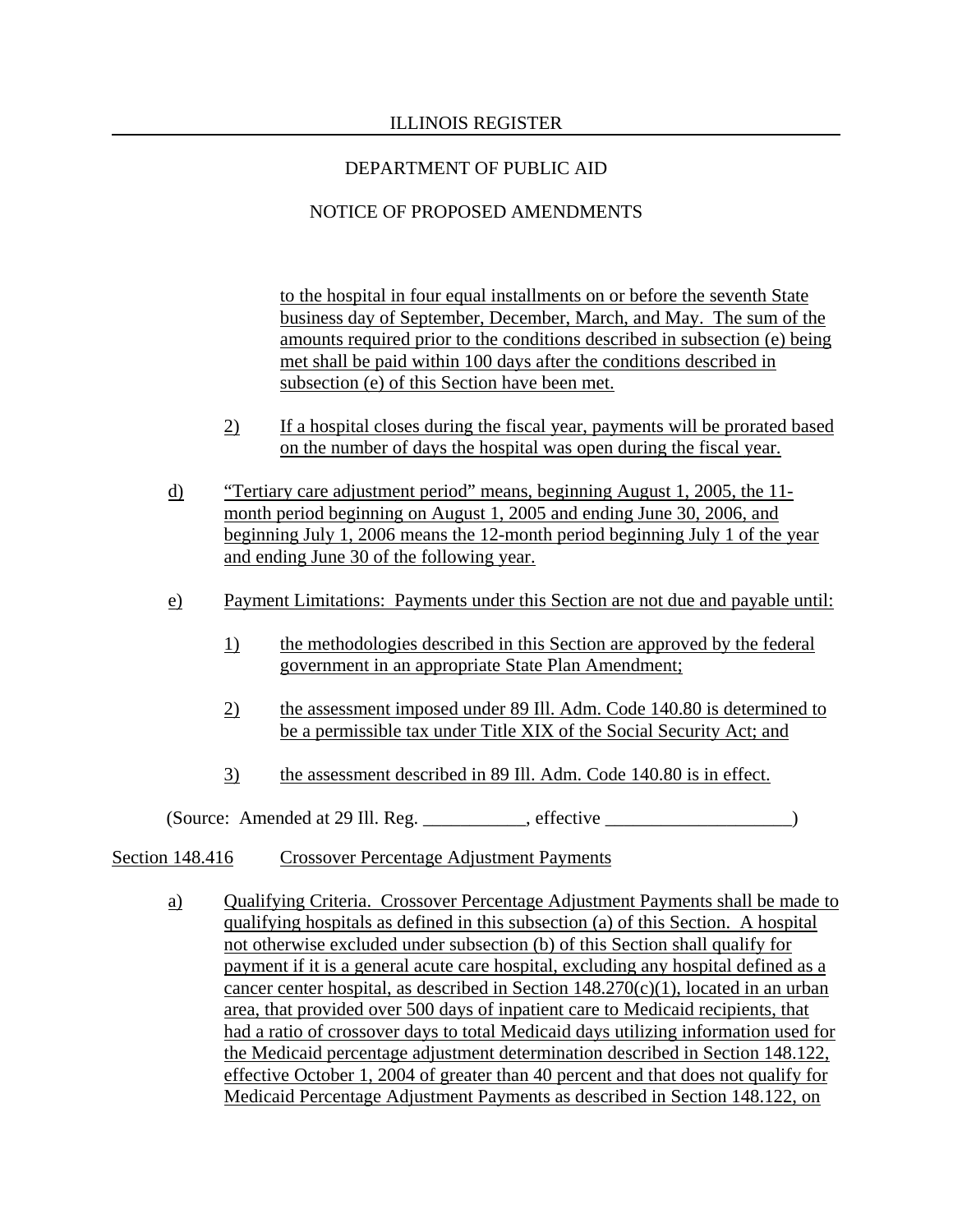# NOTICE OF PROPOSED AMENDMENTS

# October 1, 2004.

- b) The following classes of hospitals are ineligible for Crossover Percentage Adjustment Payments associated with the qualifying criteria listed in subsection (a) of this Section:
	- 1) County-owned hospitals as described in Section 148.25(b)(1)(A).
	- 2) Hospitals organized under the University of Illinois Hospital Act, as described in Section 148.25(b)(6).
	- 3) A hospital owned or operated by a State agency, as described in Section  $148.25(b)(6)$ .
	- 4) Cancer center hospitals.
- c) Crossover Percentage Adjustment Payments
	- 1) Each qualifying hospital's crossover days will be divided by their total Medicaid days for the crossover percentage ratio.
	- 2) Each hospital qualifying under subsection (a) of this Section, located in an other urban area as described in subsection (e)(5) of this Section shall receive payment equal to \$140.00 multiplied by the hospital's total Medicaid days including Medicaid/Medicare crossovers.
	- 3) Each hospital qualifying under subsection (a) of this Section located in a large urban area as described in subsection (e)(4) of this Section, with a crossover percentage less than 55 percent, shall receive payment equal to \$350.00 multiplied by the hospital's total Medicaid days including Medicaid/Medicare crossovers.
	- 4) Each hospital qualifying under subsection (a) located in a large urban hospital as described in subsection (e)(4) of this Section, with a crossover percentage ratio equal to or greater than 55 percent, shall receive payment equal to \$1,400.00 multiplied by the hospital's total Medicaid days including Medicaid/Medicare crossovers.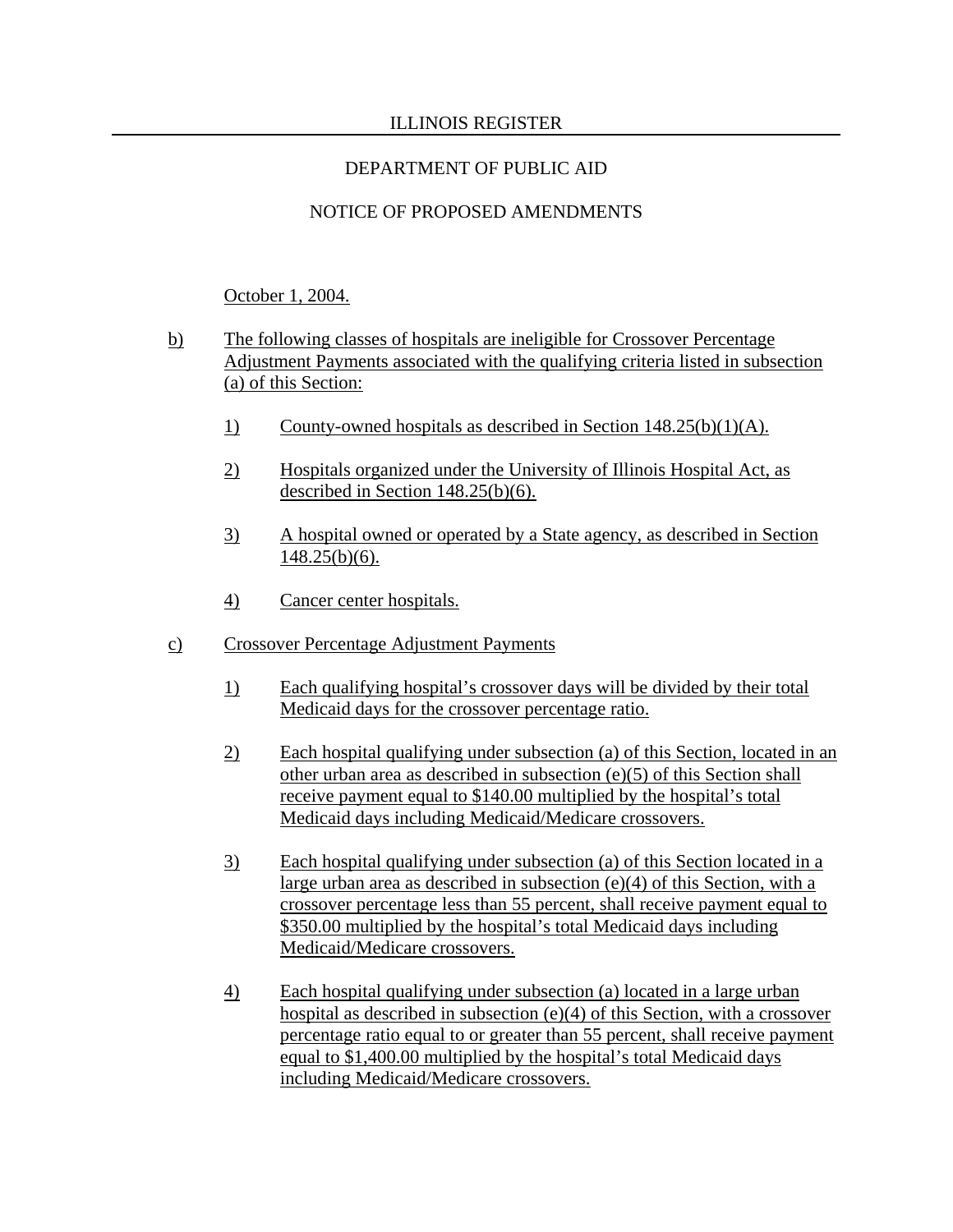## DEPARTMENT OF PUBLIC AID

# NOTICE OF PROPOSED AMENDMENTS

 5) A hospital that enrolled to provide Medicaid services during State fiscal year 2003 shall have its utilization and associated reimbursements annualized prior to the payment calculations being performed under this subsection (c).

### d) Payment to a Qualifying Hospital

- 1) For the crossover percentage adjustment period for fiscal year 2006, fiscal year 2007 and fiscal year 2008 total payments will equal the methodologies described in subsection (c) of this Section and shall be paid to the hospital in four equal installments on or before the seventh State business day of September, December, March and May. The sum of the amounts required prior to the conditions described in subsection (f) of this Section being met shall be paid within 100 days after the conditions described in subsection (f) have been met.
- 2) If a hospital closes during the fiscal year, payments will be prorated based on the number of days the hospital was open during the fiscal year.

### e) Definitions

 1) "Cancer center hospital" means an Illinois hospital that has received the approval of the American College of Surgeons Commission on Cancer as of June 16, 2005 and provides more than 15 percent of the hospital Medicaid days in State fiscal year 2003 for treating patients with cancer. To be counted as cancer days, the Department will identify cancer days with any claim that contains a ICD-9-CM diagnosis code of 140.0 through 208.9 and 230.0 through 234.9 provided to recipients of medical assistance under Title XIX of the federal Social Security Act, as tabulated from the Department's paid claims data for admissions occurring in the State fiscal year 2003 base period that were adjudicated by the Department through June 30, 2004. To determine if 15 percent of the hospital Medicaid days were for treating cancer patients, the cancer days will be divided by the total Medicaid days provided to recipients of medical assistance under Title XIX of the federal Social Security Act, as tabulated from the Department's paid claims data for admissions occurring in the State fiscal year 2003 base period that were adjudicated by the Department through June 30, 2004.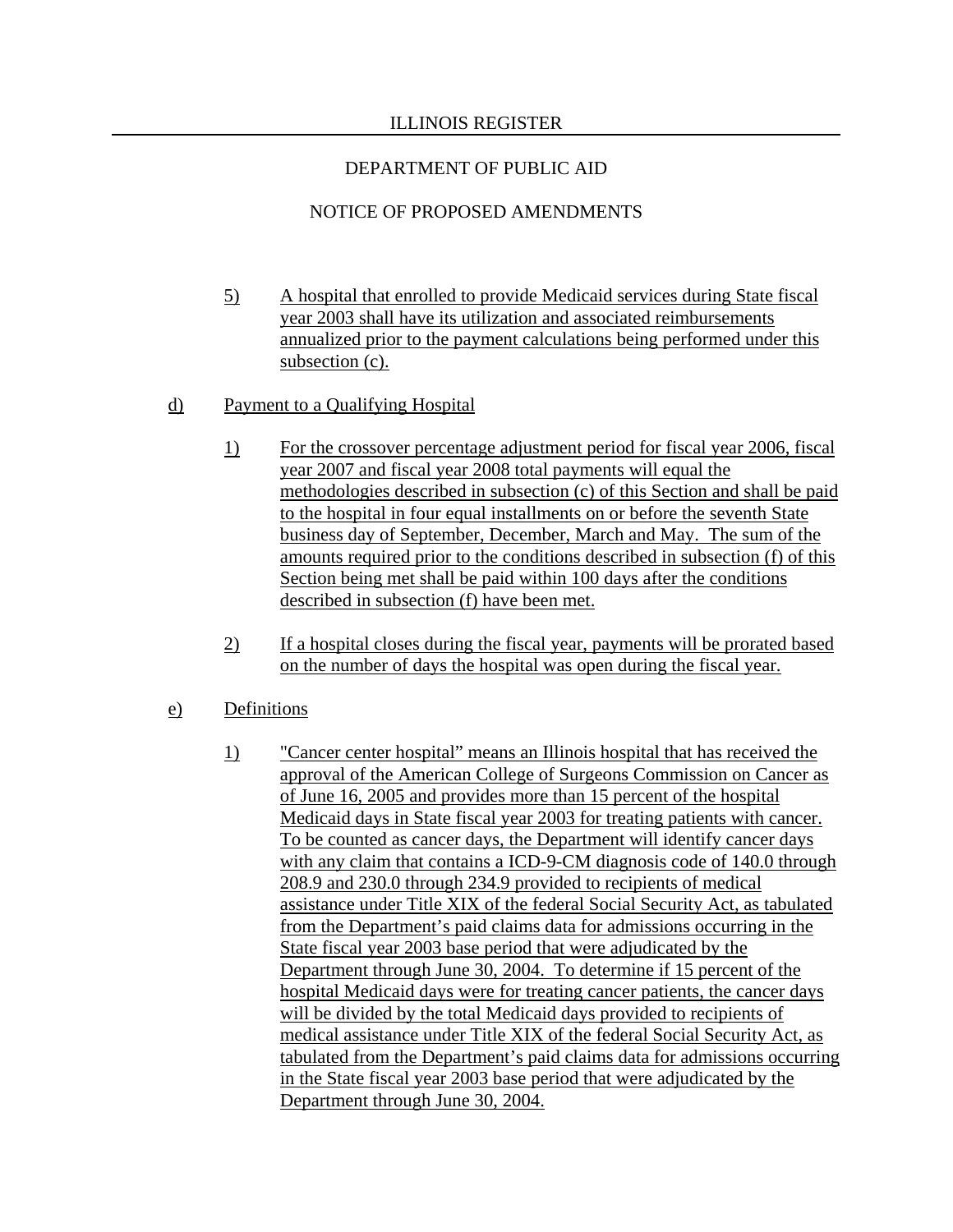# NOTICE OF PROPOSED AMENDMENTS

- 2) "Crossover percentage adjustment period" means, beginning August 1, 2005, the 11-month period beginning on August 1, 2005 and ending June 30, 2006, and beginning July 1, 2006, the 12-month period beginning July 1 of the year and ending June 30 of the following year.
- 3) "Crossover percentage base period" means the information utilized in the Medicaid percentage adjustment determination as described in Section 148.122 for October 1, 2004.
- 4) "Large urban area" means an area located within a metropolitan statistical area, as defined by the U.S. Office of Management and Budget,  $725 \frac{17^{\text{th}}}{}$ Street N.W., Washington D.C. 20503, in OMB Bulletin 04-03, dated February 18, 2004, with a population in excess of 1,000,000, and is an urban hospital as described in Section  $148.25(g)(4)$ .
- 5) "Other urban area" means an area located within a metropolitan statistical area, as defined by the U.S. Office of Management and Budget,  $725 \frac{17}{\text{th}}$ Street N.W., Washington D.C. 20503, in OMB Bulletin 04-03, dated February 18, 2004, with a city with a population greater than 50,000 or a total population in excess of 100,000, and is an urban hospital as described in Section  $148.25(g)(4)$ .
- 6) "Total Medicaid days" means, for a given hospital, the sum of days of inpatient hospital service provided to recipients of medical assistance under Title XIX of the federal Social Security Act, including days for individuals eligible for Medicare under Title XVIII of the Act (Medicaid/Medicare crossover days), as tabulated from the Department's Medicaid percentage adjustment determination as described in Section 148.122 for October 1, 2004.
- f) Payment Limitations: Payments under this Section are not due and payable until:
	- 1) the methodologies described in this Section receive federal approval from the Centers for Medicare and Medicaid Services in an appropriate State Plan Amendment;
	- 2) the assessment imposed under 89 Ill. Adm. Code 140.80 is determined to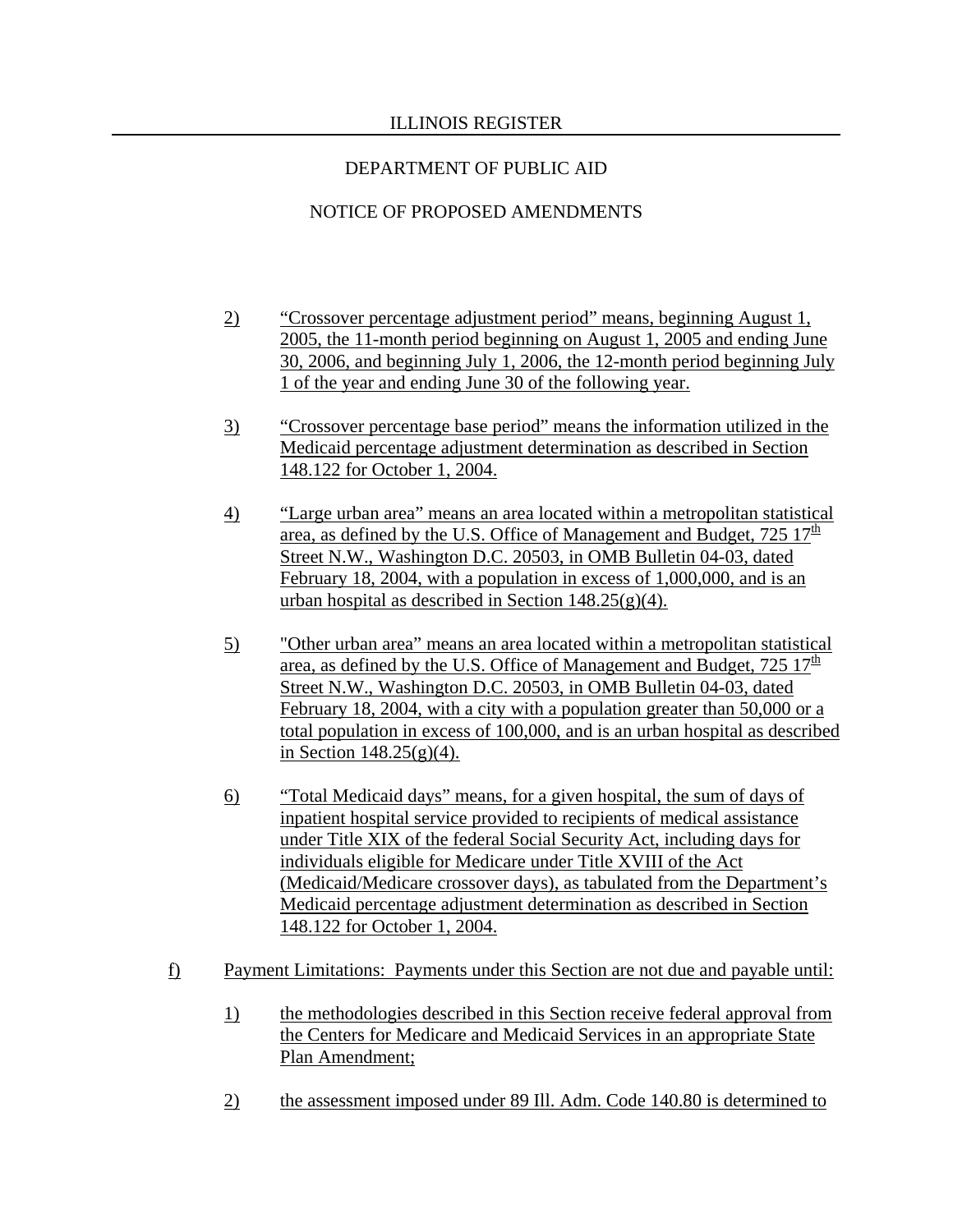# DEPARTMENT OF PUBLIC AID

# NOTICE OF PROPOSED AMENDMENTS

### be a permissible tax under Title XIX of the Social Security Act; and

3) the assessment described in 89 Ill. Adm. Code 140.80 is in effect.

(Source: Amended at 29 Ill. Reg. \_\_\_\_\_\_\_\_\_\_\_, effective \_\_\_\_\_\_\_\_\_\_\_\_\_\_\_\_\_\_\_\_)

- Section 148.418 Long Term Acute Care Hospital Adjustment Payments
	- a) Qualifying Criteria: Long Term Acute Care Hospital Adjustment Payments described in subsection (b) of this Section shall be made to an Illinois long term stay hospital, as defined in 89 Ill Adm. Code 149.50(c)(4), excluding:
		- 1) County-owned hospitals as described in Section 148.25(b)(1)(A).
		- 2) Hospitals organized under the University of Illinois Hospital Act, as described in Section  $148.25(b)(1)(B)$ .
		- 3) A hospital owned or operated by a State agency, as described in Section  $148.25(b)(6)$ .
	- b) Long Term Acute Care Hospital Adjustment Payments
		- 1) For a hospital qualifying under subsection (a) of this Section that qualified for a Medicaid Percentage Adjustment Payments under Section 148.122 for the 12-month period beginning on October 1, 2004, the Department shall pay an amount equal to the product of \$125.00 multiplied by Medicaid inpatient days provided during the long term acute care hospital base period.
		- 2) For a hospital qualifying under subsection (a) of this Section that did not qualify for Medicaid Percentage Adjustment Payments under Section 148.122 for the 12-month period beginning on October 1, 2004, the Department shall pay an amount equal to the product of \$1,250.00 multiplied by Medicaid inpatient days of care provided during the long term acute care hospital base period.
		- 3) A hospital that enrolled to provide Medicaid services during State fiscal year 2003 shall have its utilization and associated reimbursements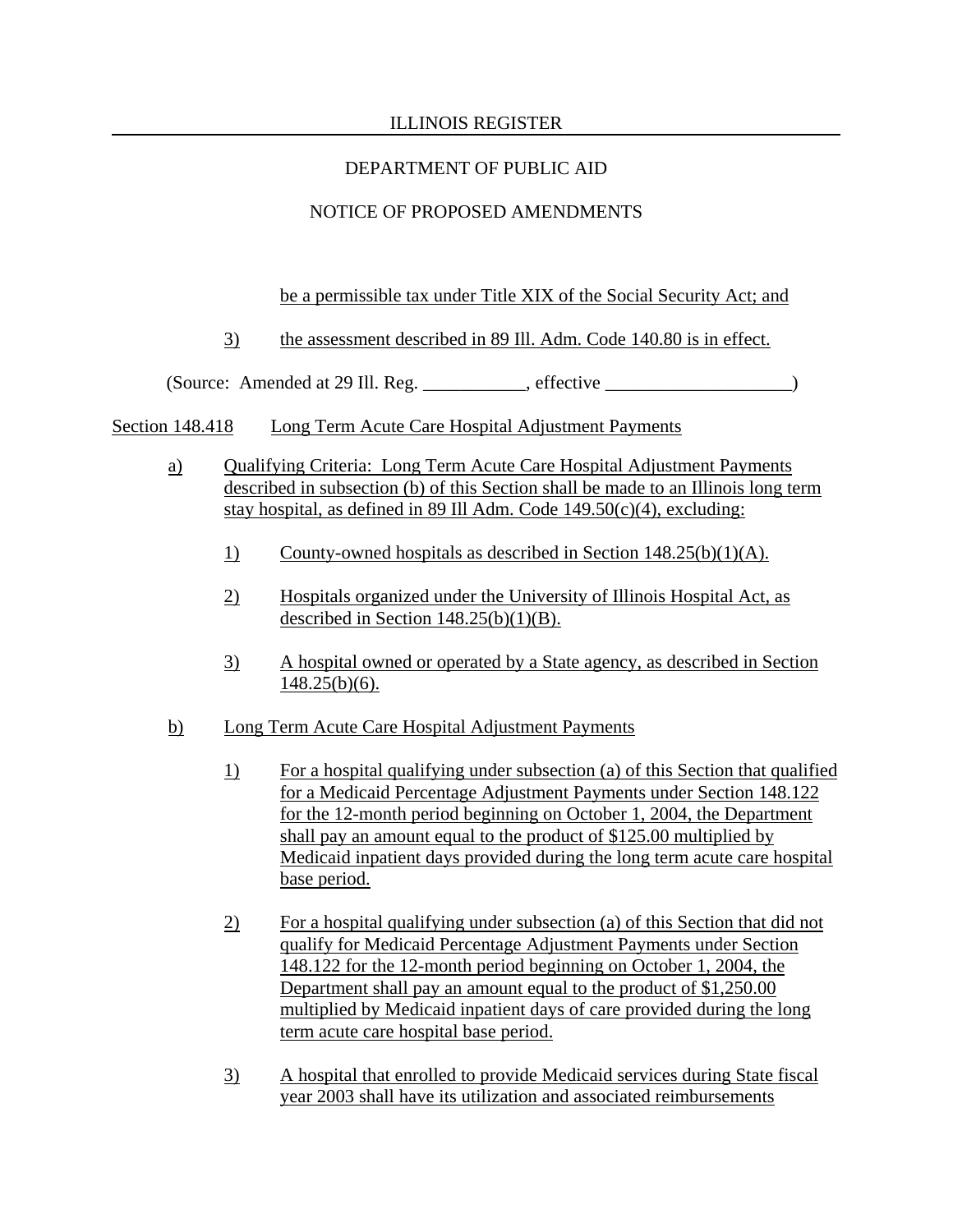# NOTICE OF PROPOSED AMENDMENTS

annualized prior to the payment calculations being performed under this subsection (b).

## c) Payment to a Qualifying Hospital

- 1) For the long term acute care hospital adjustment period for fiscal year 2006, fiscal year 2007 and fiscal year 2008 total payments will equal the methodologies described in subsection (b) of this Section and shall be paid to the hospital in four equal installments on or before the seventh State business day of September, December, March and May. The sum of the amounts required prior to the conditions described in subsection (e) being met shall be paid within 100 days after the conditions described in subsection (e) of this Section have been met.
- 2) If a hospital closes during the fiscal year, payments will be prorated based on the number of days the hospital was open during the fiscal year.

# d) Definitions

- 1) "Long term acute care hospital adjustment period" means, beginning August 1, 2005, the 11-month period beginning on August 1, 2005 and ending June 30, 2006, and beginning July 1, 2006, the 12-month period beginning July 1 of the year and ending June 30 of the following year.
- 2) "Long term acute care hospital base period" means the 12-month period beginning on July 1, 2002 and ending on June 30, 2003.
- 3) "Medicaid inpatient days" means, for a given hospital, the sum of days of inpatient hospital service provided to recipients of medical assistance under Title XIX of the federal Social Security Act, excluding days for individuals eligible for Medicare under Title XVIII of that Act (Medicaid/Medicare crossover days), as tabulated from the Department's paid claims data for admissions occurring in the long term care hospital base period that was adjudicated by the Department through June 30, 2004.
- e) Payment Limitations: Payments under this Section are not due and payable until: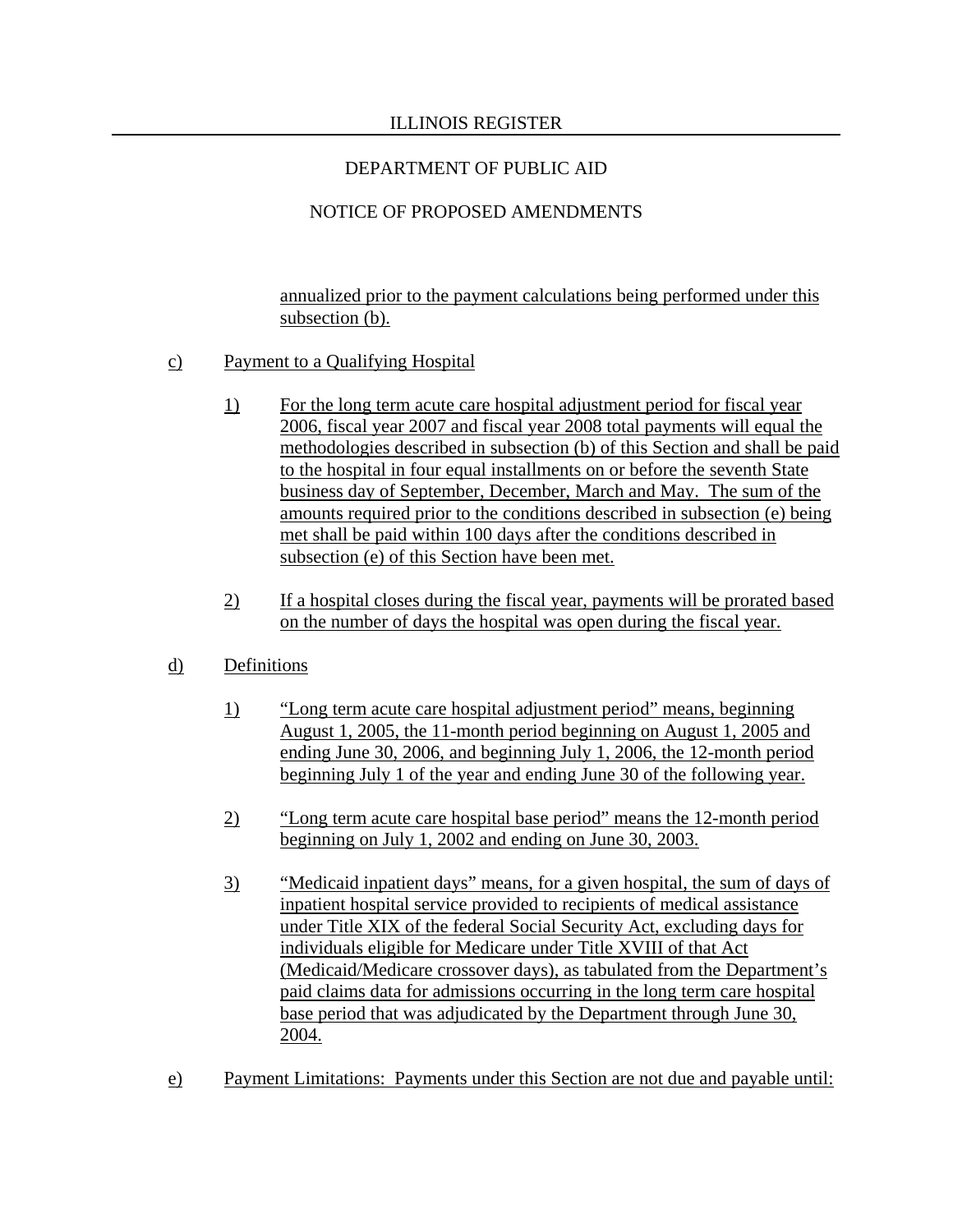# DEPARTMENT OF PUBLIC AID

# NOTICE OF PROPOSED AMENDMENTS

- 1) the methodologies described in this Section are approved by the federal government in an appropriate State Plan Amendment;
- 2) the assessment imposed under 89 Ill. Adm. Code 140.80 is determined to be a permissible tax under Title XIX of the Social Security Act; and
- 3) the assessment described in 89 Ill. Adm. Code 140.80 is in effect.

(Source: Amended at 29 Ill. Reg. \_\_\_\_\_\_\_\_\_\_\_, effective \_\_\_\_\_\_\_\_\_\_\_\_\_\_\_\_\_\_\_\_)

Section 148.420 Obstetrical Care Adjustment Payments

- a) Qualifying Criteria. Obstetrical Care Adjustment Payments shall be made to a qualifying Illinois hospital that provided obstetrical care in the obstetrical base period. A hospital not otherwise excluded under subsection (b) of this Section shall qualify for payment for the rate year 2006 determination.
- b) The following classes of hospitals are ineligible for Obstetrical Care Adjustment Payments associated with the qualifying criteria listed in subsection (a) of this Section:
	- 1) County-owned hospitals as described in Section 148.25(b)(1)(A).
	- 2) Hospitals organized under the University of Illinois Hospital Act, as described in Section 148.25(b)(6).
	- 3) A hospital owned or operated by a State agency, as described inSection  $148.25(b)(6)$ .
- c) Obstetrical Care Adjustment Payments
	- 1) A hospital qualifying under subsection (a) of this Section shall receive payments equal to the product of \$550.00 multiplied by the qualifying hospital's Medicaid obstetrical days provided during the obstetrical care base period.
	- 2) For a hospital qualifying under subsection (a) of this Section that qualified for disproportionate share payment adjustments as described in Section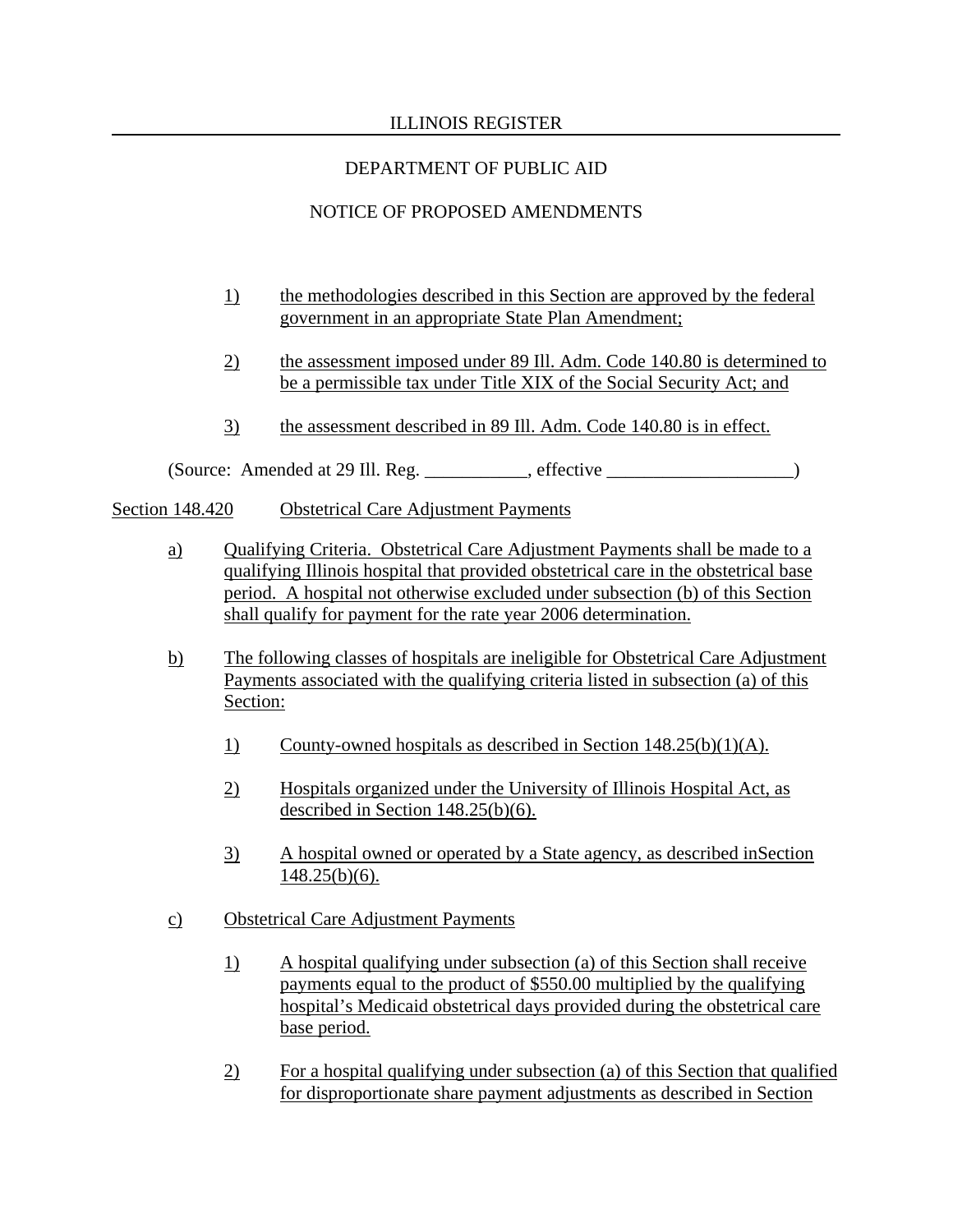# NOTICE OF PROPOSED AMENDMENTS

148.120 as of October 1, 2004,with a Medicaid obstetrical percentage greater than ten percent and a Medicaid emergency care percentage greater than 40 percent, shall receive payments equal to the product of \$650.00 multiplied by the qualifying hospital's Medicaid obstetrical days provided during the obstetrical care base period.

- 3) For a hospital qualifying under subsection (a) of this Section located in the St. Louis Metropolitan statistical area, with more than 500 Medicaid obstetrical days, shall receive payments equal to the product of \$1,800.00 multiplied by the qualifying hospital's Medicaid obstetrical days provided during the obstetrical care base period.
- 4) For a large urban hospital qualifying under subsection (a) of this Section that has a Medicaid obstetrical percentage greater than 25 percent and is in a county with an eligibility growth rate greater than 60 percent between the years 1998 and 2003, shall receive payments equal to the product of \$600.00 multiplied by the qualifying hospital's Medicaid obstetrical days provided within the obstetrical care base period.
- 5) For a rural hospital as described in  $148.25(g)(3)$  qualifying under subsection (a) designated as a Level II perinatal center as of January 1, 2005, with a MIUR greater than 34 percent in State fiscal year 2002 and a Medicaid obstetrical percentage greater than 15 percent, shall receive payment equal to the product of \$400.00 multiplied by the hospital's Medicaid obstetrical days provided within the obstetrical care base period, multiplied by 6.
- 6) A hospital that enrolled to provide Medicaid services during State fiscal year 2003 shall have its utilization and associated reimbursements annualized prior to the payment calculations being performed under this subsection (c).
- d) Payment to a Qualifying Hospital
	- 1) For the obstetrical care adjustment period for fiscal year 2006, fiscal year 2007 and fiscal year 2008 total payments will equal the methodologies described in subsection (c) of this Section and shall be paid to the hospital in four equal installments on or before the seventh State business day of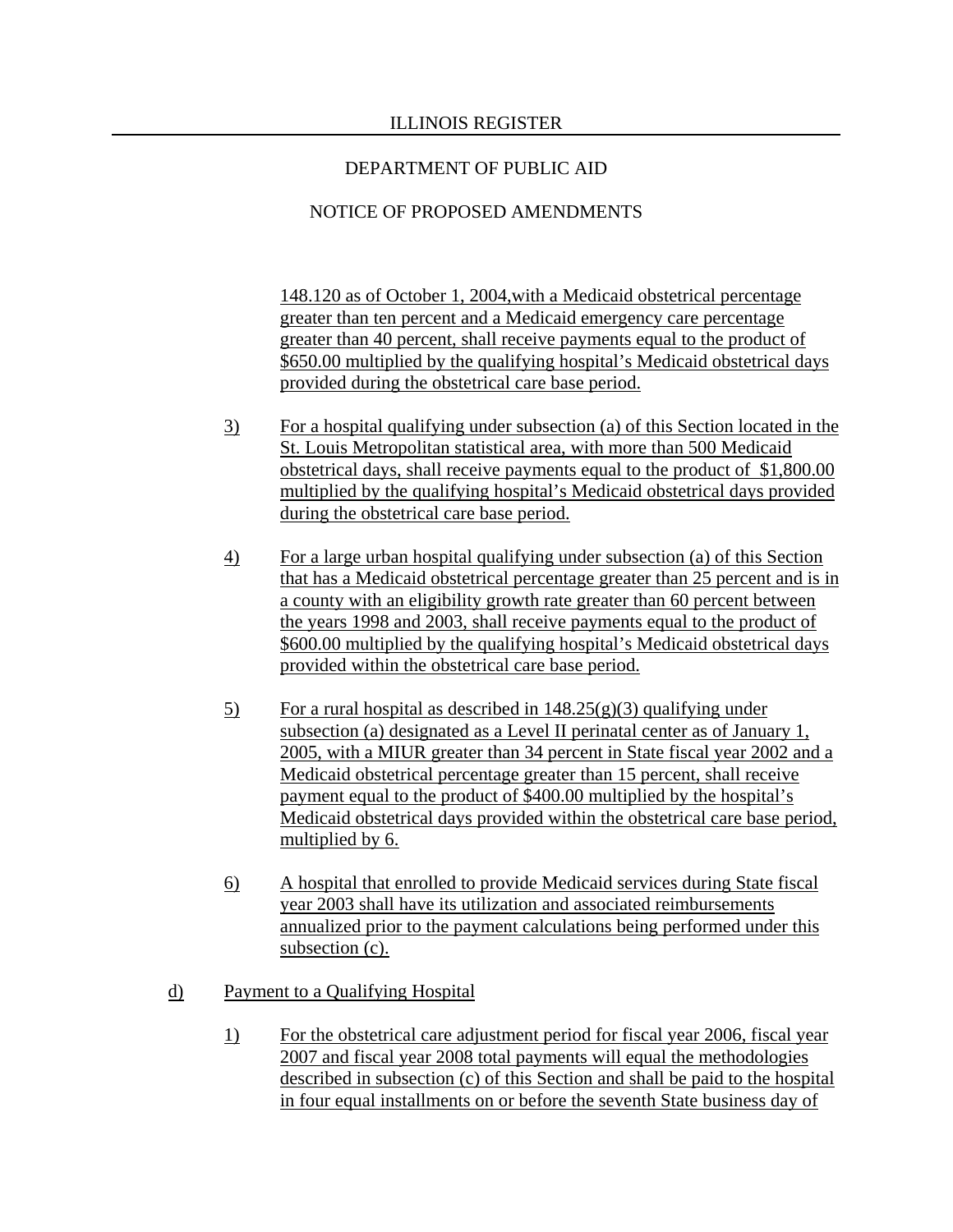# DEPARTMENT OF PUBLIC AID

# NOTICE OF PROPOSED AMENDMENTS

September, December, March and May. The sum of the amounts required prior to the conditions described in subsection (f) of this Section being met shall be paid within 100 days after the conditions described in subsection (f) have been met.

2) If a hospital closes during the fiscal year, payments will be prorated based on the number of days the hospital was open during the fiscal year.

## e) Definitions

- 1) "Emergency care percentage" means a fraction, the numerator of which is the total Category 3 ambulatory procedure listing services provided by the hospital in State fiscal year 2003, and the denominator of which is the total ambulatory procedure listing services provided by the hospital in State fiscal year 2003.
- 2) "Large urban area" means an area located within a metropolitan statistical area, as defined by the U.S. Office of Management and Budget,  $725 \frac{17}{\text{th}}$ Street N.W., Washington D.C. 20503, in OMB Bulletin 04-03, dated February 18, 2004, with a population in excess of 1,000,000, and is an urban hospital as described in Section  $148.25(g)(4)$ .
- 3) "Medicaid obstetrical days" means, for a given hospital, the sum of days of inpatient hospital service provided to recipients of medical assistance under Title XIX of the federal Social Security Act, with a Diagnosis Related Grouping (DRG) of 370 through 375; excluding days for individuals eligible for Medicare under Title XVIII of the Act (Medicaid/Medicare crossover days), as tabulated from the Department's paid claims data for admissions occurring in the obstetrical base period the Department adjudicated through June 30, 2004.
- 4) "Medicaid obstetrical percentage" means the percentage used in the October 1, 2004, Medicaid percentage adjustment determination as described in Section 148.122.
- 5) "Obstetrical care adjustment period" means, beginning August 1, 2005, the 11-month period beginning on August 1, 2005 and ending June 30, 2006, and beginning July 1, 2006, the 12-month period beginning July 1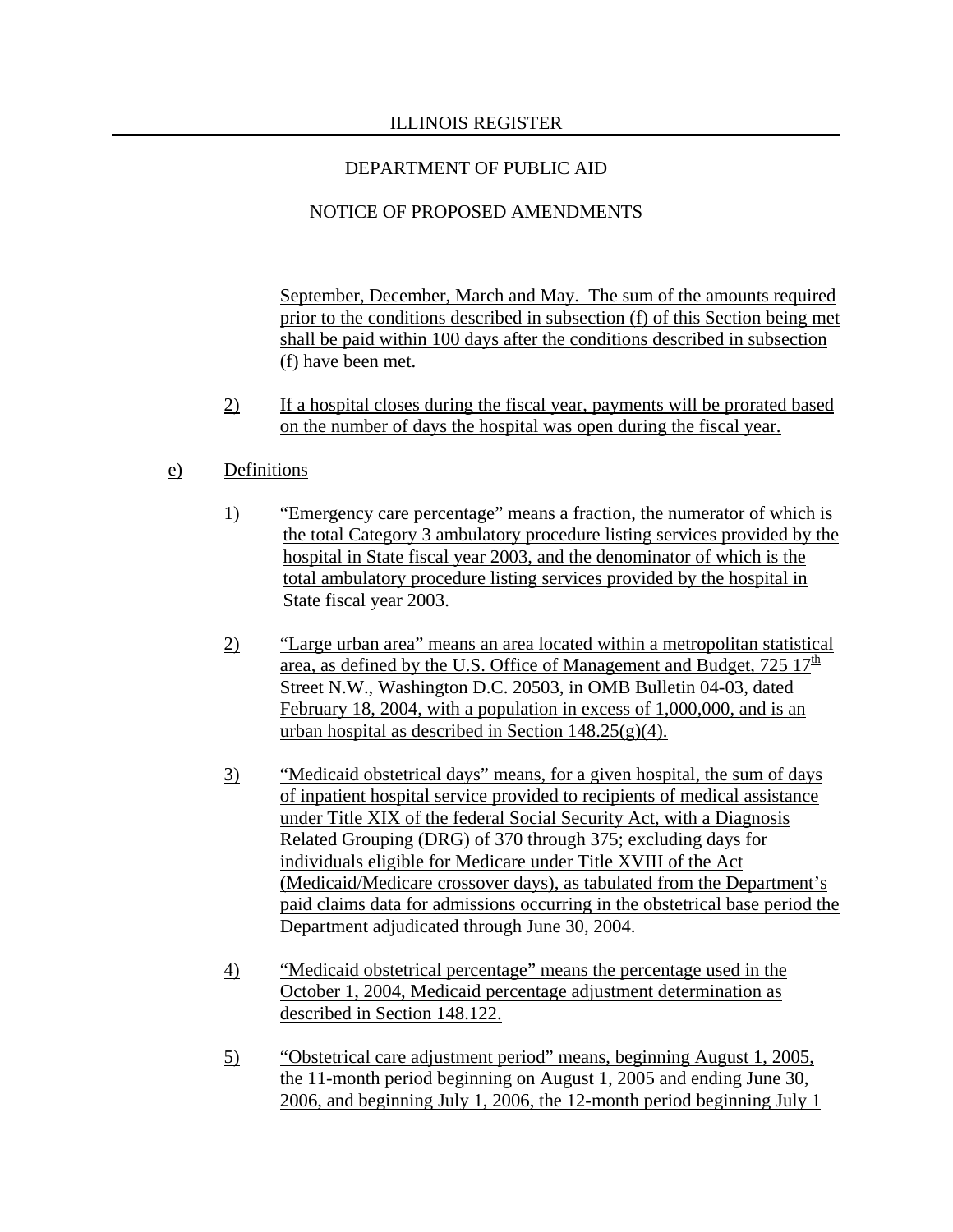# DEPARTMENT OF PUBLIC AID

# NOTICE OF PROPOSED AMENDMENTS

of the year and ending June 30 of the following year.

- 6) "Obstetrical care base period" means the 12-month period beginning on July 1, 2002, and ending on June 30, 2003.
- f) Payment Limitations: Payments under this Section are not due and payable until:
	- 1) the methodologies described in this Section receive federal approval from the Centers for Medicare and Medicaid Services in an appropriate State Plan Amendment;
	- 2) the assessment imposed under 89 Ill. Adm. Code 140.80 is determined to be a permissible tax under Title XIX of the Social Security Act; and
	- 3) the assessment described in 89 Ill. Adm. Code 140.80 is in effect.

 $(Source: Amented at 29 III. Reg. \_ \_ \_ \_ \_ \_ \_ \_ \_ \_ \_ \_ \_ \_ \_$ 

- Section 148.422 Outpatient Access Payments
	- a) Qualifying Criteria: Outpatient Access Payments, as described in subsection (b) of this Section, shall be made to a qualifying Illinois hospital as defined in this subsection (a). A hospital shall qualify for payment if it was assessed as described in 89 Ill. Adm. Code 140.80 for the rate year 2006 determination, excluding the following hospitals:
		- 1) County-owned hospitals as described in Section 148.25(b)(1)(A).
		- 2) Hospitals organized under the University of Illinois Hospital Act, as described in Section  $148.25(b)(1)(B)$ .
		- 3) A hospital owned or operated by a State agency, as described in Section  $148.25(b)(6)$ .
	- b) Outpatient Access Payments
		- 1) Outpatient access payments shall be made to a hospital qualifying under subsection (a) of this Section. Payment will equal 2.38 multiplied by the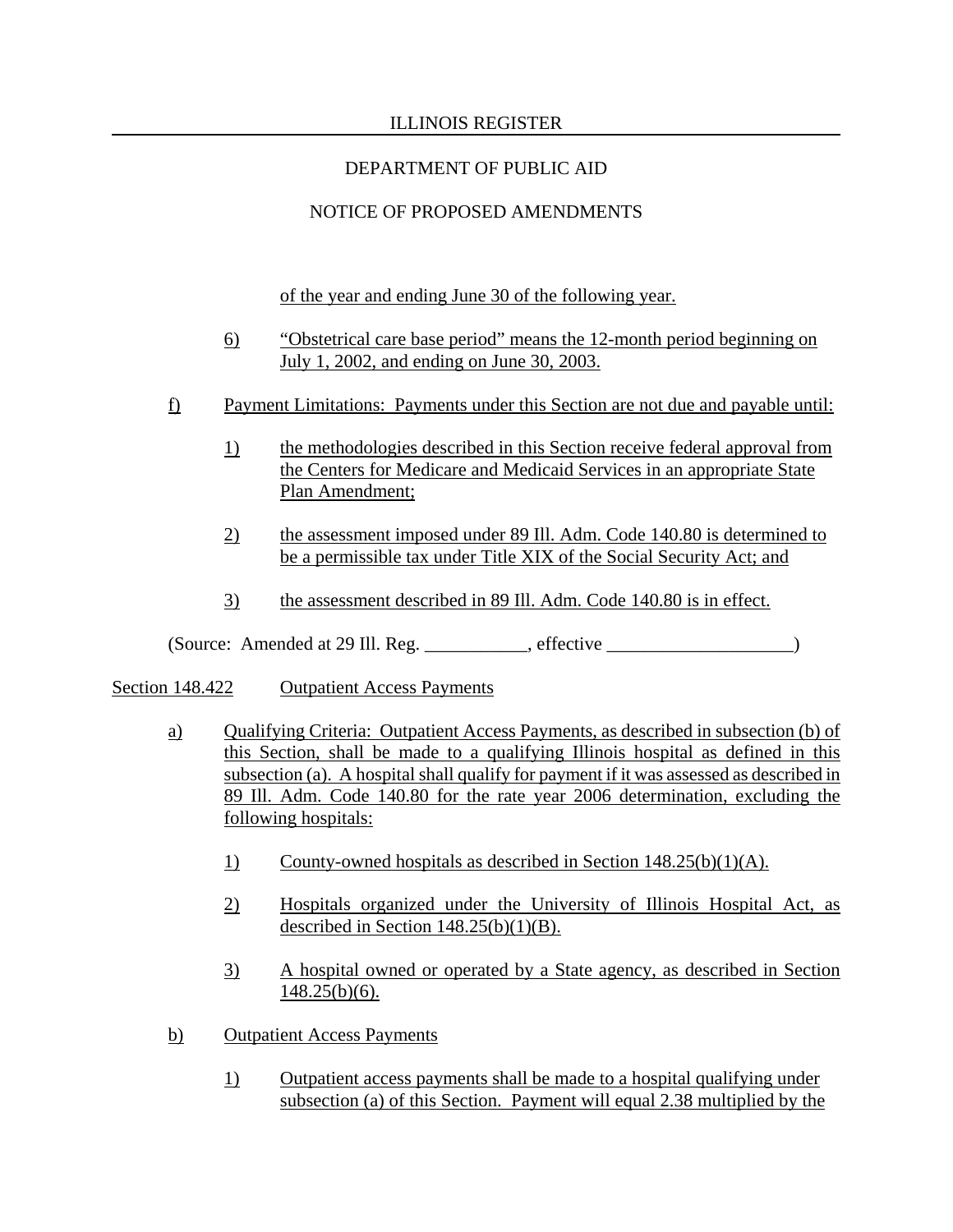# NOTICE OF PROPOSED AMENDMENTS

hospital's outpatient ambulatory procedure listing payments for services provided in the outpatient access base period, multiplied by the change in the growth of Medicaid clients within the hospital's county from State fiscal year 1998 to State fiscal year 2003.

- 2) A hospital that enrolled to provide Medicaid services during State fiscal year 2003 shall have its utilization and associated reimbursements annualized prior to the payment calculations being performed under this subsection (b).
- c) Payment to a Qualifying Hospital
	- 1) For the outpatient access adjustment period for fiscal year 2006, fiscal year 2007 and fiscal year 2008 total payments will equal the methodologies described in subsection (b) of this Section and shall be paid to the hospital in four equal installments on or before the seventh State business day of September, December, March and May. The sum of the amounts required prior to the conditions described in subsection (e) of this Section being met shall be paid within 100 days after the conditions described in subsection (e) have been met.
	- 2) If a hospital closes during the fiscal year, payments will be prorated based on the number of days the hospital was open during the fiscal year.
- d) Definitions
	- 1) "Outpatient access adjustment period" means, beginning August 1, 2005, the 11-month period beginning on August 1, 2005 and ending June 30, 2006, and beginning July 1, 2006, the 12-month period beginning July 1 of the year and ending June 30 of the following year.
	- 2) "Outpatient access base period" means the 12-month period beginning on July 1, 2002, and ending June 30, 2003.
	- 3) "Outpatient ambulatory procedure listing payments" means, for a given hospital, the sum of payments for ambulatory procedure listing services as described in Section 148.140(b), excluding payments for individuals eligible for Medicare under Title XVIII of the Act (Medicaid/Medicare crossover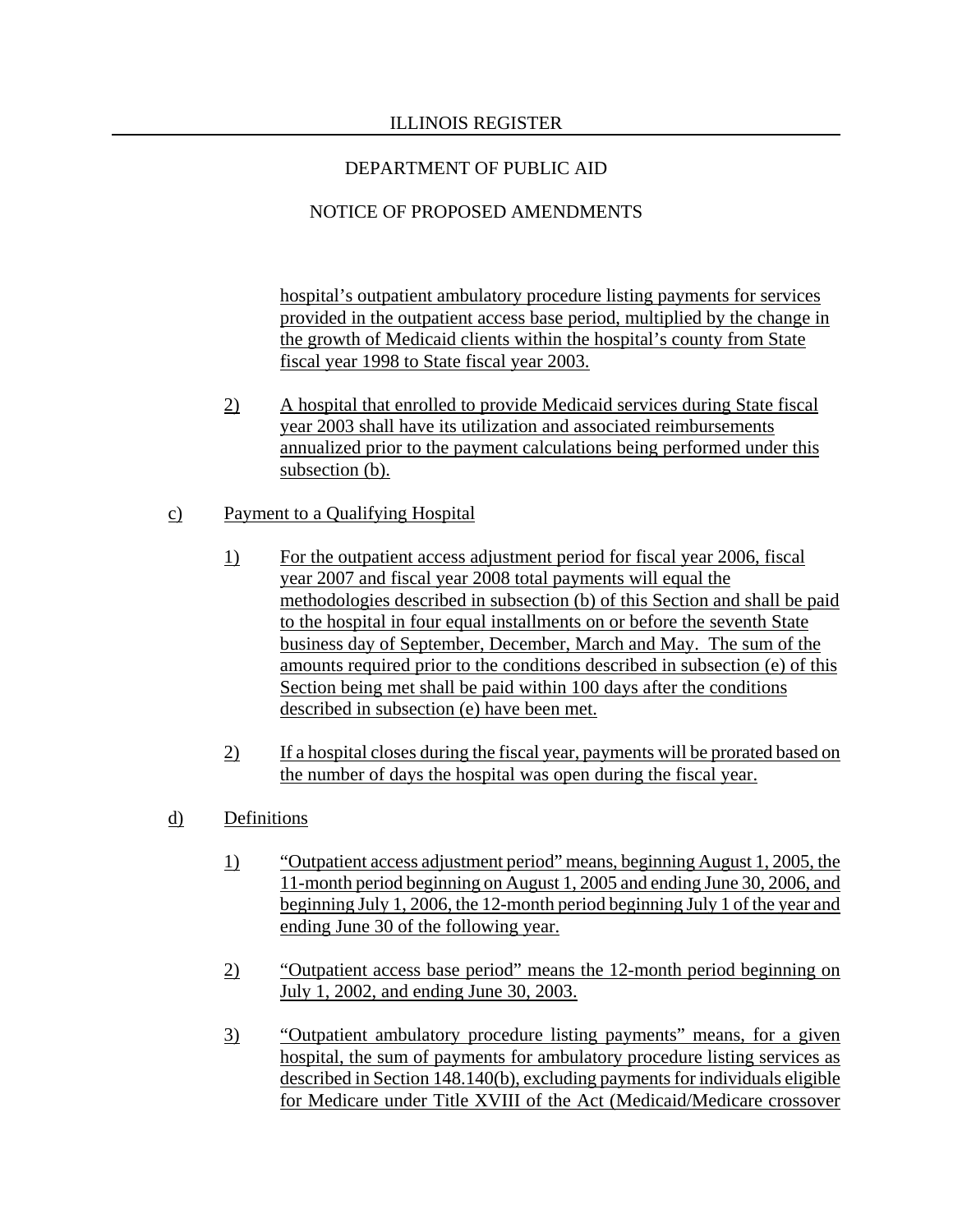# DEPARTMENT OF PUBLIC AID

# NOTICE OF PROPOSED AMENDMENTS

days), as tabulated from the Department's paid claims data for admissions occurring in the outpatient access base period that were adjudicated by the Department through June 30, 2004.

- e) Payment Limitations: Payments under this Section are not due and payable until:
	- 1) the methodologies described in this Section are approved by the federal government in an appropriate State Plan Amendment;
	- 2) the assessment imposed under 89 Ill. Adm. Code 140.80 is determined to be a permissible tax under Title XIX of the Social Security Act; and
	- 3) the assessment described in 89 Ill Adm. Code 140.80 is in effect.

(Source: Amended at 29 Ill. Reg. \_\_\_\_\_\_\_\_\_\_\_, effective \_\_\_\_\_\_\_\_\_\_\_\_\_\_\_\_\_\_\_\_)

### Section 148.424 Outpatient Utilization Payments

- a) Qualifying Criteria: Outpatient Utilization Payments, as described in subsection (b) of this Section, shall be made to an Illinois hospital, excluding:
	- 1) County-owned hospitals as described in Section 148.25(b)(1)(A).
	- 2) Hospitals organized under the University of Illinois Hospital Act, as described in Section  $148.25(b)(1)(B)$ .
	- 3) A hospital owned or operated by a State agency, as described in Section  $148.25(b)(6)$ .
- b) Outpatient Utilization Adjustment Payments
	- 1) A rural hospital, as described in Section 148.25(g)(3) and qualifying under subsection (a) of this Section, shall receive an amount equal to 1.7 multiplied by the hospital's outpatient ambulatory procedure listing payments for services provided during the outpatient utilization adjustment base period.
	- 2) An urban hospital, as described in Section  $148.25(g)(4)$  and qualifying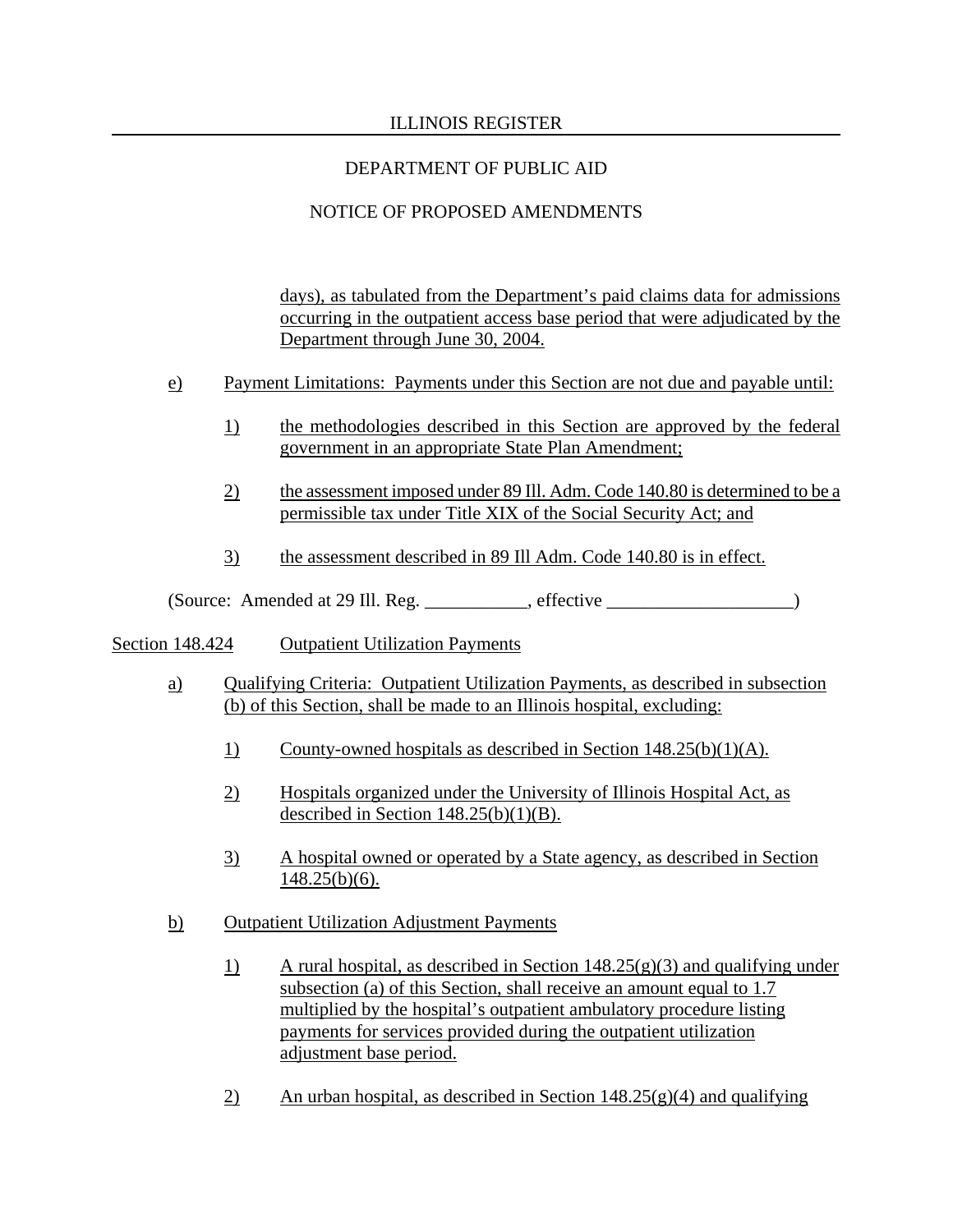# NOTICE OF PROPOSED AMENDMENTS

under subsection (a) of this Section, shall receive an amount equal to 0.45 multiplied by the hospital's outpatient ambulatory procedure listing payments for services provided during the outpatient utilization adjustment base period.

3) A hospital that enrolled to provide Medicaid services during State fiscal year 2003, shall have its utilization and associated reimbursements annualized prior to the payment calculations being performed under this subsection (b).

# c) Payment to a Qualifying Hospital

- 1) For the outpatient utilization adjustment period for fiscal year 2006, fiscal year 2007 and fiscal year 2008 total payments will equal the methodologies described in subsection (b) of this Section and shall be paid to the hospital in four equal installments on or before the seventh State business day of September, December, March and May. The sum of the amounts required prior to the conditions described in subsection (e) of this Section being met shall be paid within 100 days after the conditions described in subsection (e) have been met.
- 2) If a hospital closes during the fiscal year, payments will be prorated based on the number of days the hospital was open during the fiscal year.
- d) Definitions
	- 1) "Outpatient ambulatory procedure listing payments" means, for a given hospital, the sum of payments for ambulatory procedure listing services as described in Section 148.140(b)(1), excluding payments for individuals eligible for Medicare under Title XVIII of the Act (Medicaid/Medicare crossover days), as tabulated from the Department's paid claims data for admissions occurring in the outpatient access base period that were adjudicated by the Department through June 30, 2004.
	- 2) "Outpatient utilization adjustment period" means, beginning August 1, 2005, the 11-month period beginning on August 1, 2005 and ending June 30, 2006, and beginning July 1, 2006, the 12-month period beginning July 1 of the year and ending June 30 of the following year.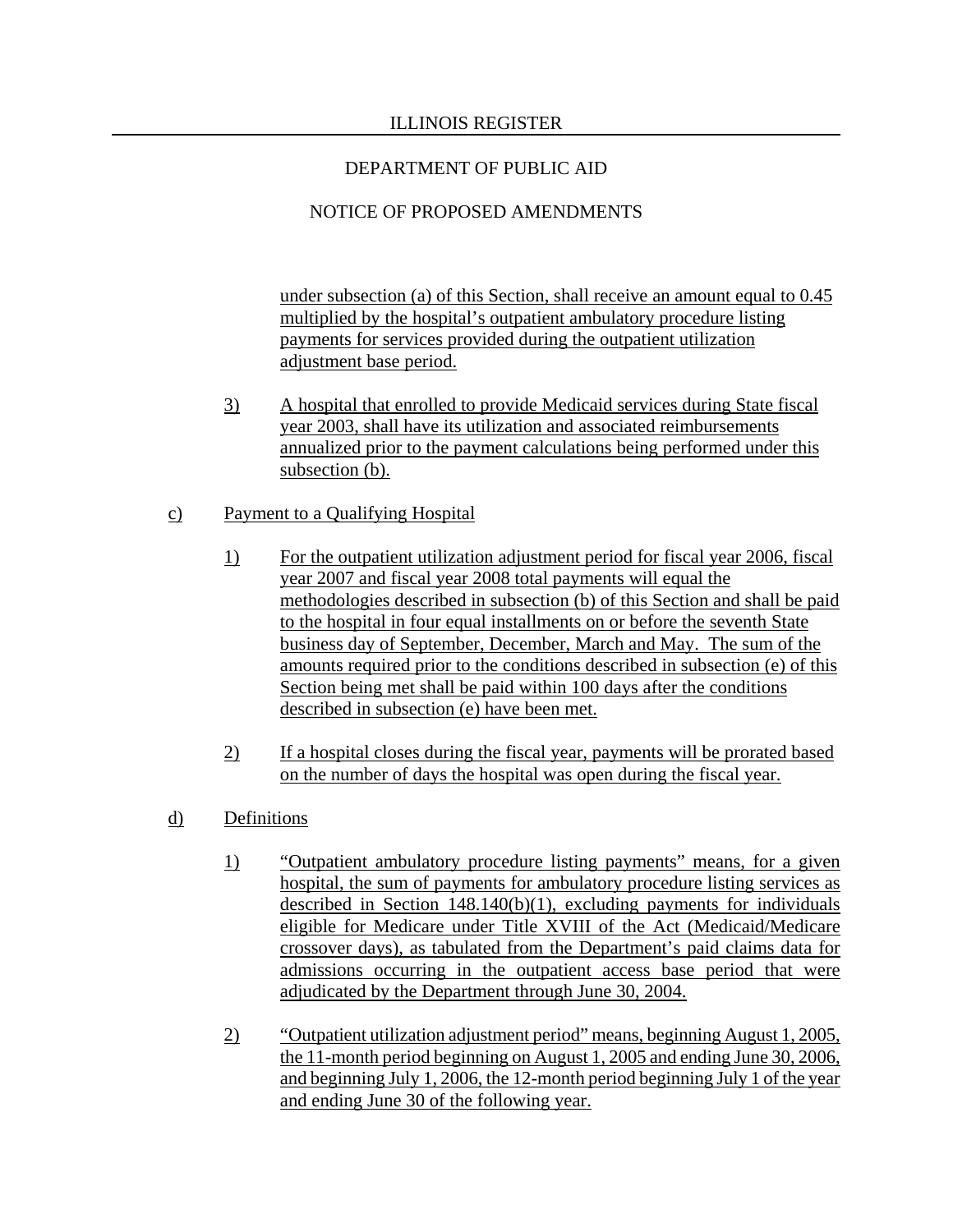# DEPARTMENT OF PUBLIC AID

# NOTICE OF PROPOSED AMENDMENTS

- 3) "Outpatient utilization base period" means the 12-month period beginning on July 1, 2002, and ending June 30, 2003.
- e) Payment Limitations: Payments under this Section are not due and payable until:
	- 1) the methodologies described in this Section are approved by the federal government in an appropriate State Plan Amendment;
	- 2) the assessment imposed under 89 IL Adm. Code 140.80 is determined to be a permissible tax under Title XIX of the Social Security Act; and
	- 3) the assessment described in 89 IL Adm. Code 140.80 is in effect.

(Source: Amended at 29 Ill. Reg. \_\_\_\_\_\_\_\_\_\_\_, effective \_\_\_\_\_\_\_\_\_\_\_\_\_\_\_\_\_\_\_\_)

# Section148.426 Outpatient Complexity of Care Adjustment Payments

- a) Qualifying Criteria: Outpatient Complexity of Care Adjustment Payments, as described in subsection (b) of this Section, shall be made to Illinois hospitals located in an urban area excluding;
	- 1) County-owned hospitals, as described in Section 148.25(b)(1)(A).
	- 2) Hospitals organized under the University of Illinois Hospital Act, as described in Section  $148.25(b)(1)(B)$ .
	- 3) A hospital owned or operated by a State agency, as described in Section  $148.25(b)(6)$ .
- b) Outpatient Complexity of Care Adjustment Payments
	- 1) Each hospital qualifying under subsection (a) of this Section will receive a payment equal to the product of 2.55, multiplied by the hospital's emergency care percentage, multiplied by the hospital's ambulatory procedure listing payments.
	- 2) Each children's hospital qualifying under subsection (a) of this Section,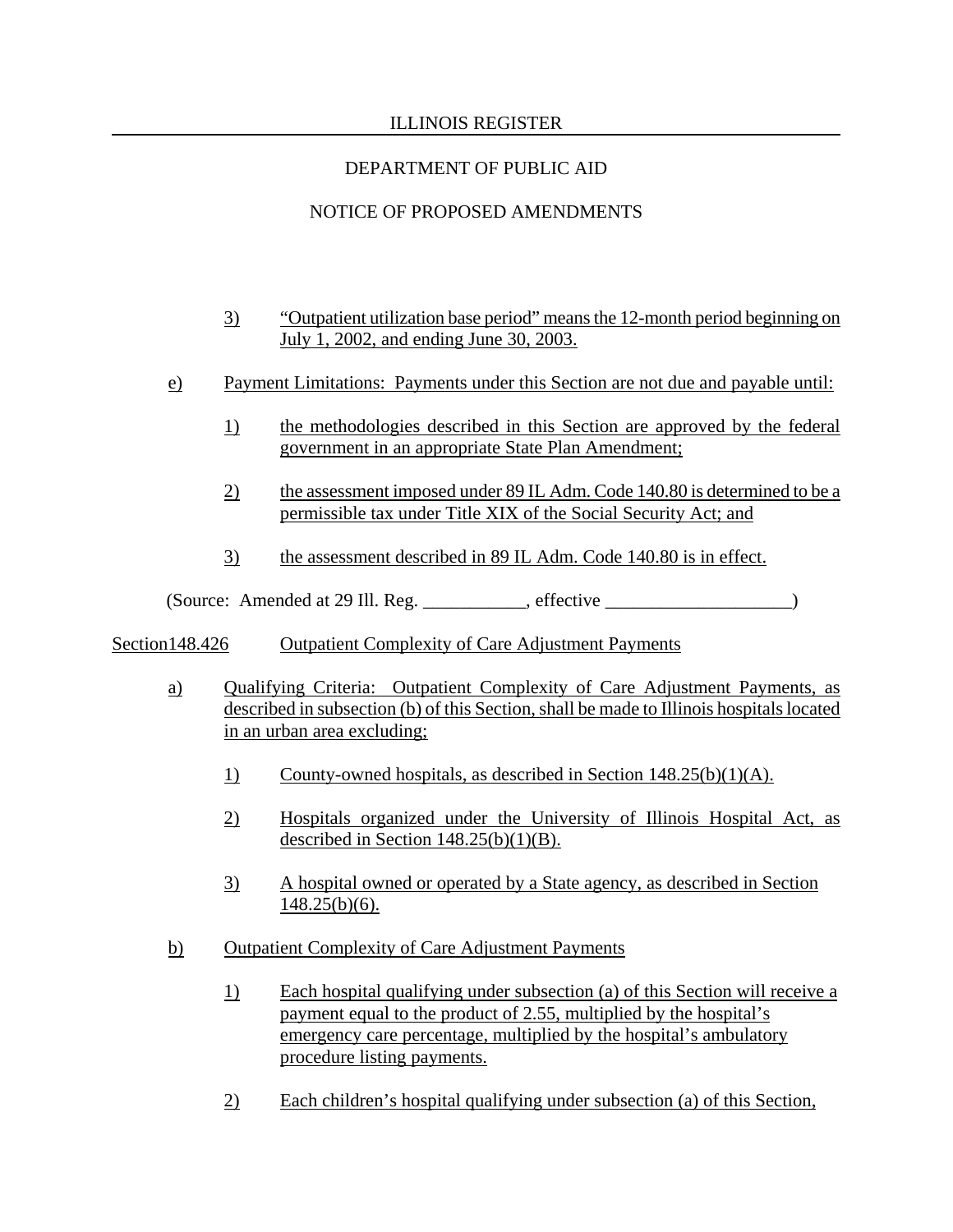# NOTICE OF PROPOSED AMENDMENTS

with a Medicaid inpatient utilization rate greater than 90 percent used for the October 1, 2004, Medicaid percentage adjustment determination described in Section 148.122 shall have the adjustment, as calculated in subsection (b)(1), multiplied by 2.

- 3) Each cancer center hospital qualifying under subsection (a) of this Section, shall have the adjustment, as calculated in (b)(1), multiplied by 3.
- 4) A hospital that enrolled to provide Medicaid services during State fiscal year 2003 shall have its utilization and associated reimbursements annualized prior to the payment calculations being performed under this subsection (b).

# c) Payment to a Qualifying Hospital

- 1) For the outpatient complexity of care adjustment period for fiscal year 2006, fiscal year 2007 and fiscal year 2008 total payments will equal the methodologies described in subsection (c) of this Section and shall be paid to the hospital in four equal installments on or before the seventh State business day of September, December, March and May. The sum of the amounts required prior to the conditions described in subsection (f) of this Section being met shall be paid within 100 days after the conditions described in subsection (f) have been met.
- 2) If a hospital closes during the fiscal year, payments will be prorated based on the number of days the hospital was open during the fiscal year.

# d) Definitions

 1) "Cancer center hospital" means an Illinois hospital that has received the approval of the American College of Surgeons Commission on Cancer as of June 16, 2005 and provides more than 15 percent of the hospital Medicaid days in State fiscal year 2003 for treating patients with cancer. To be counted as cancer days, the Department will identify cancer days with any claim that contains a ICD-9-CM diagnosis code of 140.0 through 208.9 and 230.0 through 234.9 provided to recipients of medical assistance under Title XIX of the federal Social Security Act, as tabulated from the Department's paid claims data for admissions occurring in the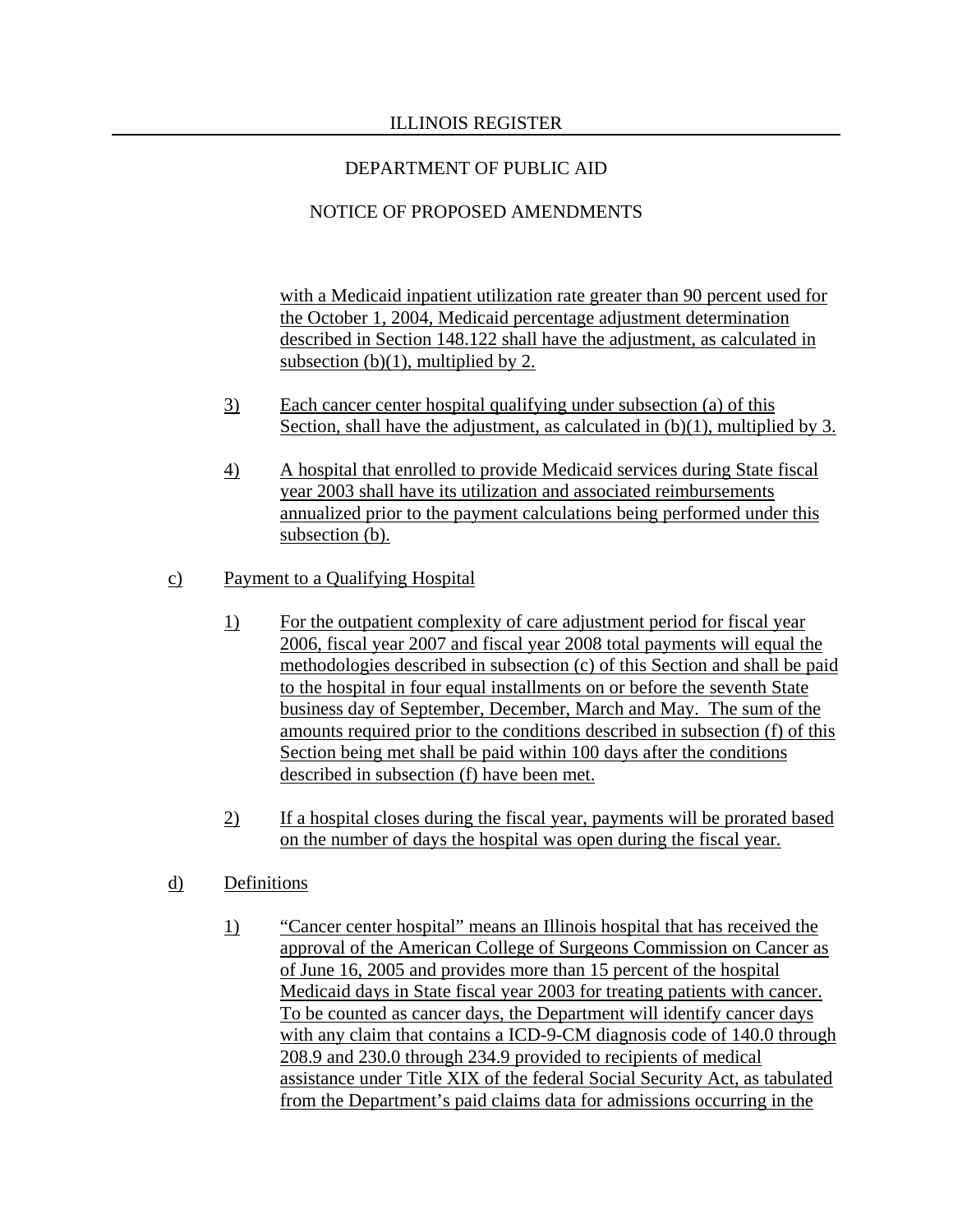# NOTICE OF PROPOSED AMENDMENTS

State fiscal year 2003 base period that were adjudicated by the Department through June 30, 2004. To determine if 15 percent of the hospital Medicaid days were for treating cancer patients, the cancer days will be divided by the total Medicaid days provided to recipients of medical assistance under Title XIX of the federal Social Security Act, as tabulated from the Department's paid claims data for admissions occurring in the State fiscal year 2003 base period that were adjudicated by the Department through June 30, 2004.

- 2) "Emergency care percentage" means a fraction, the numerator of which is the total Group 3 ambulatory procedure listing services as described in Section  $148.140(b)(1)(C)$  provided by the hospital in State fiscal year 2003, and the denominator of which is the total ambulatory procedure listing services as described in Section 148.140(b)(1) provided by the hospital in State fiscal year 2003.
- 3) "Outpatient ambulatory procedure listing payments" means, for a given hospital, the sum of payments for ambulatory procedure listing services as described in Section 148.140(b)(1), excluding payments for individuals eligible for Medicare under Title XVIII of the Act (Medicaid/Medicare crossover days), as tabulated from the Department's paid claims data for admissions occurring in the outpatient access base period that were adjudicated by the Department through June 30, 2004.
- 4) "Outpatient complexity of care adjustment period" means, beginning August 1, 2005, the 11-month period beginning on August 1, 2005 and ending June 30, 2006, and beginning July 1, 2006, the 12-month period beginning July 1 of the year and ending June 30 of the following year.
- 5) "Outpatient complexity of care base period" means the 12-month period beginning on July 1, 2002, and ending June 30, 2003.
- e) Payment Limitations: Payments under this Section are not due and payable until:
	- 1) the methodologies described in this Section are approved by the federal government in an appropriate State plan amendment;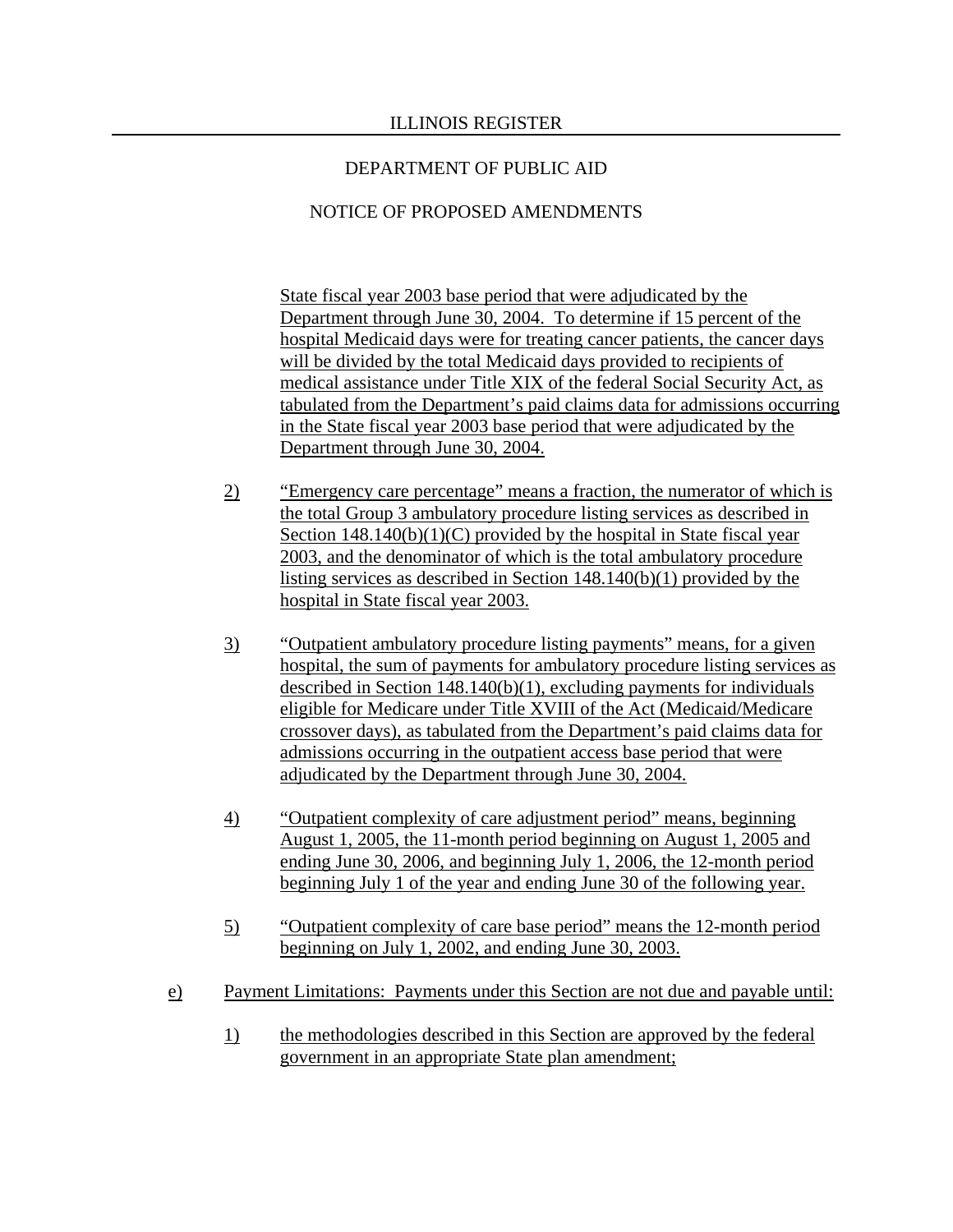# DEPARTMENT OF PUBLIC AID

# NOTICE OF PROPOSED AMENDMENTS

- 2) the assessment imposed under 89 Ill. Adm. Code 140.80 is determined to be a permissible tax under Title XIX of the Social Security Act; and
- 3) the assessment described in 89 Ill. Adm. Code 140.80 is in effect.

(Source: Amended at 29 Ill. Reg. \_\_\_\_\_\_\_\_\_\_\_, effective \_\_\_\_\_\_\_\_\_\_\_\_\_\_\_\_\_\_\_\_)

## Section 148.428 Rehabilitation Hospital Adjustment Payments

- a) Qualifying Criteria. Rehabilitation Hospital Adjustment Payments, as described in subsection (c) of this Section, shall be made to a qualifying Illinois freestanding rehabilitation hospitals that did not qualify for Medicaid Percentage Adjustment Payments as described in Section 148.122 for the 12-month period beginning on October 1, 2004, if not otherwise excluded under subsection (b) of this Section.
- b) The following classes of hospitals are ineligible for Rehabilitation Hospital Adjustment Payments associated with the qualifying criteria listed in subsection (a) of this Section:
	- 1) County-owned hospitals as described in Section 148.25(b)(1)(A).
	- 2) Hospitals organized under the University of Illinois Hospital Act, as described in Section 148.25(b)(6).
	- 3) A hospital owned or operated by a State agency, as described in 89 Ill. Adm. Code 148.25(b)(6).
- c) Rehabilitation Hospital Adjustment Payments for hospitals qualifying under subsection (a) of this Section will receive an amount equal to three multiplied by the hospital's outpatient ambulatory procedure listing payments for Group 6A services provided during the rehabilitation hospital base period.
- d) Payment to a Qualifying Hospital
	- 1) For the rehabilitation hospital adjustment period for fiscal year 2006, fiscal year 2007 and fiscal year 2008 total payments will equal the methodologies described in subsection (c) of this Section and shall be paid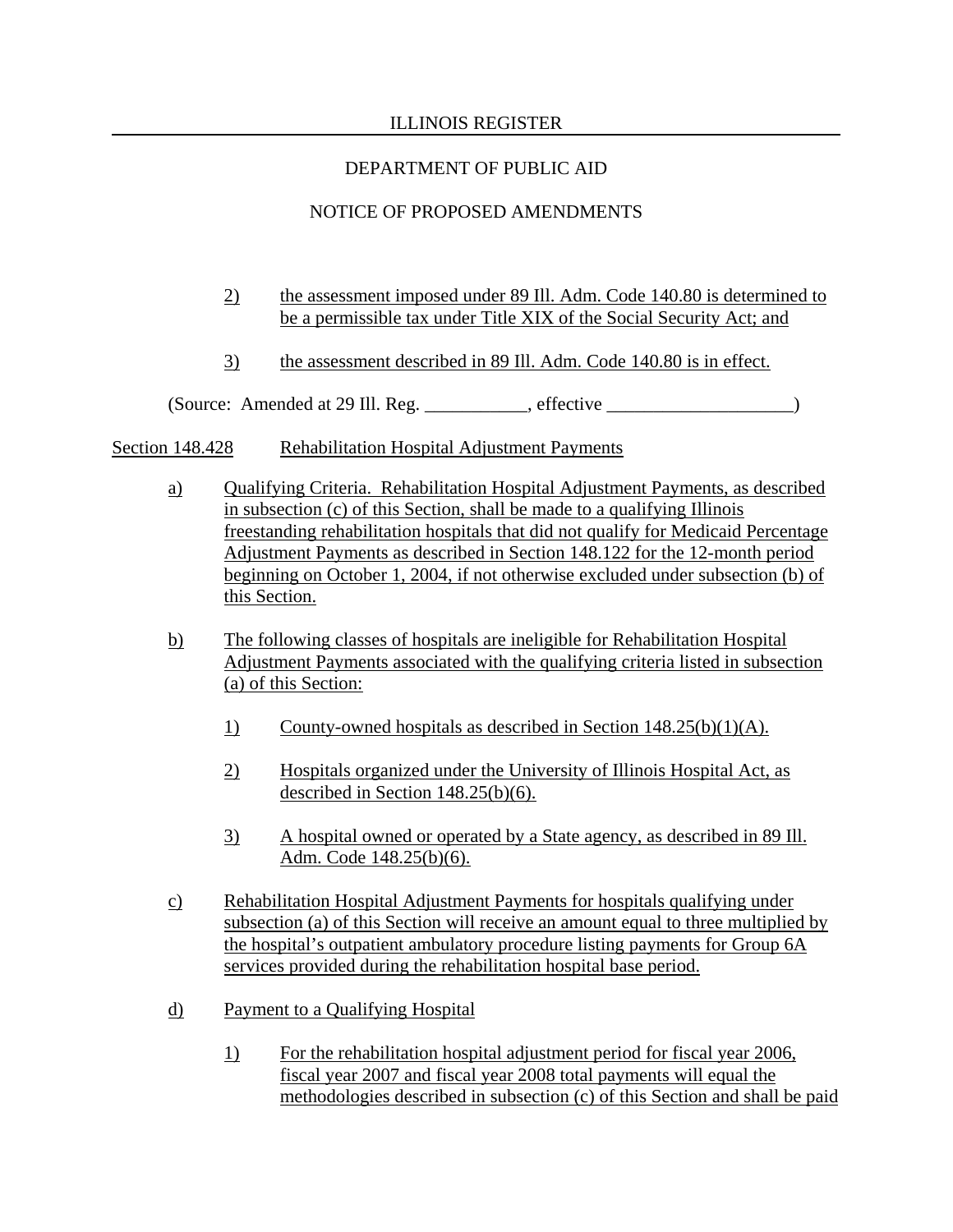# NOTICE OF PROPOSED AMENDMENTS

to the hospital in four equal installments on or before the seventh State business day of September, December, March and May. The sum of the amounts required prior to the conditions described in subsection (f) of this Section being met shall be paid within 100 days after the conditions described in subsection (f) have been met.

2) If a hospital closes during the fiscal year, payments will be prorated based on the number of days hospital was open during the fiscal year.

## e) Definitions

- 1) "Outpatient ambulatory procedure listing payments for Group 6A services" means, for a given hospital, the sum of payments for ambulatory procedure listing services as described in Section 148.140(b)(1)(F), excluding payments for individuals eligible for Medicare under Title XVIII of the Act (Medicaid/Medicare crossover days), as tabulated from the Department's paid claims data for admissions occurring in the rehabilitation hospital base period that were adjudicated by the Department through June 30, 2004.
- 2) "Rehabilitation hospital adjustment period" means, beginning August 1, 2005, the 11-month period beginning on August 1, 2005 and ending June 30, 2006, and beginning July 1, 2006, the 12-month period beginning July 1 of the year and ending June 30 of the following year.
- 3) "Rehabilitation hospital base period" means the 12-month period beginning on July 1, 2002, and ending on June 30, 2003.
- f) Payment Limitations: Payments under this Section are not due and payable until:
	- 1) the methodologies described in this Section receive federal approval from the Centers for Medicare and Medicaid Services in an appropriate State Plan Amendment;
	- 2) the assessment imposed under 89 Ill. Adm. Code 140.80 is determined to be a permissible tax under Title XIX of the Social Security Act; and
	- 3) the assessment described in 89 Ill. Adm. Code 140.80 is in effect.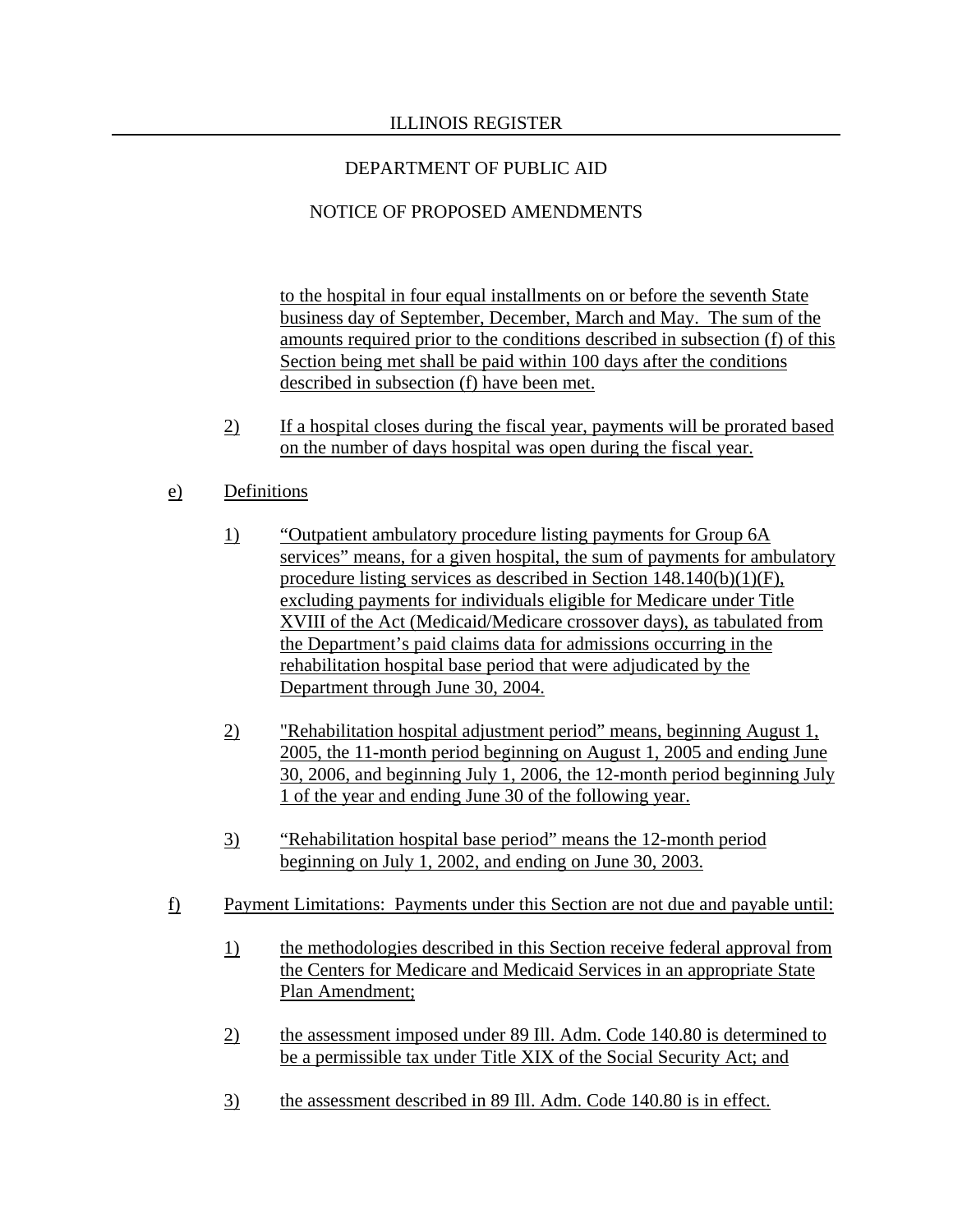# DEPARTMENT OF PUBLIC AID

# NOTICE OF PROPOSED AMENDMENTS

(Source: Amended at 29 Ill. Reg. \_\_\_\_\_\_\_\_\_\_\_, effective \_\_\_\_\_\_\_\_\_\_\_\_\_\_\_\_\_\_\_\_)

Section 148.430 Perinatal Outpatient Adjustment Payments

- a) Qualifying Criteria. Perinatal Outpatient Adjustment Payments shall be made to qualifying general acute care hospitals that are designated as a perinatal center as of January 1, 2005. A hospital not otherwise excluded under subsection (b) of this Section for the perinatal outpatient adjustment period determination shall qualify for payment if the hospital:
	- 1) Is located in a large urban area;
	- 2) Has a Medicaid obstetrical percentage of at least ten percent used for the October 1, 2004, Medicaid percentage adjustment determination as described in Section 148.122;
	- 3) Has a Medicaid intensive care unit percentage of at least three percent; and
	- 4) Has a ratio of ambulatory procedure listing for total Group 3 services, described in Section  $148.140(b)(1)(C)$ , to total ambulatory procedure services, as described in Section 148.140(b)(1), of at least 50 percent.
- b) The following classes of hospitals are ineligible for Perinatal Outpatient Adjustment Payments associated with the qualifying criteria listed in subsection (a) of this Section:
	- 1) County-owned hospitals as described in Section 148.25(b)(1)(A).
	- 2) Hospitals organized under the University of Illinois Hospital Act, as described in Section 148.25(b)(6).
	- 3) A hospital owned or operated by a State agency, as described in Section  $148.25(b)(6)$ .
- c) Perinatal Outpatient Adjustment Payments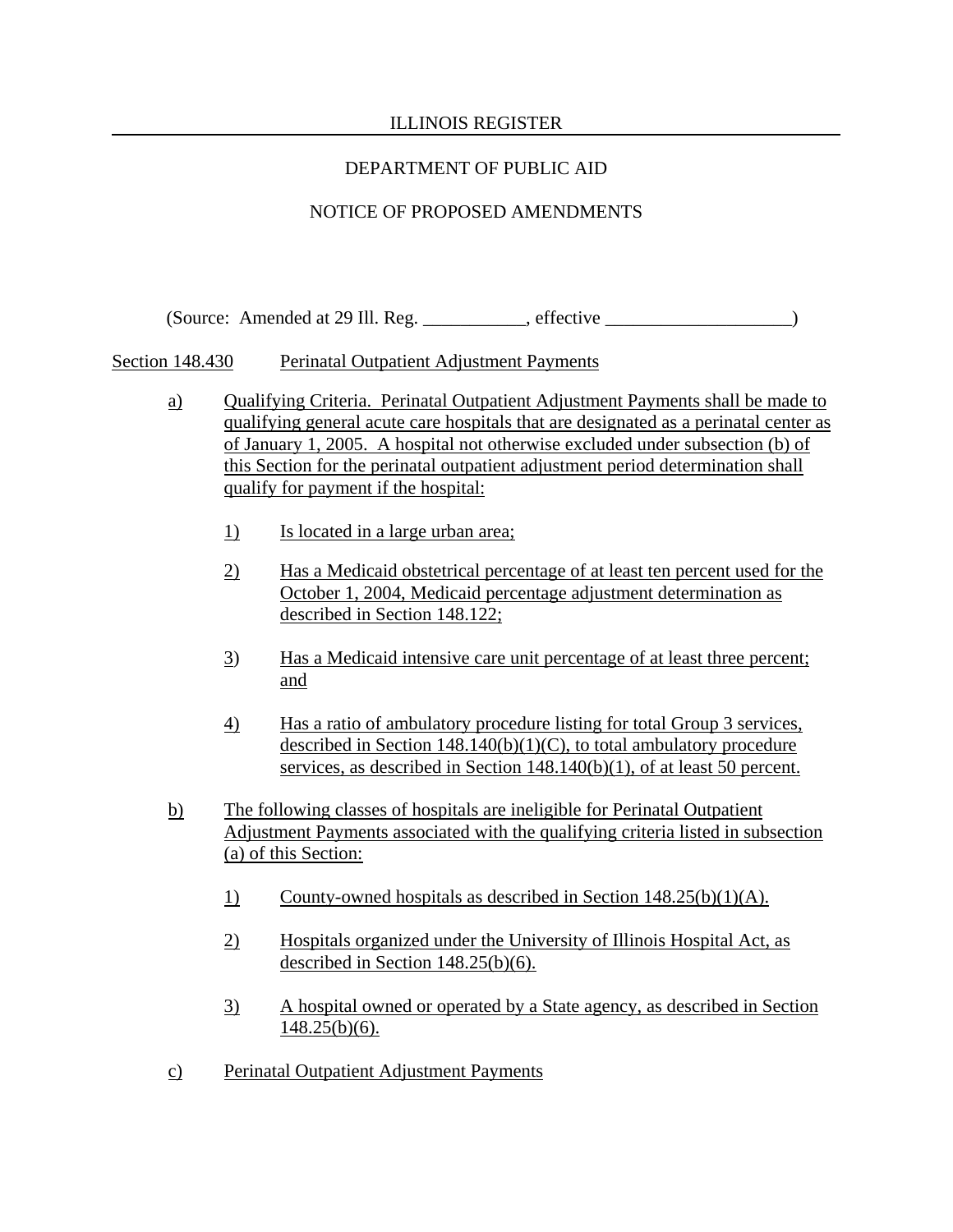# NOTICE OF PROPOSED AMENDMENTS

- 1) A hospital qualifying under subsection (a) of this Section shall receive payment equal to the product of \$550.00 multiplied by the hospital's ambulatory procedure listing for emergency level I services described in Section  $148.140(b)(1)(C)(i)$  provided in the perinatal outpatient base period.
- 2) For a hospital that as of January 1, 2005 was designated a Level II+ or III perinatal center qualifying under subsection (a) of this Section, the payment calculated in subsection  $(c)(1)$  will be multiplied by four.
- 3) A hospital that enrolled to provide Medicaid services during state fiscal year 2003 shall have its utilization and associated reimbursements annualized prior to the payment calculations being preformed under this subsection (c).

# d) Payment to a Qualifying Hospital

- 1) For the perinatal outpatient adjustment period for fiscal year 2006, fiscal year 2007 and fiscal year 2008 total payments will equal the methodologies described in subsection (c) of this Section and shall be paid to the hospital in four equal installments on or before the seventh State business day of September, December, March, and May. The sum of the amounts required prior to the conditions described in subsection (f) of this Section being met shall be paid within 100 days after the conditions described in subsection (f) have been met.
- 2) If a hospital closes during the fiscal year, payments will be prorated based on the number of days the hospital was open during the fiscal year.

# e) Definitions

- 1) "Large urban area" means an area located within a metropolitan statistical area, as defined by the U.S. Office of Management and Budget,  $725 \frac{17}{\mu}$ Street N.W., Washington D.C. 20503, in OMB Bulletin 04-03, dated February 18, 2004, with a population in excess of 1,000,000, and is an urban hospital as described in Section  $148.25(g)(4)$ .
- 2) "Medicaid intensive care unit percentage" means a fraction, the numerator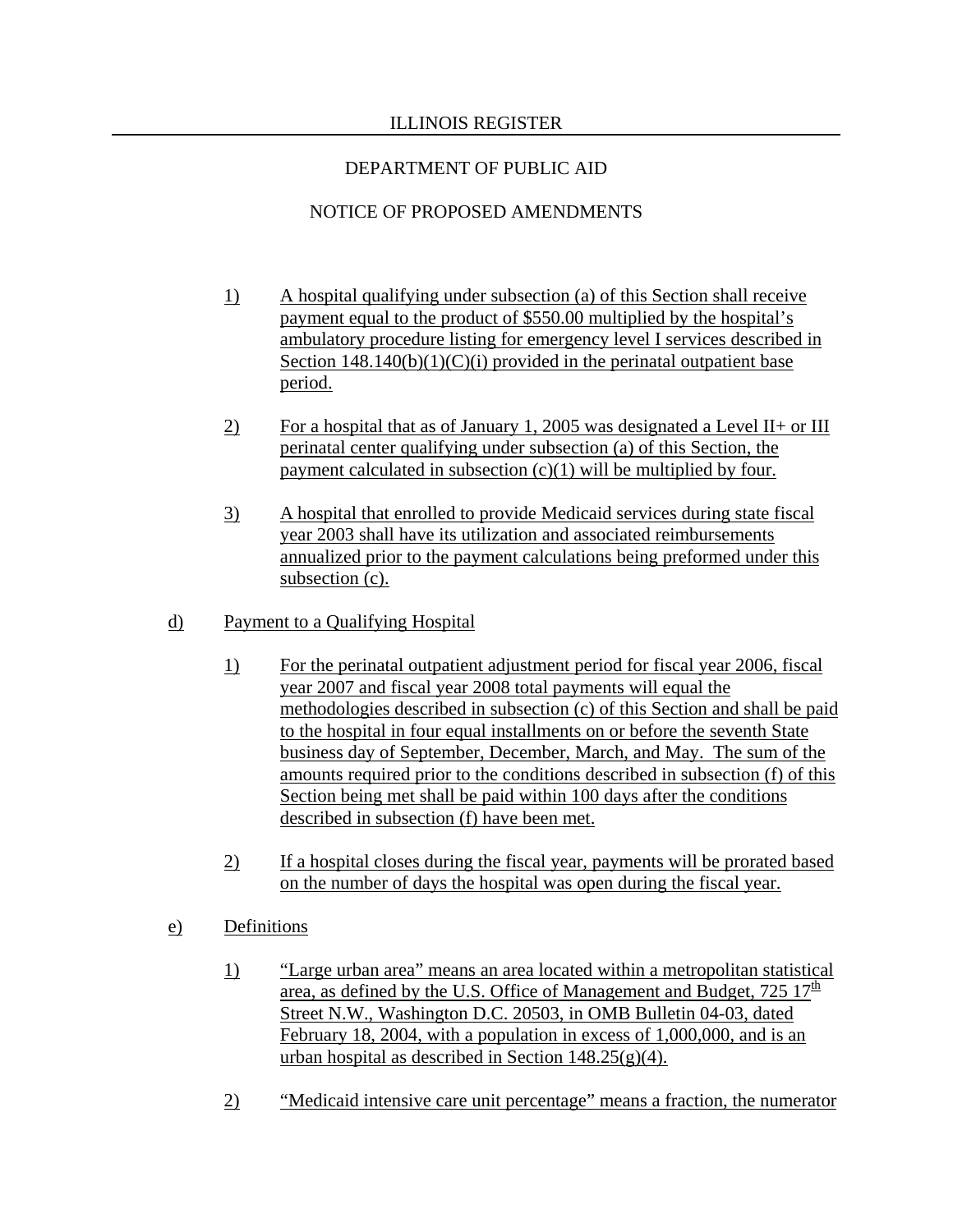## NOTICE OF PROPOSED AMENDMENTS

of which is the number of hospital inpatient days during which Medicaid recipients received intensive care services from the hospital, as determined from the hospital's fiscal year 2002 Medicaid cost report on file with the Department as of July 1, 2004, and the denominator of which is the sum of days of inpatient hospital service provided to recipients of medical assistance under Title XIX of the federal Social Security Act, excluding days for individuals eligible for Medicare under Title XVIII of the Act (Medicaid/Medicare crossover days), as contained on the hospital's cost report on file with the Department as of July 1, 2004, for the hospital's fiscal year ending in 2002.

- 3) "Outpatient ambulatory procedure listing emergency level I services" means, for a given hospital, the sum of services for ambulatory procedure listing services as described in Section  $148.140(b)(1)(C)(i)$ , excluding payments for individuals eligible for Medicare under Title XVIII of the Act (Medicaid/Medicare crossover days), as tabulated from the Department's paid claims data for admissions occurring in the perinatal outpatient base period that were adjudicated by the Department through June 30, 2004.
- 4) "Perinatal outpatient adjustment period" means, beginning August 1, 2005, the 11-month period beginning on August 1, 2005 and ending June 30, 2006, and beginning July 1, 2006, the 12-month period beginning July 1 of the year and ending June 30 of the following year.
- 5) "Perinatal outpatient base period" means the 12-month period beginning on July 1, 2002, and ending on June 30, 2003.
- f) Payment Limitations: Payments under this Section are not due and payable until:
	- 1) the methodologies described in this Section receive federal approval from the Centers for Medicare and Medicaid Services in an appropriate State Plan Amendment;
	- 2) the assessment imposed under 89 Ill. Adm. Code 140.80 is determined to be a permissible tax under Title XIX of the Social Security Act; and
	- 3) the assessment described in 89 Ill. Adm. Code 140.80 is in effect.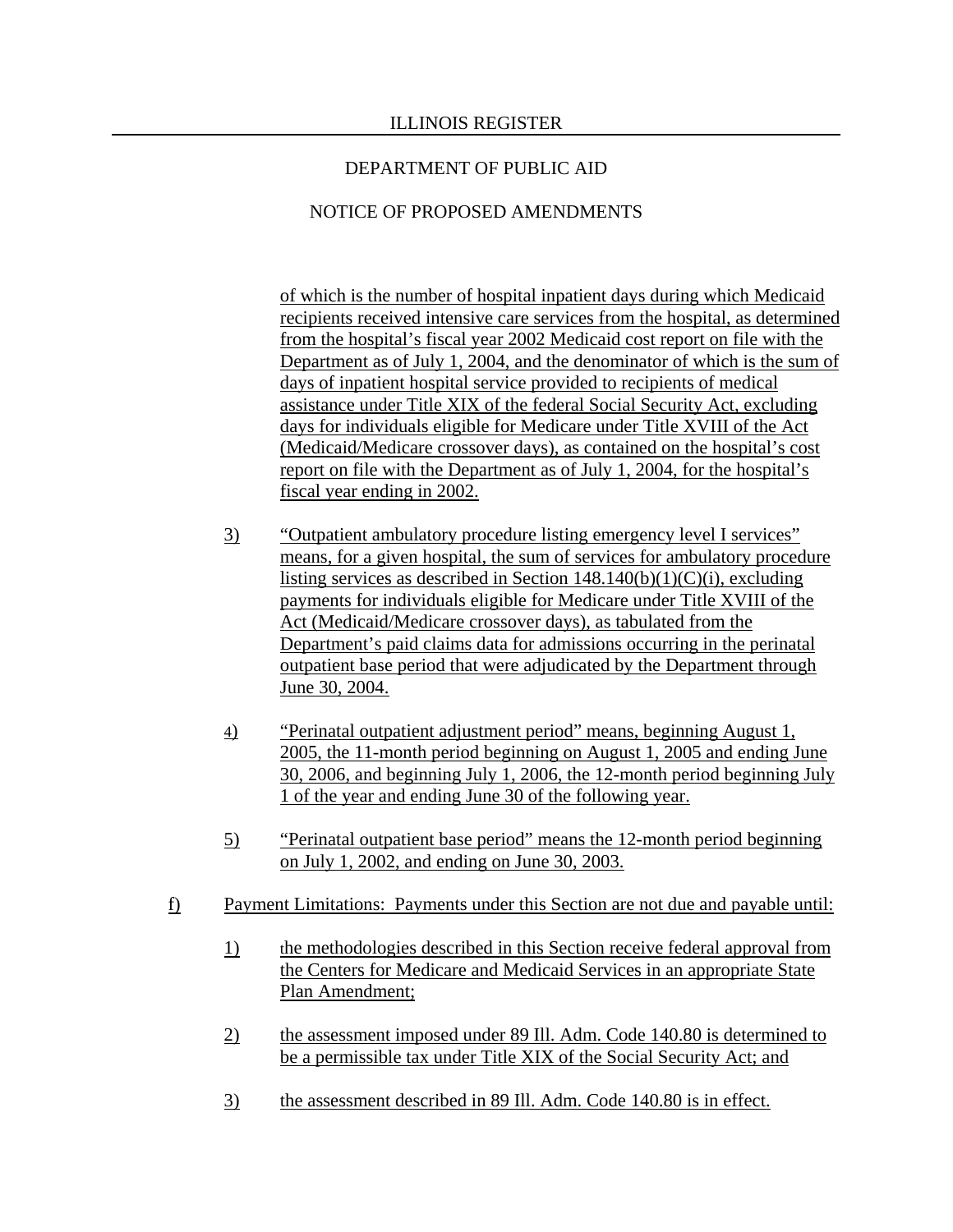# DEPARTMENT OF PUBLIC AID

# NOTICE OF PROPOSED AMENDMENTS

(Source: Amended at 29 Ill. Reg. effective  $\blacksquare$ .

Section 148.432 Supplemental Psychiatric Adjustment Payments

- a) Qualifying criteria: Supplemental Psychiatric Adjustment Payments shall be made to a qualifying hospital as defined in this subsection (a). An Illinois hospital shall qualify for payment if it did not qualify for Medicaid Percentage Adjustment Payments as described in Section 148.122 for the 12-month period beginning October 1, 2004, but is eligible for psychiatric adjustment payments as described in Section 148.105 for fiscal year 2005, excluding:
	- 1) County-owned hospitals as described in Section 148.25(b)(1)(A).
	- 2) Hospitals organized under the University of Illinois Hospital Act, as described in Section 148.25(b)(1)(B).
	- 3) A hospital owned or operated by a State agency, as described in Section 148.25(b)(6).
- b) Supplemental Psychiatric Adjustment Payments will be made to qualifying hospitals and will equal the product of the hospitals fiscal year 2005 Psychiatric Adjustment Payments, as described in Section 148.105, multiplied by 0.7.
- c) Payment to a Qualifying Hospital
	- 1) For the supplemental psychiatric adjustment period for fiscal year 2006, fiscal year 2007 and fiscal year 2008 total payments will equal the methodologies described in subsection (b) of this Section and shall be paid to the hospital in four equal installments on or before the seventh State business day of September, December, March and May. The sum of the amounts required prior to the conditions described in subsection (e) being met shall be paid within 100 days after the conditions described in subsection (e) of this Section have been met.
	- 2) If a hospital closes during the fiscal year, payments will be prorated based on the number of days the hospital was open during the fiscal year.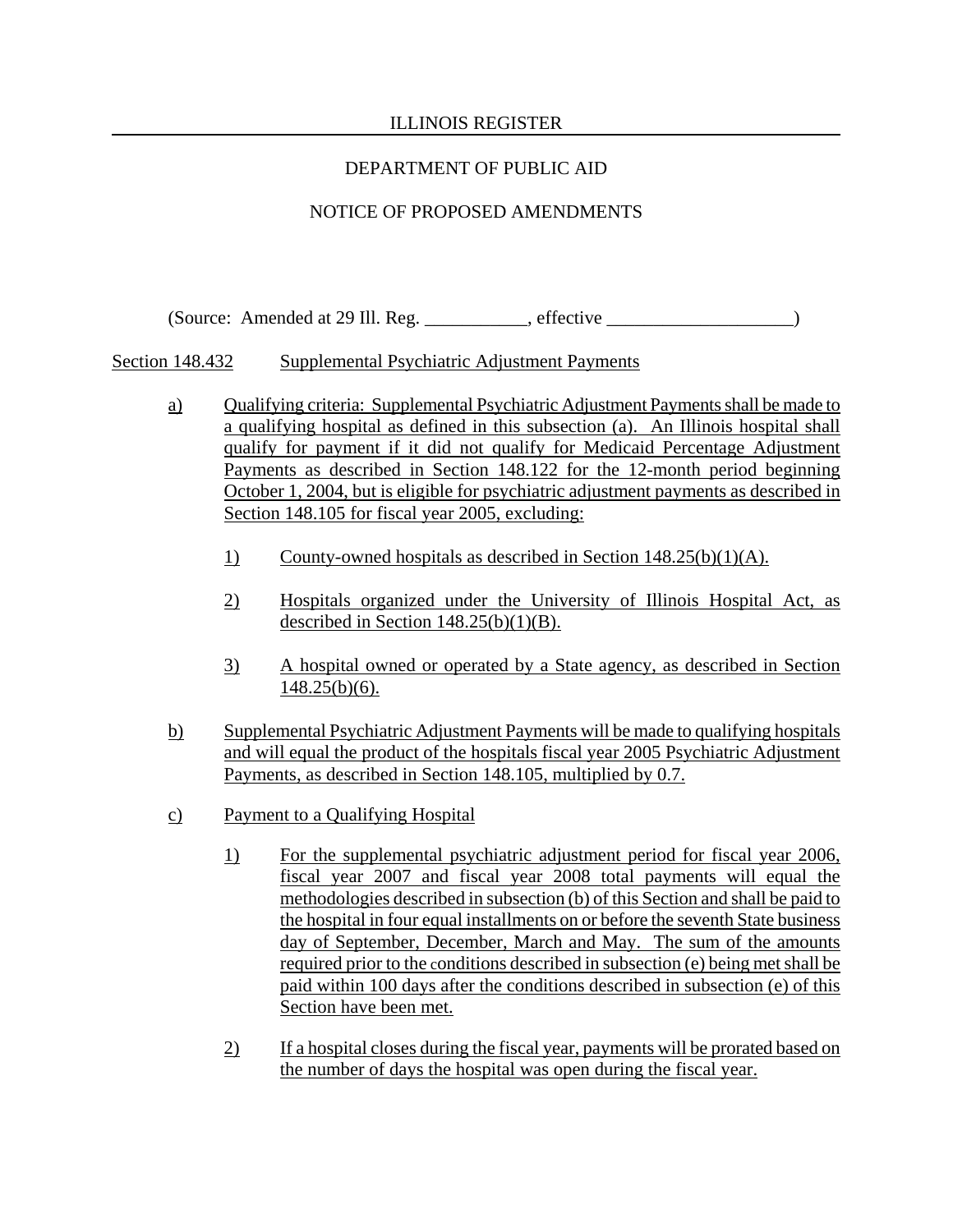# DEPARTMENT OF PUBLIC AID

# NOTICE OF PROPOSED AMENDMENTS

- d) "Supplemental base rate adjustment period" means, beginning August 1, 2005, the 11-month period beginning on August 1, 2005 and ending June 30, 2006, and beginning July 1, 2006 means the 12-month period beginning July 1 of the year and ending June 30 of the following year.
- e) Payment Limitations: Payments under this Section are not due and payable until:
	- 1) the methodologies described in this Section are approved by the federal government in an appropriate State Plan Amendment;
	- 2) the assessment imposed under 89 Ill. Adm. Code 140.80 is determined to be a permissible tax under Title XIX of the Social Security Act; and
	- 3) the assessment described in 89 Ill. Adm. Code 140.80 is in effect.

(Source: Amended at 29 Ill. Reg. \_\_\_\_\_\_\_\_\_\_\_, effective \_\_\_\_\_\_\_\_\_\_\_\_\_\_\_\_\_\_\_\_)

### Section 148.434 Outpatient Community Access Adjustment Payments

- a) Qualifying criteria: Outpatient Community Access Adjustment Payments, as described in subsection (b) of this Section, shall be made to an Illinois general acute care hospital as described in Section  $148.270(c)(1)$  that is designated as a perinatal center as of January 1, 2005, that had a Medicaid obstetrical percentage used for the October 1, 2004 Medicaid percentage adjustment determination described in Section 148.122 of at least 12.5 percent, that had a ratio of crossover days to total Medicaid days, greater than or equal to 25 percent utilizing information used for the Medicaid Percentage Adjustment Payment described in Section, and that qualified for Medicaid Percentage Adjustment Payments as described in Section 148.122 on October 1, 2004, excluding:
	- 1) County-owned hospitals as described in Section.148.25(b)(1)(A).
	- 2) Hospitals organized under the University of Illinois Hospital Act, as described in Section  $148.25(b)(1)(B)$ .
	- 3) A hospital owned or operated by a State agency, as described in Section  $148.25(b)(6)$ .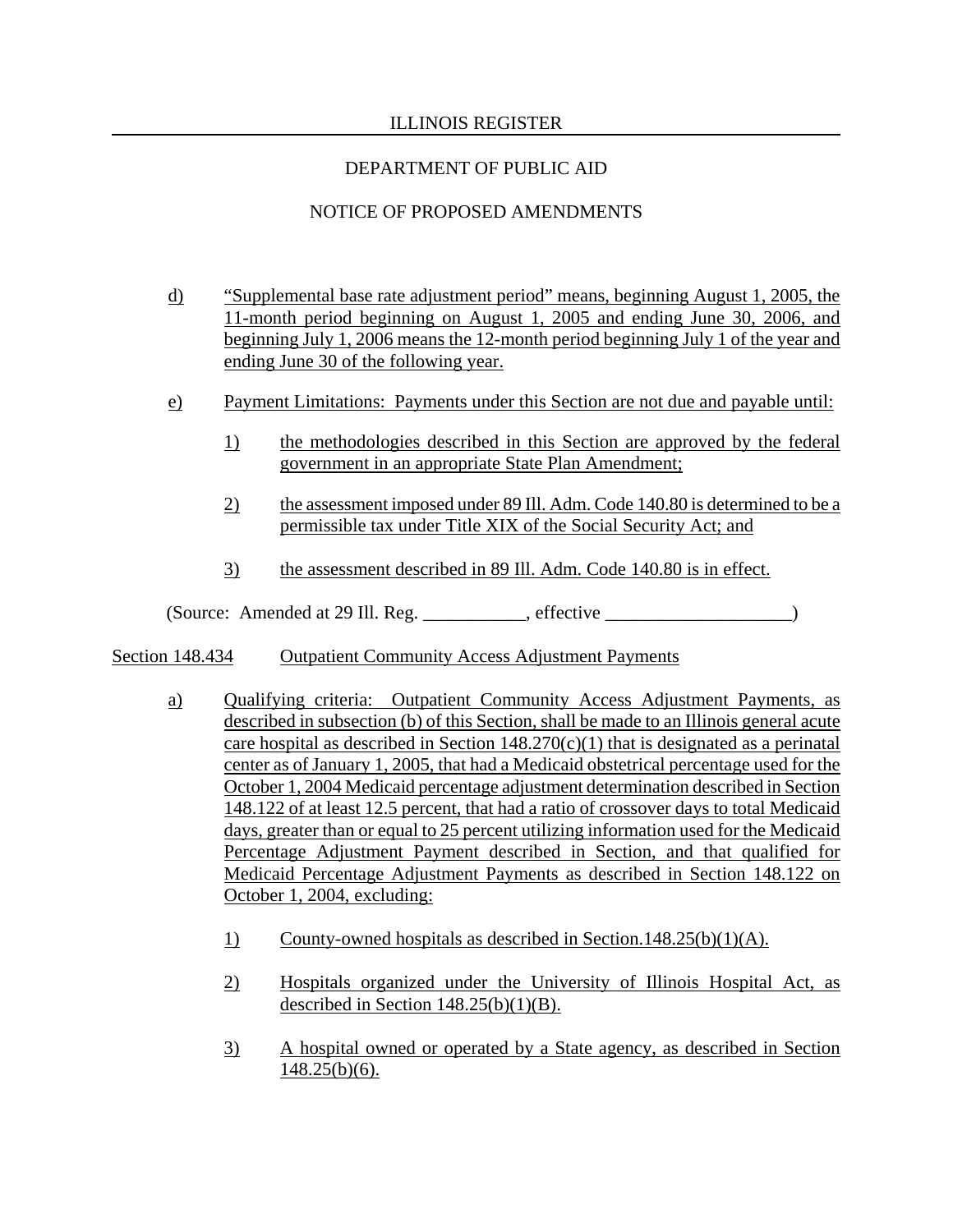# DEPARTMENT OF PUBLIC AID

# NOTICE OF PROPOSED AMENDMENTS

## b) Outpatient Community Access Adjustment Payments

- 1) Hospitals qualifying under subsection (a) of this Section shall receive an amount equal to \$100.00 multiplied by the hospital's outpatient ambulatory procedure listing services in the outpatient community access base period.
- 2) A hospital that enrolled to provide Medicaid services during State fiscal year 2003 shall have its utilization and associated reimbursements annualized prior to the payment calculations being preformed under this subsection (b).

## c) Payment to a Qualifying Hospital

- 1) For the outpatient community access adjustment period for fiscal year 2006, fiscal year 2007 and fiscal year 2008 total payments will equal the methodologies described in this subsection (c) and shall be paid to the hospital in four equal installments on or before the seventh State business day of September, December, March and May. The sum of the amounts required prior to the conditions described in subsection (f) being met shall be paid within 100 days after the conditions described in subsection (f) of this Section have been met.
- 2) If a hospital closes during the fiscal year, payments will be prorated based on the number of days the hospital was open during the fiscal year.
- d) Definitions
	- 1) "Outpatient ambulatory procedure listing services" means, for a given hospital, the sum of services for ambulatory procedure listing services as described in Section 148.140(b)(1), excluding payments for individuals eligible for Medicare under Title XVIII of the Act (Medicaid/Medicare crossover days), as tabulated from the Department's paid claims data for admissions occurring in the outpatient community access base period that were adjudicated by the Department through June 30, 2004.
	- 2) "Outpatient community access adjustment period" means, beginning August 1, 2005, the 11-month period beginning on August 1, 2005 and ending June 30, 2006, and beginning July 1, 2006, the 12 month period beginning July 1 of the year and ending June 30 of the following year.